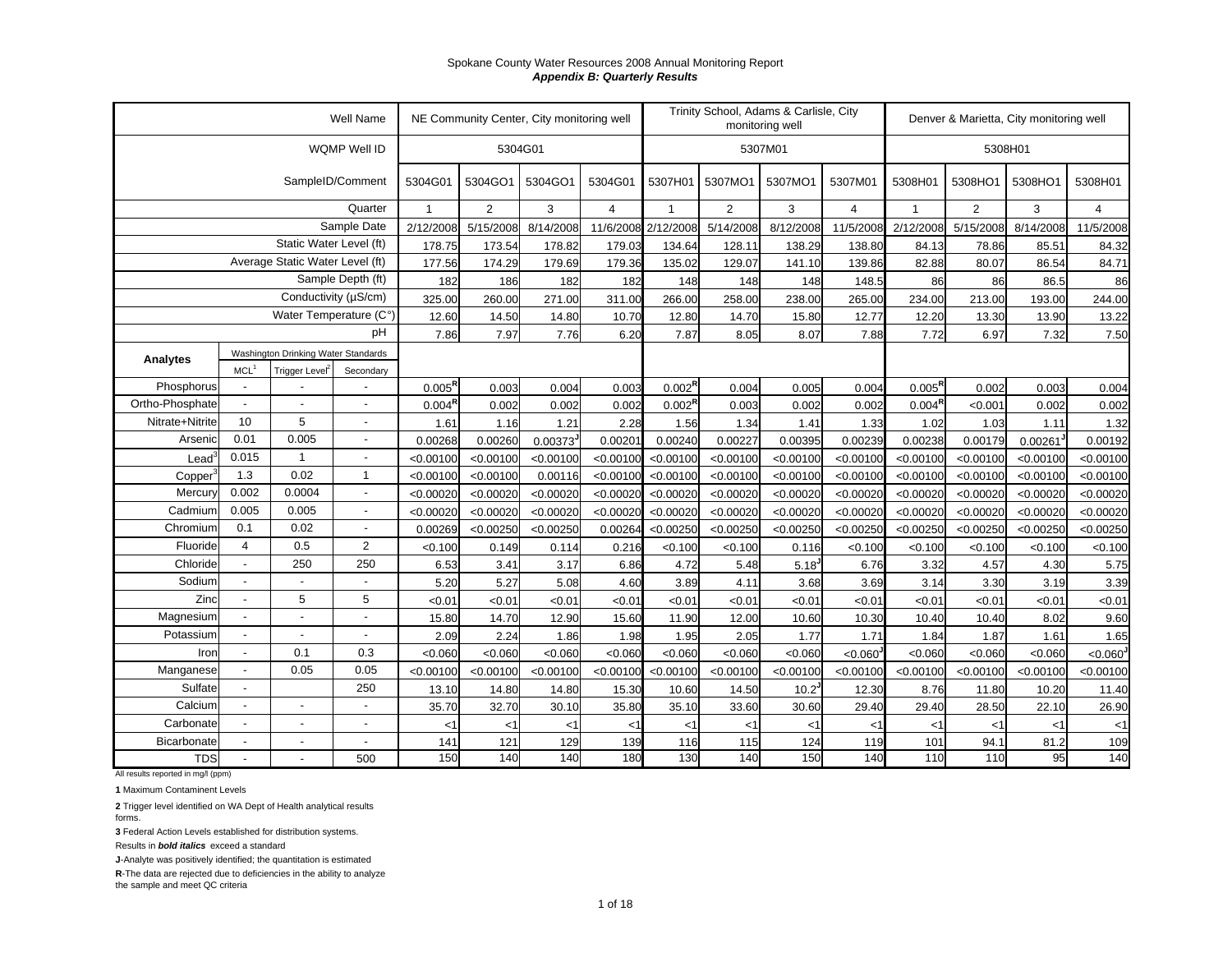|                     |                          |                                     | Well Name                |                    |           |           | monitoring well at SCC |                        |                 |                | Hale's Ale Nested Site, east |           |                |                    | Hale's Ale Nested Site, mid |           |                |
|---------------------|--------------------------|-------------------------------------|--------------------------|--------------------|-----------|-----------|------------------------|------------------------|-----------------|----------------|------------------------------|-----------|----------------|--------------------|-----------------------------|-----------|----------------|
|                     |                          |                                     | WQMP Well ID             |                    |           |           | 5310Q01                |                        |                 |                |                              | 5311J05   |                |                    | 5311J07                     |           |                |
|                     |                          | SampleID/Comment                    |                          | 5310Q01            | 5310QO1   | 5310QO1   | 5310QO1A               | 5310QO                 | 5310Q01A        | 5311J05        | 5311JO5                      | 5311JO5   | 5311J05        | 5311J07            | 5311JO7                     | 5311JO7   | 5311J07        |
|                     |                          |                                     | Quarter                  | $\overline{1}$     | 2         | 3         | 3                      | $\overline{4}$         | $\overline{4}$  |                | $\overline{2}$               | 3         | $\overline{4}$ | $\overline{1}$     | $\overline{2}$              | 3         | $\overline{4}$ |
|                     |                          |                                     | Sample Date              | 1/24/2008          | 5/14/2008 | 8/13/2008 | 8/13/2008              | 11/5/2008              | 11/5/2008       | 1/24/2008      | 5/14/2008                    | 8/13/2008 | 11/5/2008      | 1/24/2008          | 5/14/2008                   | 8/13/2008 | 11/5/2008      |
|                     |                          | Static Water Level (ft)             |                          | 38.65              | 29.73     | 39.53     |                        | 39.05                  |                 | 66.50          | 57.97                        | 67.20     | 66.54          | 66.55              | 58.03                       | 67.28     | 66.60          |
|                     |                          | Average Static Water Level (ft)     |                          | 36.15              | 32.80     | 40.52     |                        | 38.84                  |                 | 63.56          | 59.01                        | 68.08     | 66.72          | 63.61              | 58.86                       | 67.90     | 66.76          |
|                     |                          |                                     | Sample Depth (ft)        | 40                 | 41        | 41        |                        | 41                     |                 | 67.5           | 63                           | 68        | 68             | 105                | 107                         | 105       | 107            |
|                     |                          | Conductivity (µS/cm)                |                          | 229.00             | 244.00    | 233.00    |                        | 217.00                 |                 | 340.00         | 330.00                       | 333.00    | 341.00         | 348.00             | 320.00                      | 334.00    | 338.00         |
|                     |                          | Water Temperature (C°)              |                          | 12.20              | 12.50     | 15.60     |                        | 13.41                  |                 | 9.30           | 12.40                        | 14.20     | 10.70          | 9.60               | 11.90                       | 13.30     | 10.90          |
|                     |                          |                                     | рH                       | 8.02               | 7.92      | 8.17      |                        | 8.05                   |                 | 8.00           | 7.95                         | 7.98      | 7.63           | 7.93               | 7.99                        | 8.00      | 7.61           |
| Analytes            |                          | Washington Drinking Water Standards |                          |                    |           |           |                        |                        |                 |                |                              |           |                |                    |                             |           |                |
|                     | MCL <sup>1</sup>         | Trigger Level <sup>®</sup>          | Secondary                |                    |           |           |                        |                        |                 |                |                              |           |                |                    |                             |           |                |
| Phosphorus          |                          |                                     |                          | $0.02^{F}$         | 0.003     | 0.003     | 0.004                  | 0.003                  | 0.003           | $0.05^{\sf R}$ | 0.004                        | 0.003     | 0.004          | $0.05^{R}$         | 0.004                       | 0.003     | 0.004          |
| Ortho-Phosphate     | $\overline{\phantom{a}}$ | $\sim$                              | $\overline{\phantom{a}}$ | 0.004 <sup>R</sup> | 0.003     | 0.002     | 0.002                  | 0.002                  | 0.001           | $0.005^R$      | 0.002                        | 0.003     | 0.004          | 0.004 <sup>R</sup> | 0.002                       | 0.002     | 0.003          |
| Nitrate+Nitrite     | 10                       | 5                                   | $\blacksquare$           | 0.94               | 1.31      | 1.19      | 1.20                   | 0.93                   | 0.93            | 1.43           | 1.70                         | 1.99      | 1.63           | 1.47               | 1.47                        | 1.98      | 1.60           |
| Arsenic             | 0.01                     | 0.005                               |                          | 0.00254            | < 0.00165 | 0.00349   | 0.00525                | 0.00253                | 0.00255         | 0.00258        | 0.00233                      | 0.00351   | 0.00264        | 0.00262            | 0.00365                     | 0.00351   | 0.00284        |
| Lead                | 0.015                    | $\overline{1}$                      | $\blacksquare$           | < 0.00100          | < 0.00100 | < 0.00100 | < 0.00100              | < 0.00100              | < 0.00100       | < 0.00100      | < 0.00100                    | < 0.00100 | < 0.00100      | < 0.00100          | < 0.00100                   | < 0.00100 | < 0.00100      |
| Copper <sup>3</sup> | 1.3                      | 0.02                                | $\mathbf{1}$             | < 0.00100          | < 0.00100 | < 0.00100 | < 0.00100              | < 0.00100              | < 0.00100       | < 0.00100      | < 0.00100                    | < 0.00100 | < 0.00100      | < 0.00100          | < 0.00100                   | < 0.00100 | 0.00118        |
| Mercury             | 0.002                    | 0.0004                              | $\blacksquare$           | < 0.00020          | < 0.00020 | < 0.00020 | < 0.00020              | < 0.00020              | < 0.00020       | < 0.00020      | < 0.00020                    | < 0.00020 | < 0.00020      | < 0.00020          | < 0.00020                   | < 0.00020 | < 0.00020      |
| Cadmium             | 0.005                    | 0.005                               |                          | < 0.00020          | < 0.00020 | < 0.00020 | < 0.00020              | < 0.00020              | < 0.00020       | < 0.00020      | < 0.00020                    | < 0.00020 | < 0.00020      | < 0.00020          | < 0.00020                   | < 0.00020 | < 0.00020      |
| Chromium            | 0.1                      | 0.02                                |                          | < 0.00250          | < 0.00250 | < 0.00250 | < 0.00250              | < 0.00250              | < 0.00250       | < 0.00250      | < 0.00250                    | < 0.00250 | 0.00269        | < 0.00250          | < 0.00250                   | < 0.00250 | < 0.00250      |
| Fluoride            | $\overline{4}$           | 0.5                                 | $\overline{2}$           | < 0.100            | < 0.100   | < 0.100   | < 0.100                | < 0.100                | < 0.100         | < 0.100        | < 0.100                      | < 0.100   | < 0.100        | < 0.100            | < 0.100                     | < 0.100   | < 0.100        |
| Chloride            | $\overline{\phantom{a}}$ | 250                                 | 250                      | 3.24               | 5.02      | 4.39      | 4.42                   | 3.51                   | 3.47            | 4.45           | 5.00                         | 5.78      | 5.60           | 4.27               | 4.67                        | 5.55      | 5.42           |
| Sodium              | $\blacksquare$           | $\overline{\phantom{a}}$            |                          | 2.60               | 3.19      | 3.73      | 3.68                   | 2.91                   | 2.85            | 3.86           | 4.31                         | 4.57      | 3.97           | 3.75               | 4.15                        | 4.56      | 4.00           |
| Zinc                | $\blacksquare$           | 5                                   | 5                        | < 0.01             | < 0.01    | <0.01     | <0.01                  | <0.01                  | <0.01           | < 0.01         | < 0.01                       | <0.01     | < 0.01         | 0.02               | < 0.01                      | < 0.01    | < 0.01         |
| Magnesium           | $\sim$                   | $\sim$                              | $\overline{\phantom{a}}$ | 9.29               | 12.10     | 10.10     | 10.10                  | 8.55                   | 8.31            | 17.20          | 18.80                        | 17.60     | 15.90          | 17.20              | 18.70                       | 18.50     | 16.30          |
| Potassium           | $\overline{\phantom{a}}$ | $\overline{a}$                      |                          | 1.65               | 2.06      | 1.87      | 1.85                   | 1.54                   | 1.52            | 2.12           | 2.41                         | 2.30      | 1.98           | 2.11               | 2.41                        | 2.40      | 2.00           |
| Iron                | $\sim$                   | 0.1                                 | 0.3                      | 0.086              | < 0.060   | 0.653     | 0.495                  | 0.698                  | $0.460^{\circ}$ | < 0.060        | < 0.060                      | < 0.060   | < 0.060        | < 0.060            | < 0.060                     | < 0.060   | < 0.060        |
| Manganese           | $\sim$                   | 0.05                                | 0.05                     | 0.00696            | 0.01210   | 0.01880   | 0.02630                | $0.03560$ <sup>J</sup> | $0.02610^{J}$   | < 0.00100      | < 0.00100                    | < 0.00100 | < 0.00100      | < 0.00100          | < 0.00100                   | < 0.00100 | < 0.00100      |
| Sulfate             | $\blacksquare$           |                                     | 250                      | 7.98               | 13.10     | 11.30     | 11.10                  | 8.57                   | 8.50            | 14.10          | 19.60                        | 18.40     | 16.60          | 14.20              | 19.50                       | 18.30     | 16.60          |
| Calcium             | $\overline{\phantom{a}}$ | $\overline{\phantom{a}}$            |                          | 27.50              | 33.40     | 29.50     | 29.10                  | 24.10                  | 23.60           | 38.60          | 39.70                        | 39.50     | 34.60          | 37.80              | 39.30                       | 40.40     | 34.90          |
| Carbonate           | $\blacksquare$           | $\sim$                              | $\overline{\phantom{a}}$ | < 1                | $<$ 1     | $<$ 1     | $<$ 1                  | $<$ 1                  | $<$ 1           | $<$ 1          | $<$ 1                        | <1        | $<$ 1          | $<$ 1              | $<$ 1                       | $<$ 1     | $<$ 1          |
| Bicarbonate         | $\sim$                   | $\sim$                              | $\blacksquare$           | 100                | 108       | 116       | 119                    | 104                    | 104             | 149            | 149                          | 171       | 159            | 149                | 148                         | 171       | 159            |
| <b>TDS</b>          | $\blacksquare$           |                                     | 500                      | 170                | 140       | 140       | 140                    | 120                    | 120             | 180            | 180                          | 200       | 190            | 190                | 170                         | 190       | 190            |

All results reported in mg/l (ppm)

**1** Maximum Contaminent Levels

**2** Trigger level identified on WA Dept of Health analytical results

forms.

**3** Federal Action Levels established for distribution systems.

Results in *bold italics* exceed a standard

**J**-Analyte was positively identified; the quantitation is estimated

**R**-The data are rejected due to deficiencies in the ability to analyze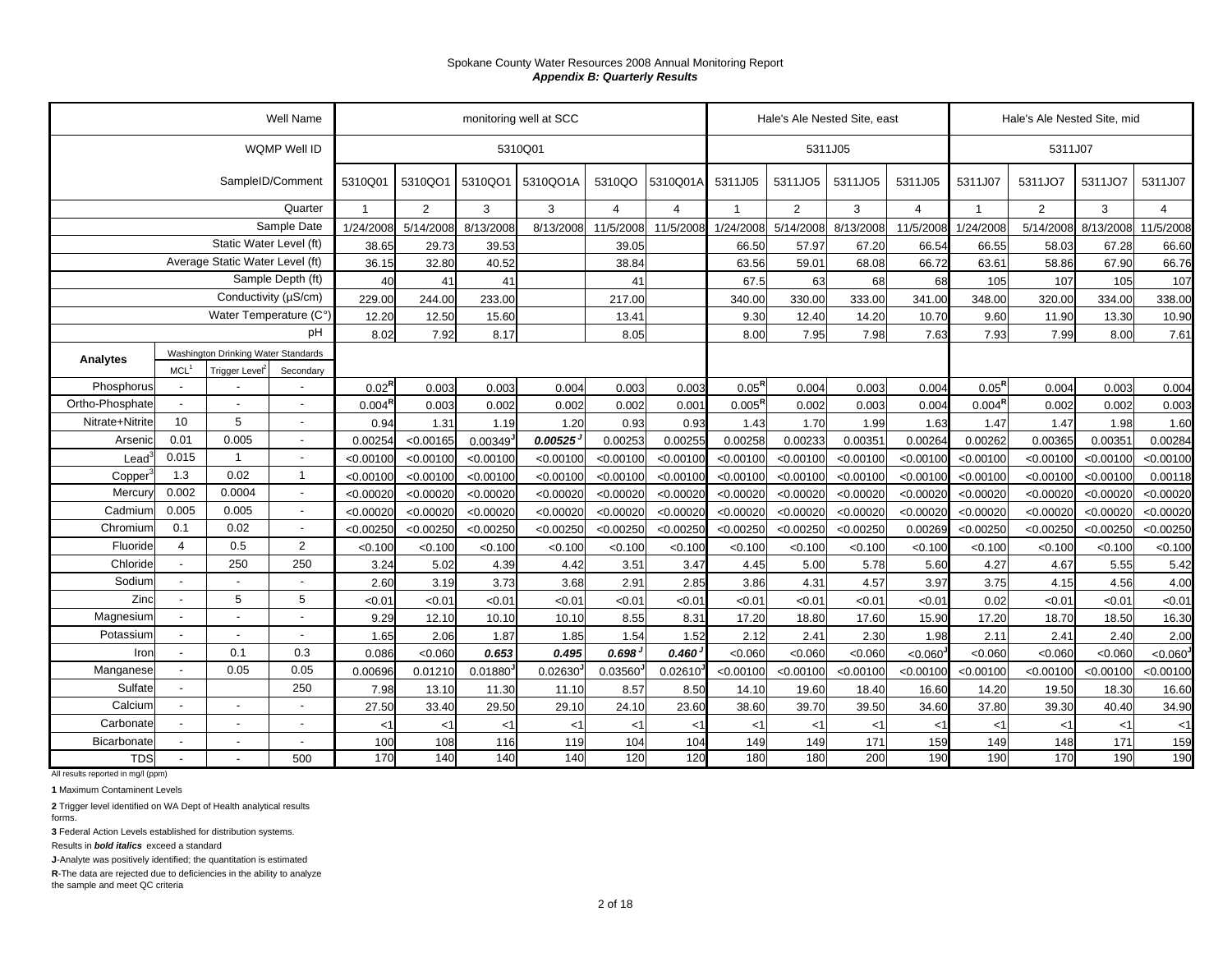|                   |                  |                                     | Well Name                |                | Felts Field City monitoring well |           |                |                    | Olive & Fiske monitoring well |           |                     |                    | Third & Havana Nested Site, east |           |                |
|-------------------|------------------|-------------------------------------|--------------------------|----------------|----------------------------------|-----------|----------------|--------------------|-------------------------------|-----------|---------------------|--------------------|----------------------------------|-----------|----------------|
|                   |                  |                                     | WQMP Well ID             |                |                                  | 5312C01   |                |                    | 5315L01                       |           |                     |                    | 5322A01                          |           |                |
|                   |                  |                                     | SampleID/Comment         | 5312C01        | 5312CO1                          | 5312CO1   | 5312C01        | 5315L01            | 5315LO1                       | 5315LO1   | 5315L01             | 5322A01            | 5322AO1                          | 5322AO1   | 5323A01        |
|                   |                  |                                     | Quarter                  | $\overline{1}$ | $\overline{2}$                   | 3         | $\overline{4}$ | $\overline{1}$     | $\overline{2}$                | 3         | $\overline{4}$      | $\mathbf{1}$       | 2                                | 3         | $\overline{4}$ |
|                   |                  |                                     | Sample Date              | 1/24/2008      | 5/14/2008                        | 8/13/2008 | 11/5/2008      | 1/24/2008          | 5/14/2008                     |           | 8/13/2008 11/5/2008 |                    | 1/24/2008 5/14/2008 8/13/2008    |           | 11/5/2008      |
|                   |                  | Static Water Level (ft)             |                          | 62.64          | 55.39                            | 62.26     | 62.28          | 68.21              | 60.93                         | 69.06     | 68.59               | 50.78              | 43.41                            | 51.53     | 51.03          |
|                   |                  | Average Static Water Level (ft)     |                          | 60.95          | 56.68                            | 63.68     | 62.83          | 66.75              | 62.60                         | 70.01     | 68.81               | 48.20              | 44.25                            | 52.17     | 51.31          |
|                   |                  |                                     | Sample Depth (ft)        | 68             | 68                               | 68        | 68             | 69.5               | 68                            | 70        | 70                  | 51.5               | 47                               | 52.5      | 52             |
|                   |                  | Conductivity ( $\mu$ S/cm)          |                          | 250.00         | 229.00                           | 193.00    | 217.00         | 290.00             | 269.00                        | 253.00    | 235.00              | 298.00             | 286.00                           | 273.00    | 273.00         |
|                   |                  | Water Temperature (C°)              |                          | 10.70          | 14.80                            | 16.30     | 11.72          | 9.70               | 13.50                         | 14.30     | 12.79               | 10.50              | 13.70                            | 14.80     | 12.76          |
|                   |                  |                                     | pH                       | 8.20           | 8.09                             | 8.23      | 7.93           | 7.67               | 7.97                          | 7.94      | 7.85                | 7.86               | 7.88                             | 7.88      | 7.66           |
| Analytes          |                  | Washington Drinking Water Standards |                          |                |                                  |           |                |                    |                               |           |                     |                    |                                  |           |                |
|                   | MCL <sup>1</sup> | Trigger Level <sup>2</sup>          | Secondary                |                |                                  |           |                |                    |                               |           |                     |                    |                                  |           |                |
| Phosphorus        | $\overline{a}$   |                                     |                          | $0.04^{\rm R}$ | 0.013                            | 0.014     | 0.014          | $0.03^{R}$         | 0.003                         | 0.003     | 0.003               | $0.06^{R}$         | 0.008                            | 0.007     | 0.006          |
| Ortho-Phosphate   |                  |                                     |                          | $0.016^{R}$    | 0.013                            | 0.013     | 0.013          | $0.004^{\text{R}}$ | 0.002                         | 0.002     | 0.002               | 0.008 <sup>R</sup> | 0.008                            | 0.007     | 0.006          |
| Nitrate+Nitrite   | 10               | 5                                   | $\overline{\phantom{a}}$ | 0.96           | 1.72                             | 1.07      | 1.17           | 0.97               | 1.29                          | 1.31      | 1.00                | 1.47               | 1.80                             | 1.81      | 1.43           |
| Arsenic           | 0.01             | 0.005                               | $\overline{a}$           | 0.00573        | 0.00442                          | 0.00812   | 0.00680        | 0.00210            | < 0.00165                     | 0.00401   | 0.00213             | 0.00208            | 0.00223                          | 0.00358   | 0.00256        |
| Lead <sup>®</sup> | 0.015            | $\mathbf{1}$                        | $\overline{\phantom{a}}$ | < 0.00100      | < 0.00100                        | < 0.00100 | < 0.00100      | < 0.00100          | < 0.00100                     | < 0.00100 | < 0.00100           | < 0.00100          | < 0.00100                        | < 0.00100 | < 0.00100      |
| Copper            | 1.3              | 0.02                                | $\mathbf{1}$             | 0.00276        | 0.00108                          | < 0.00100 | 0.00238        | < 0.00100          | < 0.00100                     | < 0.00100 | < 0.00100           | < 0.00100          | < 0.00100                        | < 0.00100 | < 0.00100      |
| Mercury           | 0.002            | 0.0004                              | $\overline{a}$           | < 0.00020      | < 0.00020                        | < 0.00020 | < 0.00020      | < 0.00020          | < 0.00020                     | < 0.00020 | < 0.00020           | < 0.00020          | < 0.00020                        | < 0.00020 | < 0.00020      |
| Cadmium           | 0.005            | 0.005                               | $\overline{a}$           | < 0.000200     | < 0.00020                        | < 0.00020 | < 0.00020      | < 0.00020          | < 0.00020                     | < 0.00020 | < 0.00020           | < 0.00020          | < 0.00020                        | < 0.00020 | < 0.00020      |
| Chromium          | 0.1              | 0.02                                |                          | < 0.00250      | < 0.00250                        | < 0.00250 | < 0.00250      | 0.00417            | < 0.00250                     | < 0.00250 | < 0.00250           | < 0.00250          | < 0.00250                        | < 0.00250 | 0.00339        |
| Fluoride          | $\overline{4}$   | 0.5                                 | $\overline{2}$           | < 0.100        | < 0.100                          | < 0.100   | < 0.100        | < 0.100            | < 0.100                       | < 0.100   | < 0.100             | <0.100             | < 0.100                          | < 0.100   | < 0.100        |
| Chloride          | $\overline{a}$   | 250                                 | 250                      | 2.57           | 2.49                             | 2.76      | 3.04           | 11.90              | 11.60                         | 6.37      | 3.99                | 8.12               | 9.90                             | 5.25      | 5.10           |
| Sodium            |                  | $\overline{a}$                      |                          | 3.86           | 3.99                             | 3.66      | 3.44           | 3.42               | 3.92                          | 3.69      | 3.27                | 5.02               | 6.14                             | 4.61      | 4.18           |
| Zinc              | $\overline{a}$   | 5                                   | 5                        | < 0.01         | < 0.01                           | < 0.01    | < 0.01         | < 0.01             | < 0.01                        | < 0.01    | < 0.01              | < 0.01             | < 0.01                           | < 0.01    | 0.02           |
| Magnesium         |                  | $\overline{a}$                      | $\overline{a}$           | 8.14           | 8.90                             | 7.12      | 7.10           | 11.20              | 12.60                         | 11.00     | 9.20                | 11.30              | 13.00                            | 11.30     | 10.30          |
| Potassium         |                  | $\overline{a}$                      |                          | 1.62           | 1.89                             | 1.71      | 1.36           | 1.83               | 2.22                          | 2.07      | 1.61                | 1.98               | 2.46                             | 2.09      | 1.81           |
| Iron              | $\overline{a}$   | 0.1                                 | 0.3                      | < 0.060        | < 0.060                          | < 0.060   | < 0.060        | < 0.060            | < 0.060                       | < 0.060   | < 0.060             | < 0.060            | < 0.060                          | < 0.060   | < 0.060        |
| Manganese         |                  | 0.05                                | 0.05                     | < 0.00100      | < 0.00100                        | < 0.00100 | < 0.00100      | < 0.00100          | < 0.00100                     | < 0.00100 | < 0.00100           | < 0.00100          | < 0.00100                        | < 0.00100 | < 0.00100      |
| Sulfate           | $\overline{a}$   |                                     | 250                      | 10.70          | 12.00                            | 10.40     | 11.30          | 8.81               | 12.90                         | 11.40     | 9.87                | 9.31               | 14.00                            | 13.00     | 10.50          |
| Calcium           | $\overline{a}$   | $\blacksquare$                      |                          | 31.30          | 32.50                            | 26.20     | 25.40          | 33.60              | 35.70                         | 32.20     | 26.10               | 34.60              | 38.40                            | 34.90     | 30.70          |
| Carbonate         | $\blacksquare$   | $\blacksquare$                      | $\blacksquare$           | $<$ 1          | $<$ 1                            | 1.8       | $<$ 1          | $<$ 1              | $<$ 1                         | $<$ 1     | <1                  | $<$ 1              | $<$ 1                            | $<$ 1     | <1             |
| Bicarbonate       |                  | $\overline{\phantom{a}}$            | $\overline{\phantom{a}}$ | 104            | 104                              | 102       | 101            | 109                | 109                           | 101       | 112                 | 119                | 118                              | 138       | 127            |
| <b>TDS</b>        |                  | $\overline{a}$                      | 500                      | 150            | 150                              | 100       | 130            | 180                | 160                           | 150       | 130                 | 180                | 160                              | 170       | 140            |

All results reported in mg/l (ppm)

**1** Maximum Contaminent Levels

**2** Trigger level identified on WA Dept of Health analytical results forms.

**3** Federal Action Levels established for distribution systems.

Results in *bold italics* exceed a standard

**J**-Analyte was positively identified; the quantitation is estimated

**R**-The data are rejected due to deficiencies in the ability to analyze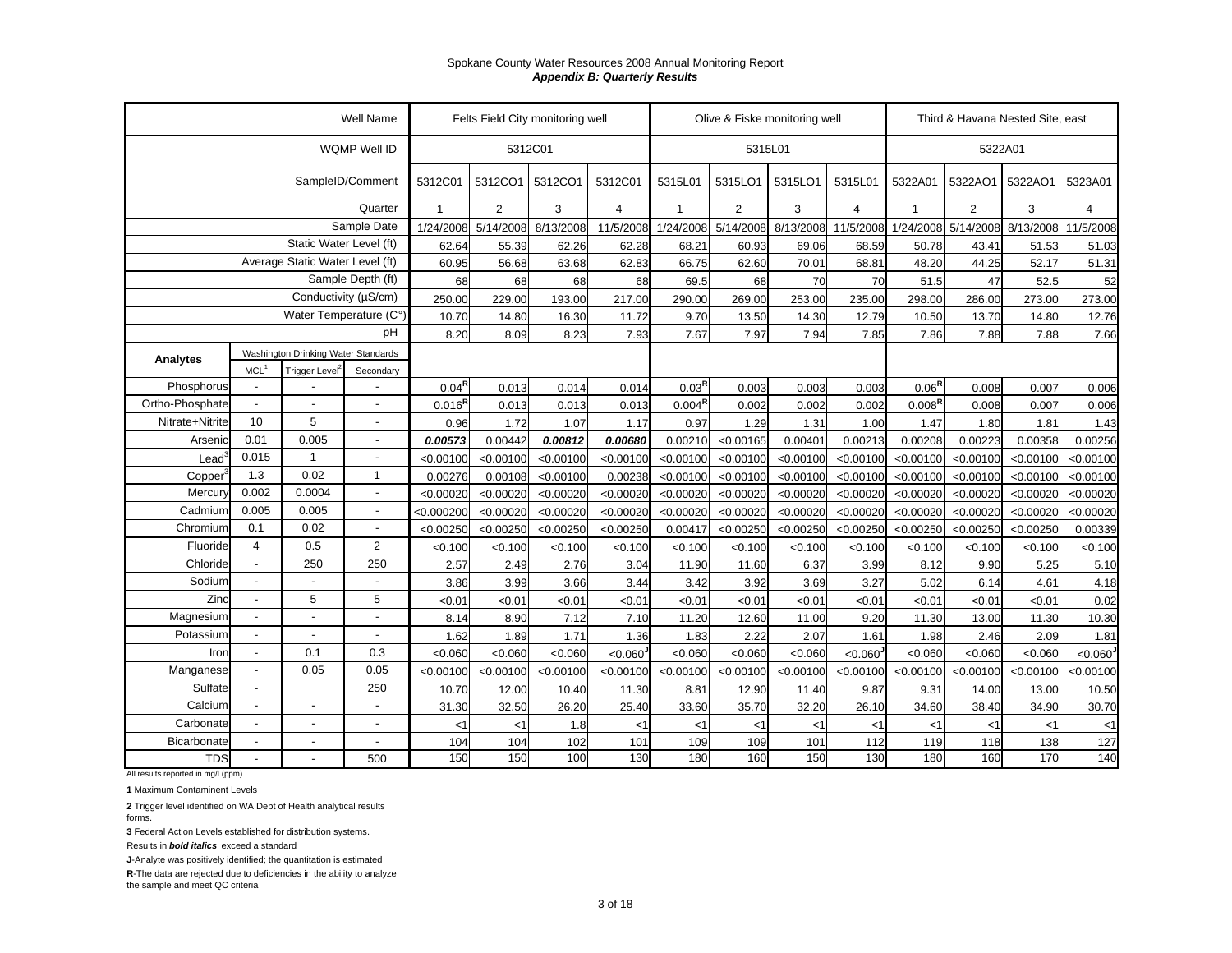|                     |                          |                                     | <b>Well Name</b>         |                    |           | Third & Havana Nested Site, mid |           |                |                |                       | Plantes Ferry Park monitoring well |           |                |                    |                | monitoring well Frederick & Bowdish |                |
|---------------------|--------------------------|-------------------------------------|--------------------------|--------------------|-----------|---------------------------------|-----------|----------------|----------------|-----------------------|------------------------------------|-----------|----------------|--------------------|----------------|-------------------------------------|----------------|
|                     |                          |                                     | WQMP Well ID             |                    |           | 5322A03                         |           |                |                |                       | 5404A01                            |           |                |                    |                | 5409C02                             |                |
|                     |                          |                                     | SampleID/Comment         | 5322A03            | 5322AO3   | 5322AO3A<br>duplicate           | 5322AO3   | 5323A03        | 5404A01        | 5404A01A<br>duplicate | 5404AO1                            | 5404AO1   | 5404A01        | 5409C02            | 5409CO2        | 5409CO2                             | 5409C02        |
|                     |                          |                                     | Quarter                  |                    | 2         | $\overline{2}$                  | 3         | $\overline{4}$ | $\overline{1}$ |                       | $\overline{2}$                     | 3         | $\overline{4}$ | $\overline{1}$     | $\overline{2}$ | 3                                   | $\overline{4}$ |
|                     |                          |                                     | Sample Date              | 1/24/2008          | 5/14/2008 | 5/14/2008                       | 8/13/2008 | 11/5/2008      | 2/14/2008      | 2/14/2008             | 5/13/2008                          | 8/12/2008 | 11/4/2008      | 2/14/2008          | 5/13/2008      | 8/12/2008                           | 11/4/2008      |
|                     |                          | Static Water Level (ft)             |                          | 50.72              | 43.35     |                                 | 51.46     | 50.98          | 48.57          |                       | 45.45                              | 48.92     | 48.70          | 93.05              | 86.61          | 90.66                               | 91.53          |
|                     |                          | Average Static Water Level (ft)     |                          | 48.24              | 44.22     |                                 | 52.09     | 51.24          | 47.93          |                       | 44.71                              | 49.98     | 49.27          | 91.09              | 87.39          | 92.81                               | 92.79          |
|                     |                          |                                     | Sample Depth (ft)        | 90                 | 90        |                                 | 90        | 90             | 110.5          |                       | 109                                | 110       | 109            | 94                 | 87.5           | 92                                  | 92.5           |
|                     |                          | Conductivity (µS/cm)                |                          | 301.00             | 271.00    |                                 | 270.00    | 279.00         | 334.00         |                       | 316.00                             | 313.00    | 314.00         | 308.00             | 285.00         | 264.00                              | 297.00         |
|                     |                          | Water Temperature (C°)              |                          | 10.80              | 13.60     |                                 | 14.60     | 12.78          | 12.40          |                       | 13.60                              | 14.30     | 13.10          | 10.00              | 10.90          | 12.20                               | 10.40          |
|                     |                          |                                     | pH                       | 8.03               | 7.98      |                                 | 8.04      | 7.72           | 6.87           |                       | 6.85                               | 6.81      | 6.97           | 7.43               | 7.49           | 7.15                                | 7.25           |
| Analytes            |                          | Washington Drinking Water Standards |                          |                    |           |                                 |           |                |                |                       |                                    |           |                |                    |                |                                     |                |
|                     | MCL <sup>1</sup>         | Trigger Level <sup>2</sup>          | Secondary                |                    |           |                                 |           |                |                |                       |                                    |           |                |                    |                |                                     |                |
| Phosphorus          |                          |                                     |                          | $0.04^{\text{R}}$  | 0.007     | 0.007                           | 0.007     | 0.007          | $0.12^{R}$     | $0.1^{R}$             | 0.131                              | 0.132     | 0.31C          | $0.007^{R}$        | 0.003          | 0.005                               | 0.008          |
| Ortho-Phosphate     |                          | $\overline{\phantom{a}}$            | $\overline{\phantom{a}}$ | 0.008 <sup>R</sup> | 0.007     | 0.007                           | 0.006     | 0.007          | $0.26^{R}$     | $0.28^{R}$            | 0.017                              | 0.025     | 0.038          | 0.004 <sup>R</sup> | 0.002          | 0.003                               | 0.007          |
| Nitrate+Nitrite     | 10                       | 5                                   | $\blacksquare$           | 1.54               | 1.65      | 1.60                            | 1.77      | 1.56           | < 0.02         | < 0.02                | < 0.02                             | < 0.05    | 0.08           | 1.54               | 1.70           | 1.62                                | 1.55           |
| Arsenic             | 0.01                     | 0.005                               | $\blacksquare$           | 0.00259            | 0.00237   | 0.00177                         | 0.00496   | < 0.00165      | < 0.00165      | < 0.00165             | < 0.00165                          | 0.00167   | 0.00322        | 0.00470            | 0.00338        | 0.00508                             | 0.00659        |
| Lead <sup>®</sup>   | 0.015                    | 1                                   | $\overline{\phantom{a}}$ | < 0.00100          | < 0.00100 | < 0.00100                       | < 0.00100 | < 0.00100      | < 0.00100      | < 0.00100             | < 0.00100                          | < 0.00100 | < 0.00100      | < 0.00100          | < 0.00100      | < 0.00100                           | < 0.00100      |
| Copper <sup>3</sup> | 1.3                      | 0.02                                | $\mathbf{1}$             | $<$ 0.00100        | < 0.00100 | < 0.00100                       | < 0.00100 | < 0.00100      | < 0.00100      | < 0.00100             | < 0.00100                          | < 0.00100 | < 0.00100      | < 0.00100          | < 0.00100      | < 0.00100                           | < 0.00100      |
| Mercury             | 0.002                    | 0.0004                              | $\blacksquare$           | < 0.00020          | < 0.00020 | < 0.00020                       | < 0.00020 | < 0.00020      | < 0.00020      | < 0.00020             | < 0.00020                          | 0.00120   | < 0.00020      | < 0.00020          | < 0.00020      | 0.00025                             | < 0.00020      |
| Cadmium             | 0.005                    | 0.005                               | $\overline{\phantom{a}}$ | < 0.00020          | < 0.00020 | < 0.000200                      | < 0.00020 | < 0.00020      | < 0.00020      | < 0.00020             | < 0.00020                          | 0.00120   | < 0.00020      | < 0.00020          | < 0.00020      | < 0.00020                           | 0.000236       |
| Chromium            | 0.1                      | 0.02                                | $\overline{\phantom{a}}$ | < 0.00250          | < 0.00250 | < 0.00250                       | < 0.00250 | < 0.00250      | < 0.00250      | < 0.00250             | < 0.00250                          | < 0.00250 | < 0.00250      | < 0.00250          | < 0.00250      | < 0.00250                           | < 0.00250      |
| Fluoride            | $\overline{\mathbf{4}}$  | 0.5                                 | $\overline{2}$           | < 0.100            | < 0.100   | < 0.100                         | < 0.100   | < 0.100        | 0.294          | 0.291                 | 0.401                              | 0.372     | 0.411          | < 0.100            | < 0.100        | 0.116                               | < 0.100        |
| Chloride            |                          | 250                                 | 250                      | 7.12               | 7.74      | 7.76                            | 5.61      | 5.54           | 1.82           | 1.67                  | 1.95                               | 1.89      | 1.80           | 2.62               | 3.24           | 2.94                                | 3.78           |
| Sodium              |                          |                                     |                          | 4.97               | 5.39      | 5.36                            | 5.03      | 4.36           | 11.10          | 11.20                 | 10.90                              | 11.50     | 11.20          | 3.69               | 3.73           | 3.88                                | 3.79           |
| Zinc                |                          | 5                                   | 5                        | < 0.01             | < 0.01    | < 0.01                          | < 0.01    | <0.01          | < 0.01         | < 0.01                | < 0.01                             | < 0.01    | < 0.01         | < 0.01             | < 0.01         | < 0.01                              | < 0.01         |
| Magnesium           |                          |                                     | $\overline{a}$           | 11.40              | 12.40     | 12.40                           | 11.40     | 10.40          | 13.40          | 13.40                 | 12.90                              | 13.40     | 13.40          | 13.70              | 12.70          | 13.00                               | 13.50          |
| Potassium           |                          |                                     |                          | 1.99               | 2.27      | 2.27                            | 2.03      | 1.80           | 5.34           | 5.36                  | 5.08                               | 5.43      | 5.34           | 1.92               | 1.89           | 2.08                                | 1.93           |
| Iron                | $\overline{\phantom{a}}$ | 0.1                                 | 0.3                      | < 0.060            | < 0.060   | < 0.060                         | < 0.060   | < 0.060        | 5.750          | 5.740                 | 5.490                              | 6.890     | 6.140          | 0.207              | 0.253          | 0.675                               | 0.175          |
| Manganese           | $\sim$                   | 0.05                                | 0.05                     | < 0.00100          | < 0.00100 | < 0.00100                       | < 0.00100 | < 0.00100      | 0.37000        | 0.36400               | 0.35600                            | 0.39900   | 0.36900        | 0.01560            | 0.01220        | 0.03120                             | 0.00692        |
| Sulfate             |                          |                                     | 250                      | 9.38               | 13.00     | 12.90                           | 11.90     | 10.80          | 19.90          | 19.90                 | 27.60                              | 20.2      | 23.30          | 10.60              | 15.10          | 10.6                                | 12.80          |
| Calcium             | $\overline{\phantom{a}}$ | $\overline{\phantom{a}}$            | $\blacksquare$           | 34.60              | 36.10     | 35.90                           | 35.50     | 30.90          | 28.30          | 28.10                 | 26.10                              | 27.80     | 27.40          | 37.40              | 34.20          | 35.10                               | 36.50          |
| Carbonate           | $\overline{\phantom{a}}$ | $\overline{\phantom{a}}$            | $\overline{\phantom{a}}$ | $<$ 1              | < 1       | $<$ 1                           | $<$ 1     | $<$ 1          | $<$ 1          | $<$ 1                 | $<$ 1                              | $<$ 1     | $<$ 1          | $<$ 1              | <1             | $<$ 1                               | $<$ 1          |
| Bicarbonate         |                          | $\overline{\phantom{a}}$            | $\overline{\phantom{a}}$ | 121                | 120       | 119                             | 137       | 128            | 136            | 136                   | 134                                | 167       | 145            | 140                | 135            | 149                                 | 144            |
| <b>TDS</b>          |                          |                                     | 500                      | 180                | 170       | 160                             | 170       | 150            | 230            | 240                   | 210                                | 210       | 200            | 180                | 160            | 160                                 | 160            |

All results reported in mg/l (ppm)

**1** Maximum Contaminent Levels

**2** Trigger level identified on WA Dept of Health analytical results forms.

**3** Federal Action Levels established for distribution systems.

Results in *bold italics* exceed a standard

**J**-Analyte was positively identified; the quantitation is estimated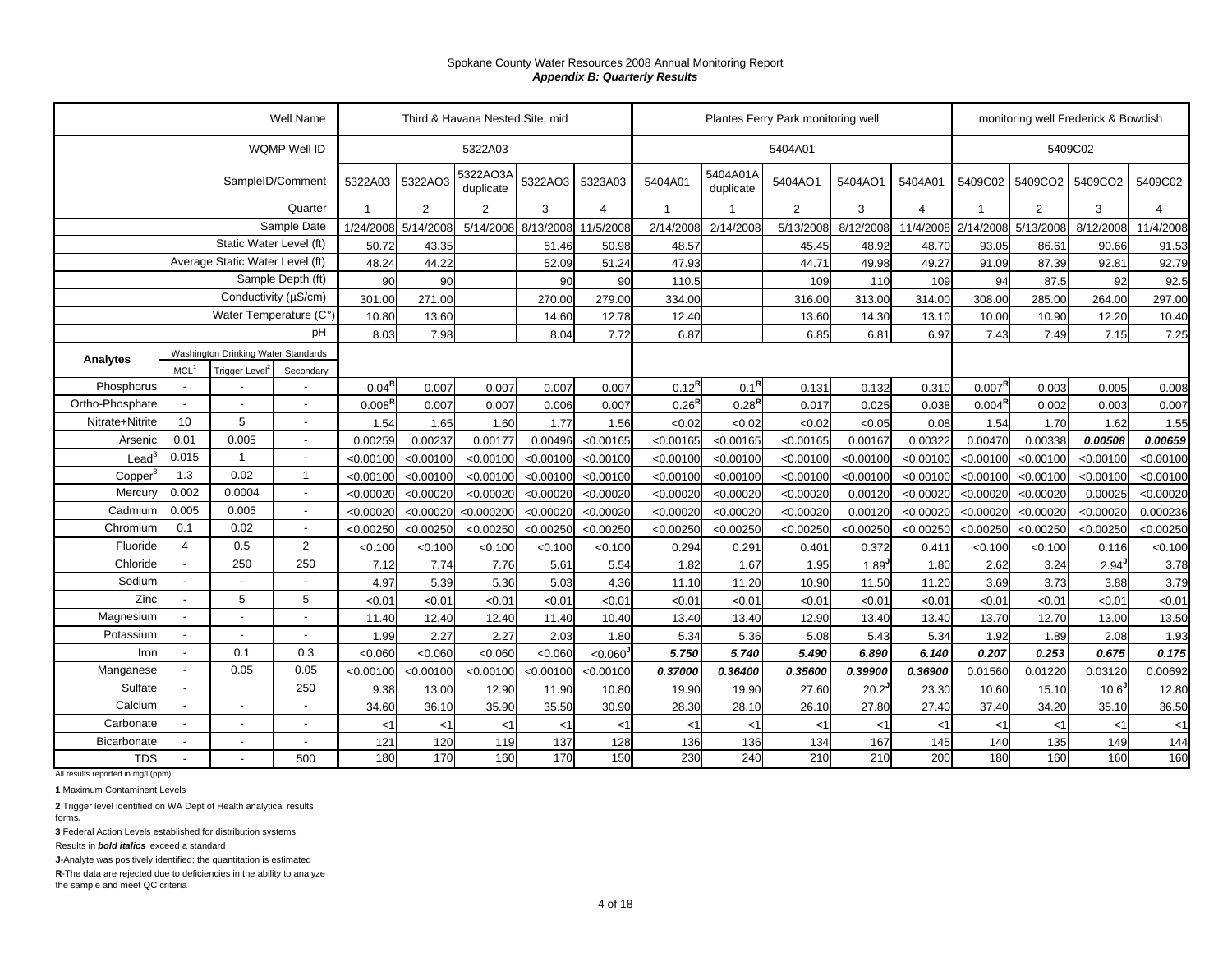|                 |                  |                                     | Well Name                | Sullivan Park North,<br>monitoring well |                |                     |                | Sullivan Park South, monitoring well |                |                               | Sullivan Road and Centennial Trail,<br>monitoring well |                   |           |
|-----------------|------------------|-------------------------------------|--------------------------|-----------------------------------------|----------------|---------------------|----------------|--------------------------------------|----------------|-------------------------------|--------------------------------------------------------|-------------------|-----------|
|                 |                  |                                     | WQMP Well ID             | 5411R02                                 |                |                     |                | 5411R03                              |                |                               | 5411R04                                                |                   |           |
|                 |                  |                                     | SampleID/Comment         | 5411R02                                 | 5411R02        | 5411R03             | 5411R03        | 5411R03                              | 5411R03        | 5411R04                       | 5411R04                                                | 5411RO4           | 5411R04   |
|                 |                  |                                     | Quarter                  | $\mathbf{1}$                            | $\overline{2}$ | $\mathbf{1}$        | $\overline{2}$ | 3                                    | $\overline{4}$ | $\mathbf{1}$                  | $\overline{2}$                                         | 3                 | 4         |
|                 |                  |                                     | Sample Date              | 2/14/2008                               |                | 5/13/2008 2/14/2008 | 5/13/2008      | 8/12/2008                            |                | 11/4/2008 2/14/2008 5/13/2008 |                                                        | 8/12/2008         | 11/4/2008 |
|                 |                  | Static Water Level (ft)             |                          | 34.69                                   | 24.03          | 33.86               | 22.83          | 34.27                                | 33.82          | 55.66                         | 46.99                                                  | 55.19             | 55.11     |
|                 |                  | Average Static Water Level (ft)     |                          | 31.19                                   | 26.14          | 30.89               | 25.13          | 33.21                                | 33.66          | 53.28                         | 48.52                                                  | 55.05             | 55.36     |
|                 |                  |                                     | Sample Depth (ft)        | 35.5                                    | 26             | 35                  | 27             | 35.5                                 | 35             | 56.5                          | 48                                                     | 56.5              | 56        |
|                 |                  | Conductivity (µS/cm)                |                          | 242.00                                  | 136.00         | 243.00              | 69.00          | 233.00                               | 239.00         | 256.00                        | 69.00                                                  | 212.00            | 253.00    |
|                 |                  | Water Temperature (C°)              |                          | 10.10                                   | 12.30          | 9.80                | 10.70          | 14.00                                | 10.20          | 11.00                         | 10.30                                                  | 13.80             | 10.90     |
|                 |                  |                                     | pH                       | 7.98                                    | 8.02           | 7.99                | 8.18           | 8.04                                 | 7.49           | 7.95                          | 8.29                                                   | 7.99              | 7.72      |
| Analytes        |                  | Washington Drinking Water Standards |                          |                                         |                |                     |                |                                      |                |                               |                                                        |                   |           |
|                 | MCL <sup>1</sup> | Trigger Level <sup>2</sup>          | Secondary                |                                         |                |                     |                |                                      |                |                               |                                                        |                   |           |
| Phosphorus      | $\blacksquare$   |                                     |                          | $0.002^{\text{R}}$                      | 0.006          | $0.002^{\text{R}}$  | 0.008          | 0.006                                | 0.004          | $0.002^{\text{R}}$            | 0.005                                                  | 0.006             | 0.005     |
| Ortho-Phosphate | $\mathbf{r}$     | $\overline{a}$                      | $\overline{a}$           | 0.005 <sup>R</sup>                      | 0.005          | 0.003 <sup>R</sup>  | 0.006          | 0.005                                | 0.003          | 0.003 <sup>R</sup>            | 0.004                                                  | 0.003             | 0.004     |
| Nitrate+Nitrite | 10               | 5                                   | ÷,                       | 1.09                                    | 0.33           | 1.01                | 0.07           | 1.01                                 | 1.07           | 1.05                          | 0.08                                                   | 1.00              | 1.03      |
| Arsenic         | 0.01             | 0.005                               | $\overline{a}$           | 0.00169                                 | 0.00325        | 0.00202             | 0.00291        | 0.00371                              | 0.00324        | 0.00181                       | 0.00286                                                | 0.00204           | 0.00275   |
| $\text{Lead}^3$ | 0.015            | $\mathbf{1}$                        | ÷,                       | < 0.00100                               | < 0.00100      | < 0.00100           | < 0.00100      | < 0.00100                            | < 0.00100      | < 0.00100                     | < 0.00100                                              | < 0.00100         | < 0.00100 |
| Copper          | 1.3              | 0.02                                | $\mathbf{1}$             | < 0.00100                               | < 0.00100      | < 0.00100           | < 0.00100      | < 0.00100                            | < 0.00100      | < 0.00100                     | < 0.00100                                              | < 0.00100         | < 0.00100 |
| Mercury         | 0.002            | 0.0004                              | $\overline{a}$           | < 0.00020                               | < 0.00020      | < 0.00020           | < 0.00020      | < 0.00020                            | < 0.00020      | < 0.00020                     | < 0.00020                                              | < 0.00020         | < 0.00020 |
| Cadmium         | 0.005            | 0.005                               | $\overline{a}$           | < 0.00020                               | < 0.00020      | < 0.00020           | < 0.00020      | < 0.00020                            | < 0.00020      | < 0.00020                     | < 0.00020                                              | < 0.00020         | < 0.00020 |
| Chromium        | 0.1              | 0.02                                | L,                       | < 0.00250                               | < 0.00250      | < 0.00250           | < 0.00250      | 0.00470                              | < 0.00250      | < 0.00250                     | < 0.00250                                              | < 0.00250         | < 0.00250 |
| Fluoride        | $\overline{4}$   | 0.5                                 | $\overline{2}$           | < 0.100                                 | < 0.100        | < 0.100             | < 0.100        | 0.115                                | < 0.100        | < 0.100                       | < 0.100                                                | 0.117             | < 0.100   |
| Chloride        | $\mathbf{r}$     | 250                                 | 250                      | 2.66                                    | 2.30           | 2.38                | 1.94           | $2.12$ <sup>J</sup>                  | 1.94           | 1.76                          | 1.97                                                   | 2.06              | 1.93      |
| Sodium          | $\overline{a}$   | $\overline{\phantom{a}}$            | $\overline{\phantom{a}}$ | 2.72                                    | 2.03           | 2.69                | 1.57           | 3.10                                 | 2.72           | 2.65                          | 1.79                                                   | 2.64              | 2.64      |
| Zinc            | $\mathbf{r}$     | 5                                   | 5                        | < 0.01                                  | < 0.01         | <0.01               | <0.01          | < 0.01                               | < 0.01         | <0.01                         | < 0.01                                                 | <0.01             | <0.01     |
| Magnesium       |                  | $\sim$                              | $\overline{a}$           | 12.10                                   | 6.26           | 12.30               | 2.91           | 12.40                                | 12.30          | 13.00                         | 2.79                                                   | 10.40             | 13.00     |
| Potassium       | $\mathbf{r}$     | $\blacksquare$                      | $\overline{a}$           | 1.65                                    | 1.18           | 1.65                | 0.83           | 1.81                                 | 1.74           | 1.83                          | 0.79                                                   | 1.54              | 1.69      |
| Iron            | $\mathbf{r}$     | 0.1                                 | 0.3                      | < 0.060                                 | < 0.060        | < 0.060             | < 0.060        | < 0.060                              | < 0.060        | < 0.060                       | < 0.060                                                | < 0.060           | < 0.060   |
| Manganese       | $\blacksquare$   | 0.05                                | 0.05                     | < 0.00100                               | < 0.00100      | < 0.00100           | 0.00142        | < 0.00100                            | < 0.00100      | < 0.00100                     | < 0.00100                                              | < 0.00100         | < 0.00100 |
| Sulfate         | $\mathbf{r}$     |                                     | 250                      | 10.30                                   | 10.10          | 10.20               | 6.94           | 11.3                                 | 13.10          | 10.60                         | 6.79                                                   | 10.2 <sup>J</sup> | 14.00     |
| Calcium         | $\blacksquare$   | $\blacksquare$                      | ÷,                       | 28.40                                   | 15.40          | 28.80               | 7.32           | 29.10                                | 28.80          | 30.40                         | 6.70                                                   | 24.00             | 30.10     |
| Carbonate       | $\mathbf{r}$     | $\overline{\phantom{a}}$            | $\overline{a}$           | $<$ 1                                   | <1             | $<$ 1               | $<$ 1          | <1                                   | <1             | <1                            | <1                                                     | $<$ 1             | $<$ 1     |
| Bicarbonate     | $\mathbf{r}$     | $\blacksquare$                      | ÷,                       | 110                                     | 62.6           | 110                 | 29.3           | 131                                  | 121            | 117                           | 27.8                                                   | 111               | 128       |
| <b>TDS</b>      | $\overline{a}$   | $\overline{a}$                      | 500                      | 150                                     | 83             | 150                 | 53             | 130                                  | 130            | 170                           | 56                                                     | 120               | 130       |

All results reported in mg/l (ppm)

**1** Maximum Contaminent Levels

**2** Trigger level identified on WA Dept of Health analytical results forms.

**3** Federal Action Levels established for distribution systems.

Results in *bold italics* exceed a standard

**J**-Analyte was positively identified; the quantitation is estimated

**R**-The data are rejected due to deficiencies in the ability to analyze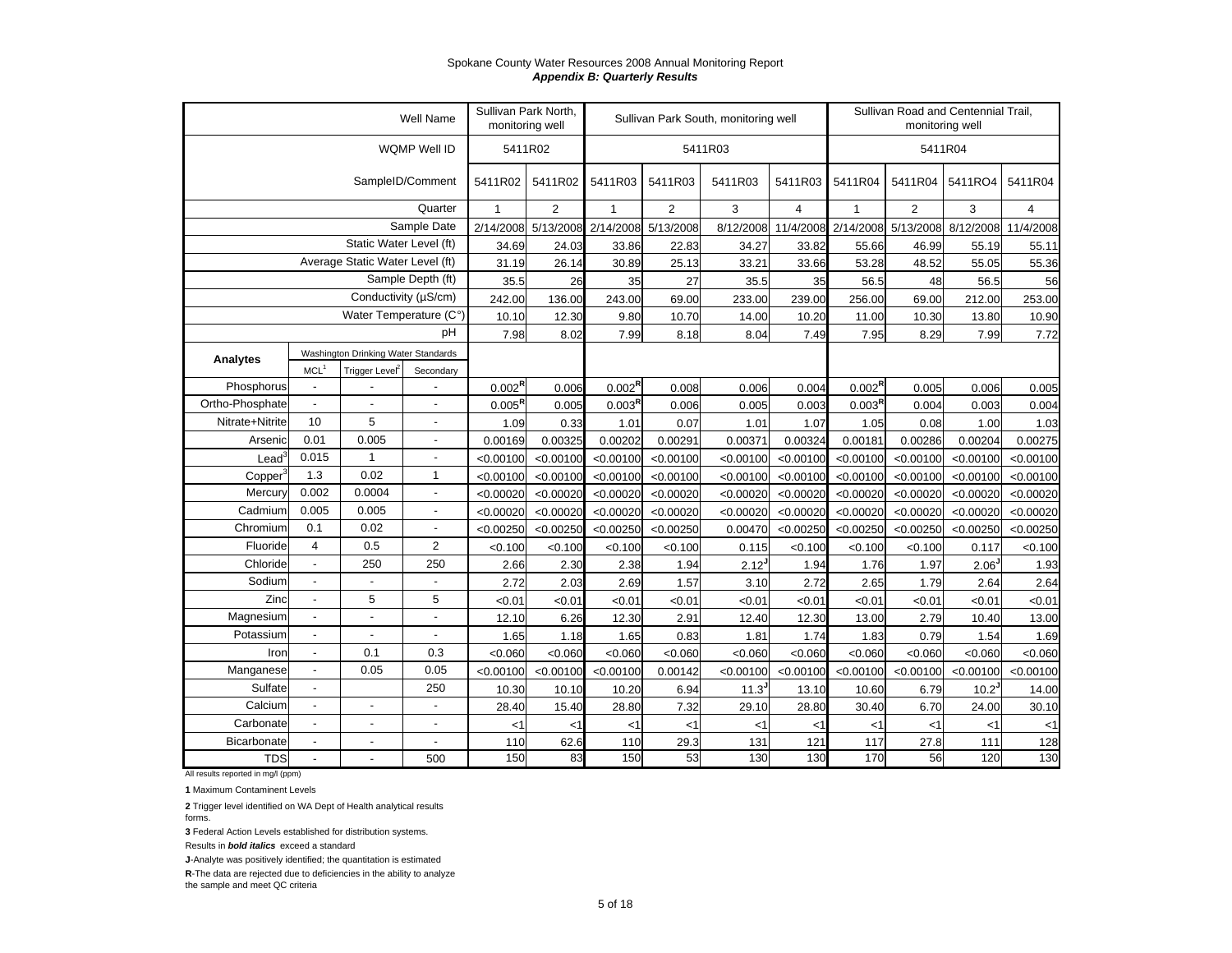|                 |                          |                                     | Well Name                |                   | Trent & Barker Road, monitoring well |           |                |                    |                       | Euclid & Barker monitoring well at CID5 |           |                |                     |                | Barker Road north of river, monitoring well |                |
|-----------------|--------------------------|-------------------------------------|--------------------------|-------------------|--------------------------------------|-----------|----------------|--------------------|-----------------------|-----------------------------------------|-----------|----------------|---------------------|----------------|---------------------------------------------|----------------|
|                 |                          |                                     | WQMP Well ID             |                   |                                      | 5505D01   |                |                    |                       | 5507A04                                 |           |                |                     |                | 5507H01                                     |                |
|                 |                          |                                     | SampleID/Comment         | 5505D01           | 5505D01                              | 5505D01   | 5505D01        | 5507A04            | 5507A04A<br>duplicate | 5507A04                                 | 5507A04   | 5507A04        | 5507H01             | 5507H01        | 5507H01                                     | 5507H01        |
|                 |                          |                                     | Quarter                  | $\overline{1}$    | $\overline{2}$                       | 3         | $\overline{4}$ | $\mathbf{1}$       | $\mathbf 1$           | 2                                       | 3         | $\overline{4}$ | $\overline{1}$      | $\overline{2}$ | 3                                           | $\overline{4}$ |
|                 |                          |                                     | Sample Date              | 1/21/2008         | 5/12/2008                            | 8/11/2008 | 11/3/2008      | 1/21/2008          | 1/21/2008             | 5/12/2008                               | 8/11/2008 |                | 11/3/2008 1/21/2008 | 5/12/2008      | 8/11/2008                                   | 11/3/2008      |
|                 |                          | Static Water Level (ft)             |                          | 94.95             | 89.62                                | 94.45     | 93.25          | 72.07              |                       | 66.41                                   | 69.72     | 70.47          | 50.56               | 44.57          | 48.09                                       | 48.96          |
|                 |                          | Average Static Water Level (ft)     |                          | 93.58             | 90.40                                | 94.53     | 94.94          | 70.71              |                       | 66.92                                   | 71.18     | 72.00          | 49.70               | 45.28          | 49.48                                       | 50.47          |
|                 |                          |                                     | Sample Depth (ft)        | 96                | 90.5                                 | 95.5      | 94.5           | 73                 |                       | 67.5                                    | 71        | 71.5           | 51.5                | 45.5           | 49                                          | 50             |
|                 |                          | Conductivity (µS/cm)                |                          | 369.00            | 350.00                               | 363.00    | 359.00         | 366.00             |                       | 343.00                                  | 343.00    | 360.00         | 58.00               | 75.00          | 57.00                                       | 55.00          |
|                 |                          | Water Temperature (C°)              |                          | 9.30              | 12.20                                | 13.90     | 11.60          | 8.30               |                       | 11.00                                   | 13.00     | 10.40          | 5.00                | 8.60           | 21.60                                       | 13.20          |
|                 |                          |                                     | рH                       | 7.94              | 7.85                                 | 7.88      | 7.69           | 7.73               |                       | 7.81                                    | 7.87      | 7.84           | 7.56                | 7.33           | 6.69                                        | 7.87           |
| <b>Analytes</b> |                          | Washington Drinking Water Standards |                          |                   |                                      |           |                |                    |                       |                                         |           |                |                     |                |                                             |                |
|                 | MCL <sup>1</sup>         | Trigger Level <sup>2</sup>          | Secondary                |                   |                                      |           |                |                    |                       |                                         |           |                |                     |                |                                             |                |
| Phosphorus      | $\overline{\phantom{a}}$ |                                     |                          | 0.09 <sup>R</sup> | 0.007                                | 0.010     | 0.01C          | $0.09^{R}$         | $0.09^{R}$            | 0.002                                   | 0.005     | 0.004          | $0.02^{\text{R}}$   | 0.010          | 0.011                                       | 0.007          |
| Ortho-Phosphate | $\blacksquare$           | $\overline{a}$                      |                          | $0.013^{R}$       | 0.005                                | 0.008     | 0.007          | 0.003 <sup>R</sup> | 0.003 <sup>R</sup>    | 0.002                                   | 0.002     | 0.002          | 0.006 <sup>F</sup>  | 0.008          | 0.009                                       | 0.004          |
| Nitrate+Nitrite | 10                       | 5                                   | $\overline{a}$           | 2.65              | 3.16                                 | 3.44      | 3.28           | 1.27               | 1.25                  | 1.54                                    | 1.58      | 1.51           | 0.22                | 0.43           | 0.17                                        | 0.13           |
| Arsenic         | 0.01                     | 0.005                               |                          | 0.00500           | 0.00594                              | 0.00311   | 0.00596        | 0.00198            | 0.00203               | 0.00322                                 | < 0.00165 | 0.00176        | < 0.00165           | 0.00283        | < 0.00165                                   | 0.00174        |
| Lead            | 0.015                    | $\overline{1}$                      |                          | < 0.00100         | < 0.00100                            | < 0.00100 | < 0.00100      | < 0.00100          | < 0.00100             | < 0.00100                               | < 0.00100 | < 0.00100      | < 0.00100           | < 0.00100      | < 0.00100                                   | < 0.00100      |
| Copper          | 1.3                      | 0.02                                | $\mathbf{1}$             | < 0.00100         | < 0.00100                            | < 0.00100 | < 0.00100      | < 0.00100          | < 0.00100             | < 0.00100                               | < 0.00100 | < 0.00100      | < 0.00100           | < 0.00100      | < 0.00100                                   | < 0.00100      |
| Mercury         | 0.002                    | 0.0004                              |                          | < 0.00020         | < 0.00020                            | < 0.00020 | < 0.00020      | < 0.00020          | < 0.00020             | < 0.00020                               | < 0.00020 | < 0.00020      | < 0.00020           | < 0.00020      | < 0.00020                                   | < 0.00020      |
| Cadmium         | 0.005                    | 0.005                               | $\overline{\phantom{0}}$ | < 0.00020         | < 0.00020                            | < 0.00020 | < 0.00020      | < 0.00020          | < 0.00020             | < 0.00020                               | < 0.00020 | < 0.00020      | 0.000213            | < 0.00020      | < 0.00020                                   | 0.000268       |
| Chromium        | 0.1                      | 0.02                                | $\overline{\phantom{a}}$ | < 0.00250         | < 0.00250                            | < 0.00250 | < 0.00250      | < 0.00250          | < 0.00250             | < 0.00250                               | < 0.00250 | < 0.00250      | < 0.00250           | < 0.00250      | < 0.00250                                   | < 0.00250      |
| Fluoride        | $\overline{4}$           | 0.5                                 | $\overline{2}$           | < 0.100           | $< 0.100$ <sup>J</sup>               | < 0.100   | < 0.100        | 0.101              | 0.101                 | $< 0.100$ <sup>J</sup>                  | < 0.100   | < 0.100        | < 0.100             | < 0.100        | < 0.100                                     | < 0.100        |
| Chloride        | $\overline{\phantom{a}}$ | 250                                 | 250                      | 4.07              | 4.35                                 | 4.73      | 4.72           | 1.81               | 1.82                  | 1.80                                    | 1.52      | 1.80           | 1.65                | 8.84           | 1.08                                        | 1.09           |
| Sodium          | $\blacksquare$           | $\overline{\phantom{a}}$            |                          | 5.79              | 5.52                                 | 6.50      | 6.14           | 3.00               | 3.06                  | 2.93                                    | 3.50      | 3.29           | 1.90                | 2.91           | 2.02                                        | 1.66           |
| Zinc            | $\overline{\phantom{a}}$ | 5                                   | 5                        | <0.01             | < 0.01                               | < 0.01    | < 0.0          | < 0.01             | < 0.01                | < 0.01                                  | < 0.01    | <0.01          | < 0.01              | < 0.01         | < 0.01                                      | < 0.01         |
| Magnesium       |                          | $\overline{\phantom{a}}$            | $\overline{\phantom{a}}$ | 13.80             | 12.50                                | 14.70     | 13.40          | 18.00              | 18.50                 | 16.70                                   | 19.20     | 18.20          | 1.90                | 2.90           | 1.73                                        | 1.57           |
| Potassium       |                          |                                     |                          | 2.48              | 2.25                                 | 2.78      | 2.44           | 2.10               | 2.15                  | 1.91                                    | 2.25      | 2.14           | 0.60                | 0.73           | 1.12                                        | 0.63           |
| Iron            | $\blacksquare$           | 0.1                                 | 0.3                      | < 0.060           | < 0.060                              | < 0.060   | < 0.060        | < 0.060            | < 0.060               | < 0.060                                 | <0.060    | <0.060         | < 0.060             | < 0.060        | < 0.060                                     | < 0.060        |
| Manganese       |                          | 0.05                                | 0.05                     | < 0.00100         | < 0.00100                            | < 0.00100 | < 0.00100      | < 0.00100          | < 0.00100             | < 0.00100                               | < 0.00100 | < 0.00100      | < 0.00100           | 0.00126        | < 0.00100                                   | < 0.00100      |
| Sulfate         |                          |                                     | 250                      | 11.30             | 15.10                                | 14.00     | 11.90          | 15.80              | 15.70                 | 20.80                                   | 18.40     | 16.70          | 4.14                | 10.20          | 3.70                                        | 3.74           |
| Calcium         |                          | $\overline{a}$                      |                          | 48.50             | 42.60                                | 50.30     | 45.10          | 43.60              | 44.10                 | 38.50                                   | 44.00     | 41.60          | 6.49                | 9.89           | 6.00                                        | 5.23           |
| Carbonate       |                          | $\blacksquare$                      |                          | $<$ 1             | $<$ 1                                | < 1       | <1             | <1                 | $<$ 1                 | <1                                      | $<$ 1     | $<$ 1          | $<$ 1               | < 1            | $<$ 1                                       | $<$ 1          |
| Bicarbonate     |                          | $\overline{\phantom{a}}$            |                          | 160               | 167                                  | 192       | 172            | 170                | 169                   | 170                                     | 200       | 181            | 18.4                | 29.3           | 27.7                                        | 19.4           |
| <b>TDS</b>      |                          |                                     | 500                      | 230               | 240                                  | 220       | 200            | 220                | 220                   | 220                                     | 190       | 180            | 54                  | 93             | 42                                          | 14             |

All results reported in mg/l (ppm)

**1** Maximum Contaminent Levels

**2** Trigger level identified on WA Dept of Health analytical results forms.

**3** Federal Action Levels established for distribution systems.

Results in *bold italics* exceed a standard

**J**-Analyte was positively identified; the quantitation is estimated

**R**-The data are rejected due to deficiencies in the ability to analyze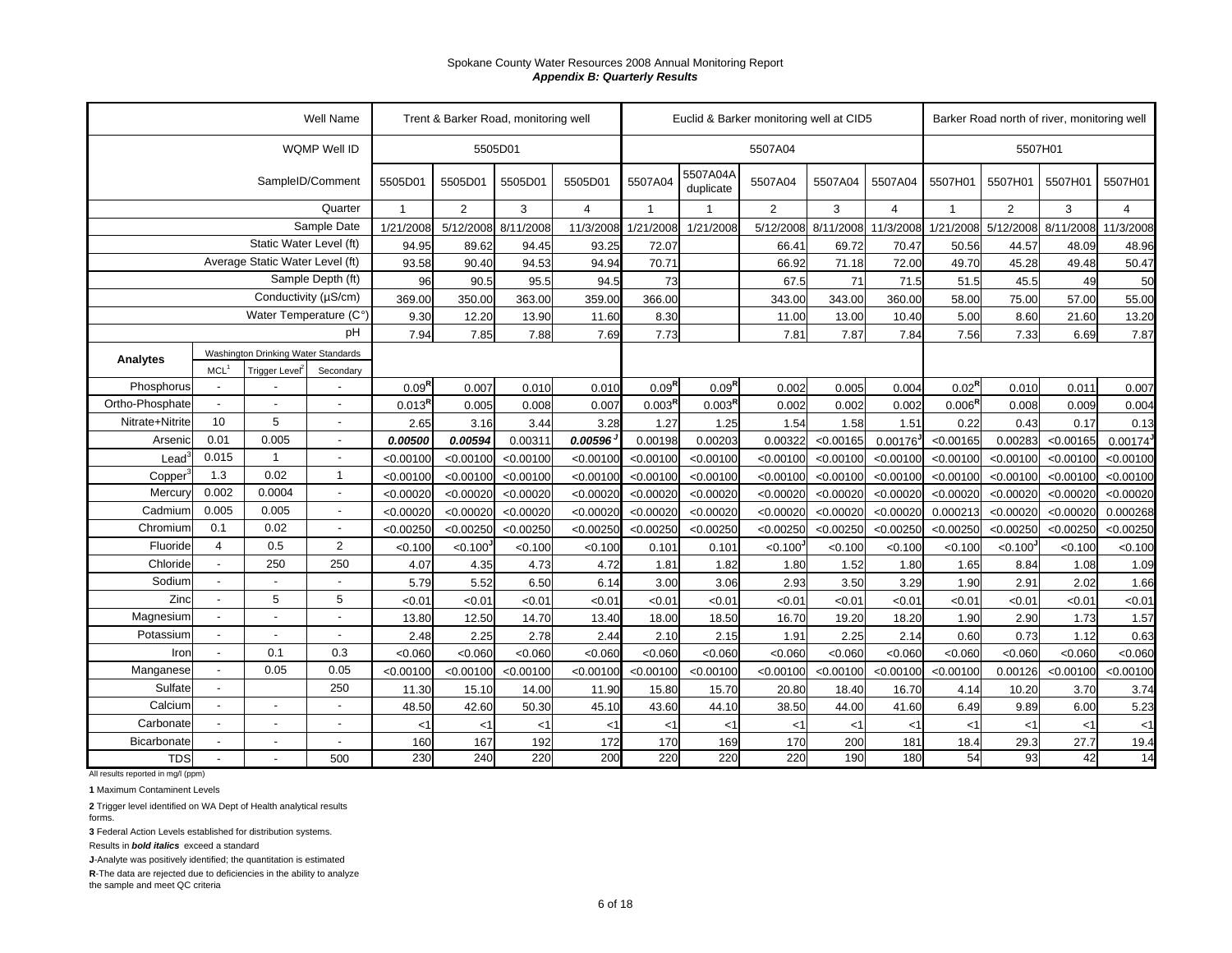|                 |                          |                                     | Well Name                  |                    | Barker Road Centennial Trail North,<br>monitoring well |           |                               |              | Barker Road Centennial Trail South, monitoring<br>well |                               |                               |                 |                      | Mission & Barker monitoring well at CID 4 |           |
|-----------------|--------------------------|-------------------------------------|----------------------------|--------------------|--------------------------------------------------------|-----------|-------------------------------|--------------|--------------------------------------------------------|-------------------------------|-------------------------------|-----------------|----------------------|-------------------------------------------|-----------|
|                 |                          |                                     | WQMP Well ID               |                    | 5508M01                                                |           |                               |              | 5508M02                                                |                               |                               |                 | 5517D05              |                                           |           |
|                 |                          |                                     | SampleID/Comment           | 5508M01            | 5508M01                                                | 5508M01   | 5508M01                       | 5508M02      | 5508M02                                                | 5508MO2                       | 5508M02                       | 5517D05         | 5517D05              | 5517DO5                                   | 5517D05   |
|                 |                          |                                     | Quarter                    | $\mathbf{1}$       | 2                                                      | 3         | $\overline{4}$                | $\mathbf{1}$ | $\overline{2}$                                         | 3                             | $\overline{4}$                | $\mathbf{1}$    | 2                    | 3                                         | 4         |
|                 |                          |                                     | Sample Date                |                    | 1/21/2008 5/12/2008                                    | 8/11/2008 | 11/3/2008                     | 1/21/2008    |                                                        | 5/12/2008 8/11/2008 11/3/2008 |                               |                 |                      | 1/21/2008 5/12/2008 8/11/2008             | 11/3/2008 |
|                 |                          | Static Water Level (ft)             |                            | 69.06              | 62.88                                                  | 66.78     | 67.51                         | 69.81        | 64.07                                                  | 67.62                         | 68.31                         | 86.55           | 80.93                | 84.30                                     | 84.99     |
|                 |                          | Average Static Water Level (ft)     |                            | 67.87              | 63.75                                                  | 68.23     | 69.02                         | 68.77        | 64.72                                                  | 68.91                         | 69.86                         | 84.92           | 80.38                | 85.73                                     | 86.53     |
|                 |                          |                                     | Sample Depth (ft)          | 70                 | 64                                                     | 67.8      | 68.5                          | 71           | 65                                                     | 68.5                          | 39.5                          | 87.5            | 82                   | 85.2                                      | 86        |
|                 |                          |                                     | Conductivity ( $\mu$ S/cm) | 59.00              | 56.00                                                  | 63.00     | 51.00                         |              | 57.00                                                  | 62.00                         | 51.00                         | 108.00          | 110.00               | 102.00                                    | 93.00     |
|                 |                          | Water Temperature (C°               |                            | 8.00               | 8.30                                                   | 17.80     | 17.10                         | 7.60         | 8.50                                                   | 16.90                         | 16.80                         | 9.80            | 14.50                | 14.00                                     | 12.00     |
|                 |                          |                                     | pH                         | 7.33               | 7.41                                                   | 7.04      | 6.43                          | 6.97         | 7.51                                                   | 7.06                          | 6.48                          | 7.43            | 7.69                 | 7.09                                      | 6.39      |
| Analytes        |                          | Washington Drinking Water Standards |                            |                    |                                                        |           |                               |              |                                                        |                               |                               |                 |                      |                                           |           |
|                 | MCL <sup>1</sup>         | Trigger Level <sup>2</sup>          | Secondary                  |                    |                                                        |           |                               |              |                                                        |                               |                               |                 |                      |                                           |           |
| Phosphorus      | $\blacksquare$           |                                     |                            | $0.05^{R}$         | 0.006                                                  | 0.008     | 0.011                         | $0.08^{R}$   | 0.006                                                  | 0.009                         | 0.008                         | $0.03^{R}$      | 0.003                | 0.005                                     | 0.004     |
| Ortho-Phosphate | $\sim$                   |                                     | $\overline{a}$             | $0.006^{\text{R}}$ | 0.005                                                  | 0.007     | 0.011                         | $0.005^R$    | 0.005                                                  | 0.007                         | 0.005                         | $0.003^{\sf R}$ | 0.003                | 0.002                                     | 0.001     |
| Nitrate+Nitrite | 10                       | 5                                   | $\overline{\phantom{0}}$   | 0.18               | 0.19                                                   | 0.23      | 0.22                          | 0.17         | 0.16                                                   | 0.22                          | 0.17                          | 0.50            | 0.91                 | 0.42                                      | 0.44      |
| Arsenic         | 0.01                     | 0.005                               | $\blacksquare$             | < 0.00165          | < 0.00165                                              |           | $\leq 0.00165$ $\leq 0.00165$ | < 0.00165    | 0.00175                                                |                               | $\leq 0.00165$ $\leq 0.00165$ | < 0.00165       | 0.00270              | < 0.00165                                 | 0.00301   |
| Lead            | 0.015                    | $\mathbf{1}$                        | $\overline{a}$             | < 0.00100          | < 0.00100                                              | < 0.00100 | < 0.00100                     | < 0.00100    | < 0.00100                                              | < 0.00100                     | < 0.00100                     | < 0.00100       | < 0.00100            | < 0.00100                                 | < 0.00100 |
| Copper          | 1.3                      | 0.02                                | $\mathbf{1}$               | < 0.00100          | < 0.00100                                              | < 0.00100 | < 0.00100                     | < 0.00100    | < 0.00100                                              | < 0.00100                     | < 0.00100                     | < 0.00100       | < 0.00100            | < 0.00100                                 | < 0.00100 |
| Mercury         | 0.002                    | 0.0004                              | $\overline{a}$             | < 0.00020          | < 0.00020                                              | < 0.00020 | < 0.00020                     | < 0.00020    | < 0.00020                                              | < 0.00020                     | < 0.00020                     | < 0.00020       | < 0.00020            | < 0.00020                                 | < 0.00020 |
| Cadmium         | 0.005                    | 0.005                               |                            | < 0.00020          | < 0.00020                                              | < 0.00020 | < 0.00020                     | < 0.00020    | < 0.00020                                              | < 0.00020                     | < 0.00020                     | < 0.00020       | < 0.00020            | < 0.00020                                 | < 0.00020 |
| Chromium        | 0.1                      | 0.02                                |                            | < 0.00250          | < 0.00250                                              | < 0.00250 | < 0.00250                     | 0.00554      | < 0.00250                                              | < 0.00250                     | < 0.00250                     | < 0.00250       | < 0.00250            | < 0.00250                                 | < 0.00250 |
| Fluoride        | $\overline{4}$           | 0.5                                 | $\overline{2}$             | < 0.100            | < 0.100                                                | < 0.100   | < 0.100                       | < 0.100      | < 0.100                                                | < 0.100                       | < 0.100                       | < 0.100         | < 0.100 <sup>1</sup> | < 0.100                                   | < 0.100   |
| Chloride        | $\sim$                   | 250                                 | 250                        | 1.48               | 2.34                                                   | 1.01      | 1.06                          | 1.48         | 2.29                                                   | 0.96                          | 1.57                          | 1.67            | 1.99                 | 1.44                                      | 1.38      |
| Sodium          | $\overline{\phantom{a}}$ |                                     |                            | 1.73               | 1.80                                                   | 2.00      | 1.76                          | 1.63         | 1.85                                                   | 2.02                          | 1.78                          | 2.05            | 2.15                 | 1.85                                      | 1.82      |
| Zinc            | $\overline{a}$           | 5                                   | 5                          | < 0.01             | < 0.01                                                 | < 0.01    | <0.01                         | <0.01        | < 0.01                                                 | < 0.01                        | <0.01                         | < 0.01          | < 0.01               | < 0.01                                    | <0.01     |
| Magnesium       |                          | $\overline{\phantom{a}}$            | $\overline{a}$             | 1.77               | 1.62                                                   | 1.55      | 1.46                          | 1.65         | 1.66                                                   | 1.58                          | 1.39                          | 4.03            | 3.78                 | 3.79                                      | 3.47      |
| Potassium       | $\overline{a}$           | $\overline{a}$                      |                            | 0.68               | 0.53                                                   | 0.72      | 0.74                          | 0.67         | 0.55                                                   | 0.85                          | 0.69                          | 1.13            | 0.99                 | 1.10                                      | 0.92      |
| Iron            | $\blacksquare$           | 0.1                                 | 0.3                        | < 0.060            | < 0.060                                                | < 0.060   | < 0.060                       | < 0.060      | < 0.060                                                | < 0.060                       | < 0.060                       | < 0.060         | < 0.060              | < 0.060                                   | < 0.060   |
| Manganese       | $\overline{a}$           | 0.05                                | 0.05                       | < 0.00100          | < 0.00100                                              | < 0.00100 | < 0.00100                     | < 0.00100    | < 0.00100                                              | < 0.00100                     | < 0.00100                     | < 0.00100       | < 0.00100            | < 0.00100                                 | < 0.00100 |
| Sulfate         | $\blacksquare$           |                                     | 250                        | 4.02               | 7.14                                                   | 4.04      | 3.76                          | 3.94         | 6.82                                                   | 3.85                          | 3.67                          | 4.71            | 7.75                 | 5.99                                      | 4.49      |
| Calcium         | $\overline{\phantom{a}}$ | $\blacksquare$                      |                            | 6.33               | 5.55                                                   | 5.50      | 5.16                          | 6.03         | 5.72                                                   | 5.65                          | 4.77                          | 12.70           | 11.30                | 10.90                                     | 10.10     |
| Carbonate       | $\blacksquare$           | $\blacksquare$                      | $\blacksquare$             | <1                 | $<$ 1                                                  | $<$ 1     | <1                            | $<$ 1        | $<$ 1                                                  | $<$ 1                         | $<$ 1                         | <1              | $<$ 1                | $<$ 1                                     | $<$ 1     |
| Bicarbonate     | $\overline{\phantom{a}}$ | $\sim$                              |                            | 18.2               | 19                                                     | 24        | 19.4                          | 18           | 19.3                                                   | 25                            | 19.9                          | 42.9            | 45.1                 | 47.4                                      | 44.1      |
| <b>TDS</b>      | $\overline{\phantom{a}}$ | $\blacksquare$                      | 500                        | 56                 | 62                                                     | 35        | 13                            | 52           | 66                                                     | 30                            | 19                            | 72              | 85                   | 55                                        | 36        |

All results reported in mg/l (ppm)

**1** Maximum Contaminent Levels

**2** Trigger level identified on WA Dept of Health analytical results forms.

**3** Federal Action Levels established for distribution systems.

Results in *bold italics* exceed a standard

**J**-Analyte was positively identified; the quantitation is estimated

**R**-The data are rejected due to deficiencies in the ability to analyze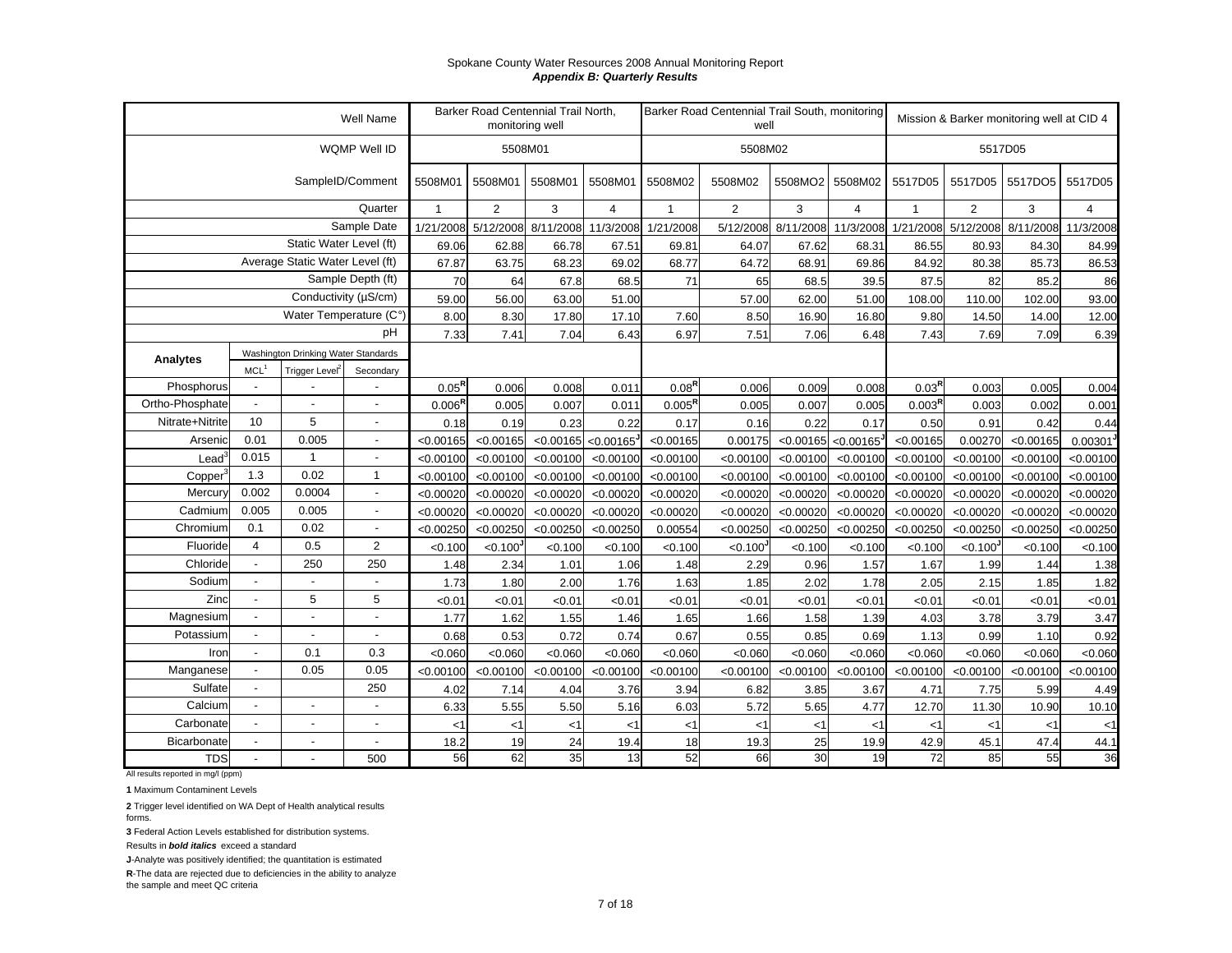|                                    |                  |                                     | Well Name         |                    |                       |                | Fire Station Houston & Regal, No. Spokane WD |                        |                |                       |                    | monitoring well | Holy Cross, Rhoades & Washington |                |                    | Franklin Park, City monitoring well |           |
|------------------------------------|------------------|-------------------------------------|-------------------|--------------------|-----------------------|----------------|----------------------------------------------|------------------------|----------------|-----------------------|--------------------|-----------------|----------------------------------|----------------|--------------------|-------------------------------------|-----------|
|                                    |                  |                                     | WQMP Well ID      |                    |                       |                | 6327N04                                      |                        |                |                       |                    | 6330J01         |                                  |                |                    | 6331J01                             |           |
|                                    |                  |                                     | SampleID/Comment  | 6327NO4            | 6327NO4A<br>duplicate | 6327NO4        | 6327NO4A<br>duplicate                        | 6327NO4                | 6327N04        | 6327NO4A<br>duplicate | 6330J01            | 6330JO1         | 6330JO1                          | 6330J01        | 6331J01            | 6331JO1                             | 6331JO1   |
|                                    |                  |                                     | Quarter           | $\overline{1}$     |                       | $\overline{2}$ | $\overline{2}$                               | 3                      | $\overline{4}$ | 4                     |                    | $\overline{2}$  | 3                                | $\overline{4}$ | $\mathbf{1}$       | $\overline{2}$                      | 3         |
|                                    |                  |                                     | Sample Date       | 2/12/2008          | 2/12/2008             | 5/15/2008      | 5/15/2008                                    | 8/14/2008              | 11/6/2008      | 11/6/2008             | 2/12/2008          | 5/15/2008       | 8/14/2008                        | 11/6/2008      | 2/12/2008          | 5/15/2008                           | 8/14/2008 |
|                                    |                  | Static Water Level (ft)             |                   | 188.69             |                       | 186.24         |                                              | 186.73                 | 188.93         |                       | 209.82             | 208.41          | 210.20                           | 210.66         | 205.37             | 202.26                              | 205.91    |
|                                    |                  | Average Static Water Level (ft)     |                   | 187.97             |                       | 185.97         |                                              | 187.99                 | 189.56         |                       | 209.72             | 208.44          | 211.31                           | 211.27         | 205.02             | 202.62                              | 206.79    |
|                                    |                  |                                     | Sample Depth (ft) | 190                |                       | 187.5          |                                              | 188                    | 190            |                       | 212                | 210             | 212.5                            | 212            | 208                | 208.5                               | 208.5     |
|                                    |                  | Conductivity (µS/cm)                |                   | 396.00             |                       | 399.00         |                                              | 478.00                 | 484.00         |                       | 271.00             | 258.00          | 258.00                           | 261.00         | 245.00             | 230.00                              | 240.00    |
|                                    |                  | Water Temperature (C°)              |                   | 12.50              |                       | 14.80          |                                              | 16.10                  | 11.80          |                       | 12.20              | 15.00           | 15.60                            | 11.20          | 12.90              | 15.40                               | 15.50     |
|                                    |                  |                                     | pH                | 7.77               |                       | 7.88           |                                              | 7.77                   | 7.28           |                       | 7.94               | 8.09            | 8.06                             | 7.65           | 7.99               | 8.17                                | 7.95      |
| Analytes                           |                  | Washington Drinking Water Standards |                   |                    |                       |                |                                              |                        |                |                       |                    |                 |                                  |                |                    |                                     |           |
|                                    | MCL <sup>1</sup> | Trigger Level                       | Secondary         |                    |                       |                |                                              |                        |                |                       |                    |                 |                                  |                |                    |                                     |           |
| Phosphorus                         |                  |                                     |                   | $0.003^{R}$        | 0.003 <sup>R</sup>    | 0.002          | 0.003                                        | 0.002                  | 0.002          | 0.003                 | $0.004^{R}$        | 0.003           | 0.003                            | 0.005          | $0.007^{R}$        | 0.003                               | 0.005     |
| Ortho-Phosphate                    |                  |                                     |                   | 0.002 <sup>R</sup> | $0.002^{\text{R}}$    | 0.002          | 0.002                                        | 0.001                  | 0.001          | 0.001                 | $0.002^{\text{R}}$ | 0.002           | 0.002                            | 0.001          | 0.003 <sup>R</sup> | < 0.001                             | 0.002     |
| Nitrate+Nitrite                    | 10               | 5                                   |                   | 2.82               | 3.06                  | 1.93           | 1.89                                         | 3.66                   | 2.10           | 2.07                  | 1.25               | 1.30            | 1.31                             | 1.53           | 1.25               | 1.04                                | 1.22      |
| Arsenic                            | 0.01             | 0.005                               |                   | 0.00253            | 0.00196               | < 0.00165      | 0.00247                                      | $0.00276$ <sup>J</sup> | < 0.00165      | 0.00189               | 0.00296            | 0.00238         | 0.00452                          | 0.00260        | 0.00366            | 0.00256                             | 0.00521   |
| Lead                               | 0.015            | $\mathbf{1}$                        |                   | < 0.00100          | < 0.00100             | < 0.00100      | < 0.00100                                    | < 0.00100              | < 0.00100      | < 0.00100             | < 0.00100          | < 0.00100       | < 0.00100                        | < 0.00100      | < 0.00100          | < 0.00100                           | < 0.00100 |
| Copper <sup>®</sup>                | 1.3              | 0.02                                | $\mathbf{1}$      | < 0.00100          | < 0.00100             | < 0.00100      | < 0.00100                                    | < 0.00100              | < 0.00100      | < 0.00100             | < 0.00100          | < 0.00100       | < 0.00100                        | < 0.00100      | < 0.00100          | < 0.00100                           | < 0.00100 |
| Mercury                            | 0.002            | 0.0004                              | $\overline{a}$    | < 0.00020          | < 0.00020             | < 0.00020      | < 0.00020                                    | < 0.00020              | < 0.00020      | < 0.00020             | < 0.00020          | < 0.00020       | < 0.00020                        | < 0.00020      | < 0.00020          | < 0.00020                           | < 0.00020 |
| Cadmium                            | 0.005            | 0.005                               | $\overline{a}$    | < 0.00020          | < 0.00020             | < 0.00020      | < 0.00020                                    | < 0.00020              | < 0.00020      | < 0.00020             | < 0.00020          | < 0.00020       | < 0.00020                        | < 0.00020      | < 0.00020          | < 0.00020                           | < 0.00020 |
| Chromium                           | 0.1              | 0.02                                |                   | 0.00479            | 0.00265               | < 0.00250      | < 0.00250                                    | < 0.00250              | < 0.00250      | < 0.00250             | 0.00772            | < 0.00250       | < 0.00250                        | < 0.00250      | 0.00496            | < 0.00250                           | < 0.00250 |
| Fluoride                           | $\overline{4}$   | 0.5                                 | $\overline{2}$    | < 0.100            | < 0.100               | 0.122          | 0.114                                        | < 0.100                | 0.142          | 0.142                 | < 0.100            | < 0.100         | < 0.100                          | 0.137          | < 0.100            | < 0.100                             | < 0.100   |
| Chloride                           |                  | 250                                 | 250               | 9.66               | 10.60                 | 6.66           | 6.76                                         | 11.40                  | 8.36           | 8.48                  | 3.13               | 3.44            | 3.31                             | 4.50           | 2.47               | 2.46                                | 3.05      |
| Sodium                             |                  |                                     |                   | 9.51               | 9.83                  | 9.05           | 8.91                                         | 9.34                   | 8.97           | 8.51                  | 3.21               | 3.88            | 3.79                             | 3.34           | 2.78               | 3.25                                | 3.16      |
| Zinc                               |                  | 5                                   | 5                 | < 0.01             | < 0.01                | < 0.01         | <0.01                                        | < 0.01                 | < 0.01         | < 0.01                | <0.01              | < 0.01          | <0.01                            | < 0.01         | < 0.01             | <0.01                               | < 0.01    |
| Magnesium                          |                  |                                     | $\overline{a}$    | 20.20              | 20.20                 | 22.30          | 21.90                                        | 28.10                  | 22.00          | 20.70                 | 15.10              | 17.00           | 15.10                            | 15.80          | 12.50              | 14.00                               | 13.40     |
| Potassium                          |                  |                                     | $\blacksquare$    | 3.14               | 3.15                  | 3.53           | 3.42                                         | 3.86                   | 3.15           | 2.97                  | 1.87               | 2.17            | 2.03                             | 1.84           | 1.68               | 1.99                                | 1.91      |
| Iron                               |                  | 0.1                                 | 0.3               | < 0.060            | < 0.060               | < 0.060        | < 0.060                                      | < 0.060                | < 0.060        | < 0.060               | < 0.060            | < 0.060         | < 0.060                          | < 0.060        | < 0.060            | < 0.060                             | < 0.060   |
| Manganese                          |                  | 0.05                                | 0.05              | < 0.00100          | < 0.00100             | < 0.00100      | < 0.00100                                    | < 0.00100              | < 0.00100      | < 0.00100             | < 0.00100          | < 0.00100       | < 0.00100                        | < 0.00100      | < 0.00100          | < 0.00100                           | 0.00163   |
| Sulfate                            |                  |                                     | 250               | 17.30              | 18.10                 | 20.60          | 20.70                                        | 23.20                  | 17.40          | 17.60                 | 13.60              | 15.60           | 15.20                            | 12.60          | 11.40              | 13.60                               | 13.70     |
| Calcium                            |                  |                                     |                   | 34.30              | 33.50                 | 34.50          | 34.10                                        | 37.10                  | 35.60          | 33.30                 | 28.40              | 30.90           | 28.50                            | 30.20          | 26.20              | 28.30                               | 28.00     |
| Carbonate                          |                  |                                     | $\blacksquare$    | $<$ 1              | $<$ 1                 | $<$ 1          | $<$ 1                                        | $<$ 1                  | $<$ 1          | $<$ 1                 | <1                 | $<$ 1           | $<$ 1                            | <1             | $<$ 1              | $<$ 1                               | $<$ 1     |
| Bicarbonate                        |                  |                                     | $\blacksquare$    | 144                | 151                   | 150            | 150                                          | 191                    | 163            | 165                   | 122                | 123             | 125                              | 129            | 110                | 108                                 | 117       |
| <b>TDS</b>                         |                  |                                     | 500               | 170                | 170                   | 180            | 180                                          | 220                    | 200            | 200                   | 120                | 150             | 140                              | 150            | 120                | 130                                 | 120       |
| All results reported in mg/l (ppm) |                  |                                     |                   |                    |                       |                |                                              |                        |                |                       |                    |                 |                                  |                |                    |                                     |           |

**1** Maximum Contaminent Levels

**2** Trigger level identified on WA Dept of Health analytical results forms.

**3** Federal Action Levels established for distribution systems.

Results in *bold italics* exceed a standard

**J**-Analyte was positively identified; the quantitation is estimated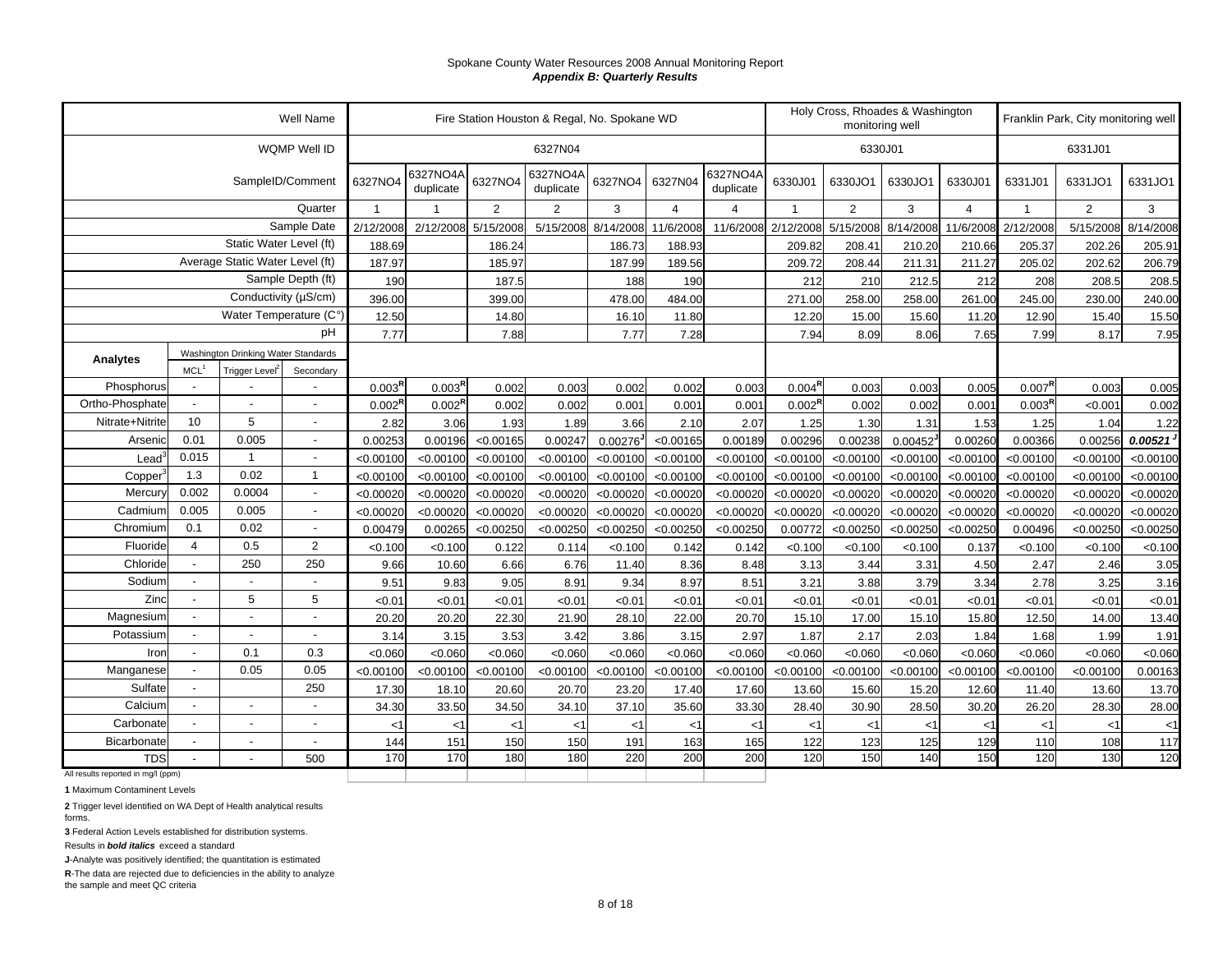|                 |                             |                                     | <b>Well Name</b>         |                | East Valley High School monitoring well |            |                     |                    |                      |                       |           | Idaho Road 1000 ft south of Trent, monitoring well |                |                       |                    | Idaho Road 300 ft south of pipeline, monitoring<br>well |           |                        |
|-----------------|-----------------------------|-------------------------------------|--------------------------|----------------|-----------------------------------------|------------|---------------------|--------------------|----------------------|-----------------------|-----------|----------------------------------------------------|----------------|-----------------------|--------------------|---------------------------------------------------------|-----------|------------------------|
|                 |                             |                                     | WQMP Well ID             |                | 6436N01                                 |            |                     |                    |                      |                       | 6524R01   |                                                    |                |                       |                    | 6525R01                                                 |           |                        |
|                 |                             | SampleID/Comment                    |                          | 6436N01        | 6436NO1                                 | 6436NO1    | 6436N01             | 6524R01            | 6524R01              | 6524R01A<br>duplicate | 6524R01   | 6524R01A<br>duplicate                              | 6524R01        | 6524R01A<br>duplicate | 6525R01            | 6525R01                                                 | 6525R01   | 6525R01                |
|                 |                             |                                     | Quarter                  | $\overline{1}$ | 2                                       | 3          | $\overline{4}$      | $\overline{1}$     | $\overline{2}$       | $\overline{2}$        | 3         | 3                                                  | $\overline{4}$ | $\overline{4}$        | $\overline{1}$     | $\overline{2}$                                          | 3         | $\overline{4}$         |
|                 |                             |                                     | Sample Date              | 2/14/2008      | 5/13/2008                               |            | 8/12/2008 11/4/2008 | 1/21/2008          | 5/12/2008            | 5/12/2008             | 8/11/2008 | 8/11/2008                                          | 11/3/2008      | 11/3/2008             | 1/21/2008          | 5/12/2008                                               | 8/11/2008 | 11/3/2008              |
|                 |                             | Static Water Level (ft)             |                          | 117.58         | 110.24                                  | 115.98     | 115.99              | 128.80             | 124.58               |                       | 124.89    |                                                    | 125.68         |                       | 106.98             | 102.87                                                  | 103.04    | 103.89                 |
|                 |                             | Average Static Water Level (ft)     |                          | 116.51         | 110.33                                  | 117.89     | 116.69              | 127.85             | 125.97               |                       | 127.47    |                                                    | 128.78         |                       | 106.11             | 103.22                                                  | 105.40    | 106.23                 |
|                 |                             |                                     | Sample Depth (ft)        | 119            | 111.5                                   | 117        | 117                 | 130                | 126                  |                       | 126       |                                                    | 127            |                       | 108                | 104                                                     | 104       | 105                    |
|                 |                             | Conductivity (µS/cm)                |                          | 666.00         | 494.00                                  | 543.00     | 656.00              | 325.00             | 294.00               |                       | 302.00    |                                                    | 278.00         |                       | 323.00             | 304.00                                                  | 311.00    | 307.00                 |
|                 |                             | Water Temperature (C°)              |                          | 12.20          | 13.10                                   | 14.20      | 12.50               | 8.00               | 10.90                |                       | 12.80     |                                                    | 10.60          |                       | 8.10               | 10.40                                                   | 12.90     | 10.90                  |
|                 |                             |                                     | pH                       | 7.39           | 7.46                                    | 7.38       | 7.31                | 7.81               | 7.88                 |                       | 7.94      |                                                    | 7.76           |                       | 8.06               | 7.91                                                    | 7.98      | 7.68                   |
| <b>Analytes</b> | MCL <sup>1</sup>            | Washington Drinking Water Standards |                          |                |                                         |            |                     |                    |                      |                       |           |                                                    |                |                       |                    |                                                         |           |                        |
| Phosphorus      | $\overline{\phantom{a}}$    | <b>Trigger Level</b>                | Secondary                | $0.03^{R}$     | 0.041                                   | 0.043      | 0.044               | $0.05^{R}$         | 0.003                | 0.004                 | 0.005     | 0.005                                              | 0.004          | 0.006                 | $0.03^{R}$         | 0.011                                                   | 0.005     | 0.004                  |
| Ortho-Phosphate | $\sim$                      |                                     |                          | $0.033^{R}$    | 0.039                                   | 0.041      | 0.037               | 0.007 <sup>F</sup> | 0.003                | 0.003                 | 0.003     | 0.003                                              | 0.001          | 0.003                 | $0.006^{\text{R}}$ | 0.002                                                   | 0.002     | 0.001                  |
| Nitrate+Nitrite | 10                          | 5                                   |                          | 8.17           | 5.50                                    | 6.46       | 6.09                | 2.02               | 2.41                 | 2.41                  | 2.37      | 2.21                                               | 1.55           | 1.61                  | 1.03               | 1.13                                                    | 1.22      | 0.99                   |
| Arsenic         | 0.01                        | 0.005                               | $\overline{\phantom{a}}$ | < 0.00165      | 0.00332                                 | 0.00374    | 0.00441             | 0.00342            | 0.00520              | 0.00440               | 0.0024'   | 0.00265                                            | 0.00551        | 0.00570               | 0.00254            | 0.00333                                                 | < 0.00165 | $0.00342$ <sup>J</sup> |
| Lead            | 0.015                       | $\mathbf{1}$                        |                          | < 0.00100      | < 0.00100                               | < 0.00100  | < 0.00100           | < 0.00100          | < 0.00100            | < 0.00100             | < 0.00100 | < 0.00100                                          | < 0.00100      | < 0.00100             | < 0.00100          | < 0.00100                                               | < 0.00100 | < 0.00100              |
| Copper          | 1.3                         | 0.02                                | $\overline{1}$           | < 0.00100      | < 0.00100                               | < 0.00100  | < 0.00100           | < 0.00100          | < 0.00100            | < 0.00100             | < 0.00100 | < 0.00100                                          | < 0.00100      | < 0.00100             | < 0.00100          | < 0.00100                                               | < 0.00100 | 0.00613                |
| Mercur          | 0.002                       | 0.0004                              |                          | < 0.00020      | < 0.00020                               | 0.00177    | < 0.00020           | < 0.00020          | < 0.00020            | < 0.00020             | < 0.00020 | < 0.00020                                          | < 0.00020      | < 0.00020             | < 0.00020          | < 0.00020                                               | < 0.00020 | < 0.00020              |
| Cadmiun         | 0.005                       | 0.005                               | $\overline{\phantom{a}}$ | < 0.00020      | < 0.00020                               | < 0.00020  | 0.000264            | < 0.00020          | < 0.00020            | < 0.00020             | < 0.00020 | < 0.00020                                          | < 0.00020      | < 0.00020             | < 0.00020          | < 0.00020                                               | < 0.00020 | < 0.00020              |
| Chromium        | 0.1                         | 0.02                                |                          | < 0.00250      | < 0.00250                               | < 0.00250  | < 0.00250           | < 0.00250          | < 0.00250            | < 0.00250             | < 0.00250 | < 0.00250                                          | < 0.00250      | < 0.00250             | < 0.00250          | < 0.00250                                               | < 0.00250 | < 0.00250              |
| Fluoride        | $\overline{4}$              | 0.5                                 | $\overline{2}$           | 0.165          | < 0.100                                 | 0.136      | 0.120               | < 0.100            | < 0.100 <sup>J</sup> | <0.100                | < 0.100   | < 0.100                                            | < 0.100        | < 0.100               | 0.103              | < 0.100                                                 | < 0.100   | < 0.100                |
| Chloride        | $\mathcal{L}^{\mathcal{A}}$ | 250                                 | 250                      | 4.60           | 13.00                                   | $9.14^{J}$ | 7.11                | 2.05               | 2.24                 | 2.24                  | 2.01      | 2.03                                               | 2.20           | 2.22                  | 1.47               | 1.47                                                    | 1.34      | 1.35                   |
| Sodium          | $\blacksquare$              |                                     |                          | 7.37           | 10.10                                   | 10.30      | 9.09                | 3.41               | 3.09                 | 3.13                  | 3.17      | 3.22                                               | 3.06           | 2.90                  | 3.12               | 2.85                                                    | 3.08      | 3.05                   |
| Zinc            | $\sim$                      | 5                                   | 5                        | <0.01          | < 0.01                                  | < 0.01     | < 0.01              | < 0.01             | < 0.01               | <0.01                 | < 0.01    | < 0.01                                             | < 0.01         | < 0.01                | < 0.01             | < 0.01                                                  | < 0.01    | < 0.01                 |
| Magnesium       |                             |                                     |                          | 37.00          | 22.20                                   | 27.60      | 36.80               | 15.40              | 13.20                | 13.50                 | 14.60     | 14.80                                              | 12.80          | 12.30                 | 18.40              | 15.50                                                   | 17.50     | 16.60                  |
| Potassium       | $\mathcal{L}^{\mathcal{A}}$ |                                     |                          | 4.70           | 3.59                                    | 3.90       | 4.55                | 2.18               | 1.88                 | 1.91                  | 2.08      | 2.13                                               | 1.80           | 1.72                  | 2.13               | 1.78                                                    | 1.94      | 1.93                   |
| Iron            | $\blacksquare$              | 0.1                                 | 0.3                      | < 0.060        | < 0.060                                 | < 0.060    | < 0.060             | < 0.060            | < 0.060              | < 0.060               | < 0.060   | < 0.060                                            | < 0.060        | < 0.060               | < 0.060            | < 0.060                                                 | < 0.060   | < 0.060                |
| Manganese       |                             | 0.05                                | 0.05                     | 0.00489        | < 0.00100                               | 0.00139    | 0.00104             | < 0.00100          | < 0.00100            | < 0.00100             | < 0.00100 | < 0.00100                                          | < 0.00100      | < 0.00100             | < 0.00100          | < 0.00100                                               | < 0.00100 | < 0.00100              |
| Sulfate         | $\blacksquare$              |                                     | 250                      | 18.20          | 24.80                                   | 16.5       | 19.80               | 9.81               | 13.40                | 13.60                 | 11.90     | 12.00                                              | 8.76           | 8.81                  | 15.80              | 20.70                                                   | 18.20     | 16.80                  |
| Calcium         | $\overline{a}$              |                                     |                          | 77.70          | 56.30                                   | 65.40      | 78.10               | 39.20              | 32.10                | 32.30                 | 36.70     | 37.20                                              | 30.40          | 29.30                 | 38.20              | 31.90                                                   | 35.80     | 33.00                  |
| Carbonate       | $\blacksquare$              |                                     |                          | <1             | $<$ 1                                   | <1         | $<$ 1               | $<$ 1              | <1                   | $<$ 1                 | $<$ 1     | $<$ 1                                              | $<$ 1          | $<$ 1                 | $<$ 1              | $<$ 1                                                   | $<$ 1     | $<$ 1                  |
| Bicarbonate     | $\overline{a}$              |                                     |                          | 306            | 213                                     | 299        | 339                 | 139                | 141                  | 142                   | 168       | 174                                                | 146            | 148                   | 144                | 148                                                     | 170       | 155                    |
| <b>TDS</b>      | $\overline{a}$              |                                     | 500                      | 400            | 290                                     | 320        | 350                 | 190                | 180                  | 180                   | 170       | 170                                                | 140            | 140                   | 190                | 190                                                     | 160       | 150                    |

All results reported in mg/l (ppm)

**1** Maximum Contaminent Levels

**2** Trigger level identified on WA Dept of Health analytical results forms.

**3** Federal Action Levels established for distribution systems.

Results in *bold italics* exceed a standard

**J**-Analyte was positively identified; the quantitation is estimated

**R**-The data are rejected due to deficiencies in the ability to analyze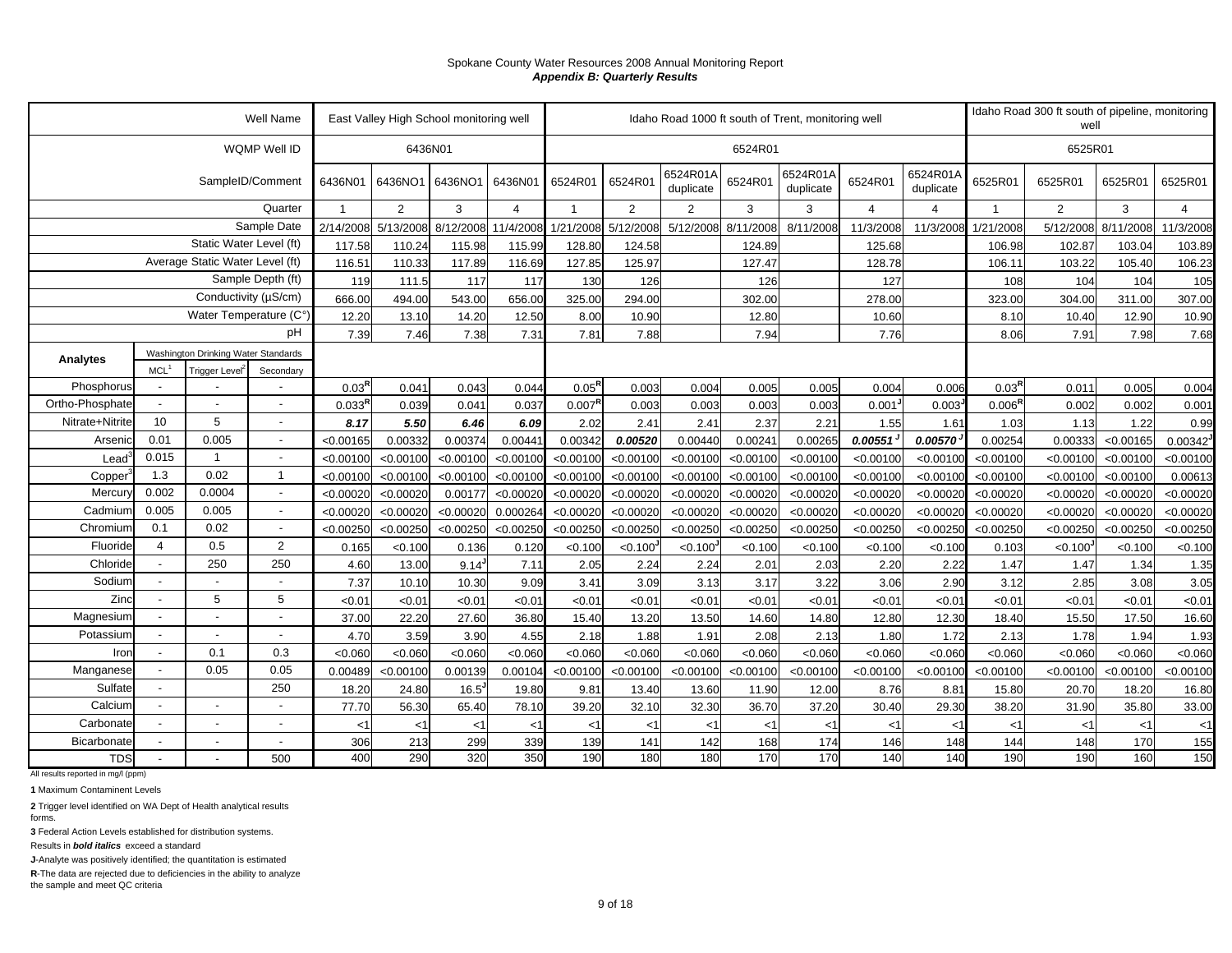|                 |                          |                                     | Well Name                |                    |                      | Idaho Road - East Farms monitoring well at<br>CID <sub>11</sub> |                |                   |                | I.E. COLD STORAGE |                |                    | CITY of SPOKANE-Nevada |           |                                |
|-----------------|--------------------------|-------------------------------------|--------------------------|--------------------|----------------------|-----------------------------------------------------------------|----------------|-------------------|----------------|-------------------|----------------|--------------------|------------------------|-----------|--------------------------------|
|                 |                          |                                     | WQMP Well ID             |                    |                      | 6631M07                                                         |                |                   |                | 5213B01           |                |                    | 5308A02                |           |                                |
|                 |                          |                                     | SampleID/Comment         | 6631M07            | 6631M07              | 6631M07                                                         | 6631M07        | 5213B01           | 5213BOI        | 5213BO1           | 5213B01        | 5308A02            | 5308AO2                | 5308AO2   | 5308A02                        |
|                 |                          |                                     | Quarter                  | $\overline{1}$     | $\overline{2}$       | 3                                                               | $\overline{4}$ | $\mathbf{1}$      | $\overline{2}$ | 3                 | $\overline{4}$ | $\mathbf{1}$       | $\overline{2}$         | 3         | $\overline{4}$                 |
|                 |                          |                                     | Sample Date              | 1/21/2008          | 5/12/2008            | 8/11/2008                                                       | 11/3/2008      | 1/29/2008         | 4/29/2008      | 7/29/2008         | 10/21/2008     | 1/29/2008          |                        |           | 4/29/2008 7/29/2008 10/21/2008 |
|                 |                          | Static Water Level (ft)             |                          | 117.92             | 113.66               | 114.01                                                          | 114.87         |                   |                |                   |                |                    |                        |           |                                |
|                 |                          | Average Static Water Level (ft)     |                          | 117.11             | 114.20               | 116.52                                                          | 117.23         |                   |                |                   |                |                    |                        |           |                                |
|                 |                          |                                     | Sample Depth (ft)        | 120                | 115                  | 115                                                             | 116            |                   |                |                   |                |                    |                        |           |                                |
|                 |                          | Conductivity (µS/cm)                |                          | 273.00             | 276.00               | 266.00                                                          | 267.00         | 360.00            | 356.00         | 274.00            | 320.00         | 257.00             | 241.00                 | 214.00    | 246.00                         |
|                 |                          | Water Temperature (C°)              |                          | 10.80              | 13.10                | 16.10                                                           | 14.20          | 11.30             | 11.90          | 12.40             | 11.00          | 11.20              | 11.90                  | 12.20     | 11.20                          |
|                 |                          |                                     | pH                       | 7.84               | 7.74                 | 7.60                                                            | 7.40           | 7.43              | 7.67           | 7.57              | 6.13           | 7.61               | 8.03                   | 7.99      | 7.07                           |
| Analytes        |                          | Washington Drinking Water Standards |                          |                    |                      |                                                                 |                |                   |                |                   |                |                    |                        |           |                                |
|                 | MCL <sup>1</sup>         | Trigger Level <sup>2</sup>          | Secondary                |                    |                      |                                                                 |                |                   |                |                   |                |                    |                        |           |                                |
| Phosphorus      |                          |                                     |                          | $0.04^{R}$         | 0.003                | 0.006                                                           | 0.010          | 0.1 <sup>R</sup>  | 0.006          | 0.009             | 0.008          | $0.11^{R}$         | 0.002                  | 0.004     | 0.006                          |
| Ortho-Phosphate | $\overline{a}$           |                                     |                          | 0.012 <sup>R</sup> | <0.001               | 0.004                                                           | 0.002          | $0.008^{R}$       | 0.006          | 0.008             | 0.008          | 0.004 <sup>R</sup> | 0.001                  | 0.002     | 0.006                          |
| Nitrate+Nitrite | 10                       | 5                                   | $\overline{a}$           | 1.53               | 1.76                 | 1.64                                                            | 1.66           | 2.45 <sup>J</sup> | 2.17           | 1.52              | 1.98           | 1.22               | 1.11                   | 1.15      | 1.18                           |
| Arsenic         | 0.01                     | 0.005                               | $\overline{a}$           | 0.00451            | 0.00485              | 0.00376                                                         | 0.00381        | 0.00255           | 0.00330        | 0.00238           | < 0.00165      | 0.00254            | $0.00233$ <sup>J</sup> | < 0.00165 | < 0.00165                      |
| Lead            | 0.015                    | $\overline{1}$                      | Ĭ.                       | < 0.00100          | < 0.00100            | < 0.00100                                                       | < 0.00100      | < 0.00100         | < 0.00100      | < 0.00100         | < 0.00100      | < 0.00100          | < 0.00100              | < 0.00100 | < 0.00100                      |
| Copper          | 1.3                      | 0.02                                | $\mathbf{1}$             | < 0.00100          | < 0.00100            | < 0.00100                                                       | < 0.00100      | < 0.00100         | 0.00210        | < 0.00100         | < 0.00100      | < 0.00100          | < 0.00100              | < 0.00100 | < 0.00100                      |
| Mercury         | 0.002                    | 0.0004                              | $\overline{a}$           | < 0.00020          | < 0.00020            | < 0.00020                                                       | < 0.00020      | < 0.00020         | < 0.00020      | < 0.00020         | < 0.00020      | < 0.00020          | < 0.00020              | < 0.00020 | < 0.00020                      |
| Cadmium         | 0.005                    | 0.005                               | $\overline{a}$           | < 0.00020          | < 0.00020            | < 0.00020                                                       | < 0.00020      | < 0.00020         | < 0.00020      | < 0.00020         | < 0.000200     | < 0.00020          | < 0.00020              | < 0.00020 | < 0.00020                      |
| Chromium        | 0.1                      | 0.02                                | $\overline{a}$           | < 0.00250          | < 0.00250            | < 0.00250                                                       | < 0.00250      | < 0.00250         | < 0.00250      | < 0.00250         | < 0.00250      | < 0.00250          | < 0.00250              | < 0.00250 | < 0.00250                      |
| Fluoride        | $\overline{4}$           | 0.5                                 | $\overline{2}$           | < 0.100            | < 0.100 <sup>J</sup> | < 0.100                                                         | < 0.100        | < 0.100           | < 0.100        | < 0.100           | < 0.100        | < 0.100            | < 0.100                | < 0.100   | < 0.100                        |
| Chloride        | $\blacksquare$           | 250                                 | 250                      | 3.23               | 3.36                 | 3.15                                                            | 3.15           | 17.60             | 18.70          | 19.00             | 23.10          | 3.54               | 4.16                   | 3.77      | 5.31                           |
| Sodium          | $\overline{\phantom{a}}$ |                                     |                          | 2.80               | 2.68                 | 2.84                                                            | 2.79           | 7.88              | 6.89           | 7.71              | 8.12           | 3.14               | 2.57                   | 2.88      | 3.14                           |
| Zinc            | $\blacksquare$           | 5                                   | 5                        | < 0.01             | <0.01                | < 0.01                                                          | < 0.01         | < 0.01            | < 0.01         | < 0.01            | < 0.01         | < 0.01             | < 0.01                 | < 0.01    | < 0.01                         |
| Magnesium       | $\blacksquare$           |                                     | $\overline{\phantom{a}}$ | 14.10              | 12.80                | 13.70                                                           | 12.60          | 12.90             | 11.40          | 10.80             | 11.90          | 10.20              | 8.40                   | 9.44      | 9.94                           |
| Potassium       | $\blacksquare$           |                                     |                          | 2.26               | 1.97                 | 2.27                                                            | 2.06           | 2.36              | 2.15           | 2.29              | 2.32           | 1.67               | 1.50                   | 1.59      | 1.64                           |
| Iron            | $\blacksquare$           | 0.1                                 | 0.3                      | < 0.060            | < 0.060              | < 0.060                                                         | < 0.060        | < 0.060           | 0.239          | < 0.060           | < 0.060        | < 0.060            | < 0.060                | < 0.060   | < 0.060                        |
| Manganese       |                          | 0.05                                | 0.05                     | < 0.00100          | < 0.00100            | < 0.00100                                                       | < 0.00100      | < 0.00100         | < 0.00100      | < 0.00100         | < 0.00100      | < 0.00100          | < 0.00100              | < 0.00100 | < 0.00100                      |
| Sulfate         | $\overline{\phantom{a}}$ |                                     | 250                      | 10.70              | 14.70                | 12.20                                                           | 10.50          | 15.10             | 15.80          | 14.80             | 14.10          | 8.69               | 9.38                   | 10.10     | 9.52                           |
| Calcium         |                          |                                     |                          | 32.50              | 27.90                | 30.80                                                           | 27.80          | 39.50             | 34.20          | 32.60             | 36.70          | 30.00              | 24.80                  | 26.20     | 28.60                          |
| Carbonate       | $\sim$                   |                                     | $\overline{a}$           | $<$ 1              | $<$ 1                | $<$ 1                                                           | $<$ 1          | $<$ 1             | $<$ 1          | < 1               | <1             | <1                 | < 1                    | $<$ 1     | $<$ 1                          |
| Bicarbonate     | $\overline{a}$           |                                     | $\overline{a}$           | 121                | 125                  | 143                                                             | 126            | 130               | 134            | 104               | 120            | 113                | 108                    | 102       | 110                            |
| <b>TDS</b>      |                          |                                     | 500                      | 180                | 170                  | 150                                                             | 120            | 180               | 210            | 160               | 180            | 130                | 140                    | 140       | 140                            |

All results reported in mg/l (ppm)

**1** Maximum Contaminent Levels

**2** Trigger level identified on WA Dept of Health analytical results forms.

**3** Federal Action Levels established for distribution systems.

Results in *bold italics* exceed a standard

**J**-Analyte was positively identified; the quantitation is estimated

**R**-The data are rejected due to deficiencies in the ability to analyze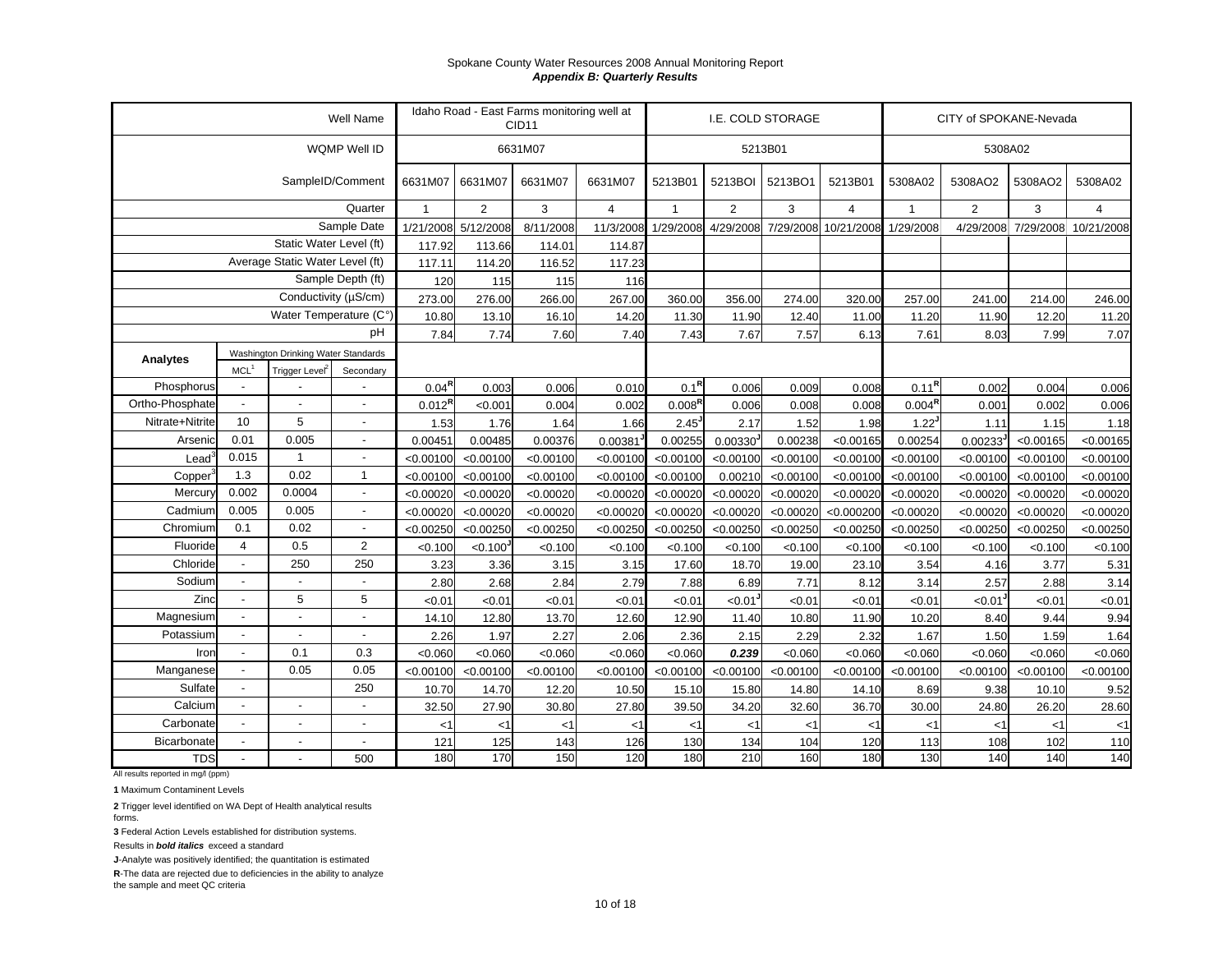|                     |                                          |                                     | <b>Well Name</b>         |              |           | ORCHARD AVE IRRIG DIST, Site 1 |           | CITY of SPOKANE-<br>Ray |                    | E. SPOKANE WTR DIST, Site 1 |           |            |
|---------------------|------------------------------------------|-------------------------------------|--------------------------|--------------|-----------|--------------------------------|-----------|-------------------------|--------------------|-----------------------------|-----------|------------|
|                     |                                          |                                     | WQMP Well ID             |              | 5312H01   |                                |           | 5322F01                 |                    | 5324G01                     |           |            |
|                     |                                          |                                     | SampleID/Comment         | 5312H01      | 5312HO1   | 5312H01A<br>duplicate          | 5322FO1   | 5322F01                 | 5324G01            | 5324GO1                     | 5324GO1   | 5324G01    |
|                     |                                          |                                     | Quarter                  | $\mathbf{1}$ | 3         | 3                              | 3         | 4                       | $\mathbf{1}$       | $\overline{2}$              | 3         | 4          |
|                     |                                          |                                     | Sample Date              | 1/29/2008    | 7/29/2008 | 7/29/2008                      | 7/29/2008 | 10/21/2008              | 1/29/2008          | 4/29/2008                   | 7/29/2008 | 10/21/2008 |
|                     |                                          | Static Water Level (ft)             |                          |              |           |                                |           |                         |                    |                             |           |            |
|                     |                                          | Average Static Water Level (ft)     |                          |              |           |                                |           |                         |                    |                             |           |            |
|                     |                                          |                                     | Sample Depth (ft)        |              |           |                                |           |                         |                    |                             |           |            |
|                     |                                          | Conductivity (µS/cm)                |                          | 298.00       | 332.00    |                                | 365       | 409                     |                    | 388.00                      | 254.00    | 434.00     |
|                     |                                          | Water Temperature (C°)              |                          | 11.60        | 13.10     |                                | 13.3      | 12                      | 10.50              | 12.00                       | 14.70     | 11.50      |
|                     |                                          |                                     | рH                       | 7.75         | 8.10      |                                | 7.78      | 7.19                    | 7.07               | 7.57                        | 8.08      | 7.39       |
| Analytes            |                                          | Washington Drinking Water Standards |                          |              |           |                                |           |                         |                    |                             |           |            |
|                     | MCL <sup>1</sup>                         | Trigger Level <sup>2</sup>          | Secondary                |              |           |                                |           |                         |                    |                             |           |            |
| Phosphorus          |                                          |                                     |                          | $0.06^{R}$   | 0.016     | 0.017                          | 0.019957  | 0.0173966               | $0.1^{\mathsf{R}}$ | 0.046                       | 0.010     | 0.016      |
| Ortho-Phosphate     |                                          |                                     |                          | $0.016^{R}$  | 0.015     | 0.015                          | 0.018636  | 0.0170536               | $0.046^{R}$        | 0.041                       | 0.005     | 0.016      |
| Nitrate+Nitrite     | 10                                       | 5                                   |                          | 2.01         | 2.53      | 2.39                           | 3.12      | 3.24                    | 4.56               | 3.28                        | 1.69      | 3.50       |
| Arsenic             | 0.01                                     | 0.005                               | $\overline{\phantom{a}}$ | 0.00559      | 0.00528   | 0.00417                        | 0.00349   | 0.00508                 | 0.00309            | 0.00247                     | 0.00277   | 0.00398    |
| Lead                | 0.015                                    | $\mathbf{1}$                        |                          | < 0.00100    | < 0.00100 | < 0.00100                      | < 0.00100 | < 0.00100               | < 0.00100          | < 0.00100                   | 0.00177   | < 0.00100  |
| Copper <sup>3</sup> | 1.3                                      | 0.02                                | $\mathbf{1}$             | < 0.00100    | < 0.00100 | < 0.00100                      | < 0.00100 | < 0.00100               | 0.00199            | 0.00308                     | 0.00263   | 0.00147    |
| Mercury             | 0.002                                    | 0.0004                              | $\overline{a}$           | < 0.00020    | < 0.00020 | < 0.00020                      | < 0.00020 | < 0.00020               | < 0.00020          | < 0.00020                   | < 0.00020 | < 0.00020  |
| Cadmium             | 0.005                                    | 0.005                               | $\overline{\phantom{a}}$ | < 0.00020    | < 0.00020 | < 0.00020                      | < 0.00020 | < 0.00020               | < 0.00020          | < 0.00020                   | < 0.00020 | < 0.00020  |
| Chromium            | 0.1                                      | 0.02                                | ÷,                       | < 0.00250    | < 0.00250 | < 0.00250                      | < 0.00250 | < 0.00250               | < 0.00250          | < 0.00250                   | < 0.00250 | < 0.00250  |
| Fluoride            | $\overline{4}$                           | 0.5                                 | 2                        | < 0.100      | < 0.100   | < 0.100                        | < 0.100   | < 0.100                 | < 0.100            | < 0.100                     | < 0.100   | < 0.100    |
| Chloride            | $\blacksquare$                           | 250                                 | 250                      | 3.12         | 4.65      | 4.65                           | 10.9      | 13.6                    | 16.90              | 15.00                       | 4.46      | 13.20      |
| Sodium              |                                          |                                     |                          | 3.90         | 4.64      | 4.64                           | 7.89      | 8.31                    | 10.90              | 7.89                        | 4.01      | 9.34       |
| Zinc                | $\blacksquare$                           | 5                                   | 5                        | 0.02         | <0.01     | <0.01                          | < 0.01    | < 0.01                  | < 0.01             | $< 0.01$ <sup>J</sup>       | < 0.01    | < 0.01     |
| Magnesium           | $\blacksquare$                           | $\overline{a}$                      | $\overline{\phantom{a}}$ | 13.00        | 15.40     | 15.30                          | 14.8      | 15.9                    | 16.20              | 12.60                       | 10.40     | 17.20      |
| Potassium           |                                          |                                     |                          | 1.93         | 2.26      | 2.25                           | 2.62      | 2.69                    | 2.64               | 2.21                        | 1.82      | 2.99       |
| Iron                | $\blacksquare$                           | 0.1                                 | 0.3                      | < 0.060      | < 0.060   | < 0.060                        | < 0.060   | < 0.060                 | < 0.060            | < 0.060                     | 0.132     | 0.065      |
| Manganese           | 0.05<br>0.05<br>$\overline{\phantom{a}}$ |                                     |                          | < 0.00100    | < 0.00100 | < 0.00100                      | < 0.00100 | < 0.00100               | < 0.00100          | < 0.00100                   | 0.00156   | < 0.00100  |
| Sulfate             | $\blacksquare$                           |                                     | 250                      | 10.80        | 15.10     | 15.20                          | 15.3      | 14.7                    | 15.00              | 14.10                       | 9.83      | 16.20      |
| Calcium             | $\overline{\phantom{a}}$                 | $\overline{a}$                      |                          | 34.10        | 40.00     | 39.90                          | 45        | 48.9                    | 51.90              | 38.40                       | 29.70     | 50.40      |
| Carbonate           | $\blacksquare$                           | $\overline{\phantom{a}}$            |                          | $<$ 1        | $<$ 1     | <1                             | $<$ 1     | $<$ 1                   | $<$ 1              | $<$ 1                       | $<$ 1     | <1         |
| <b>Bicarbonate</b>  | $\overline{\phantom{a}}$                 | $\overline{a}$                      | ÷,                       | 135          | 153       | 154                            | 159       | 177                     | 180                | 152                         | 113       | 192        |
| <b>TDS</b>          | $\blacksquare$                           |                                     | 500                      | 150          | 190       | 190                            | 210       | 240                     | 240                | 220                         | 140       | 220        |

All results reported in mg/l (ppm)

**1** Maximum Contaminent Levels

**2** Trigger level identified on WA Dept of Health analytical results forms.

**3** Federal Action Levels established for distribution systems.

Results in *bold italics* exceed a standard

**J**-Analyte was positively identified; the quantitation is estimated

**R**-The data are rejected due to deficiencies in the ability to analyze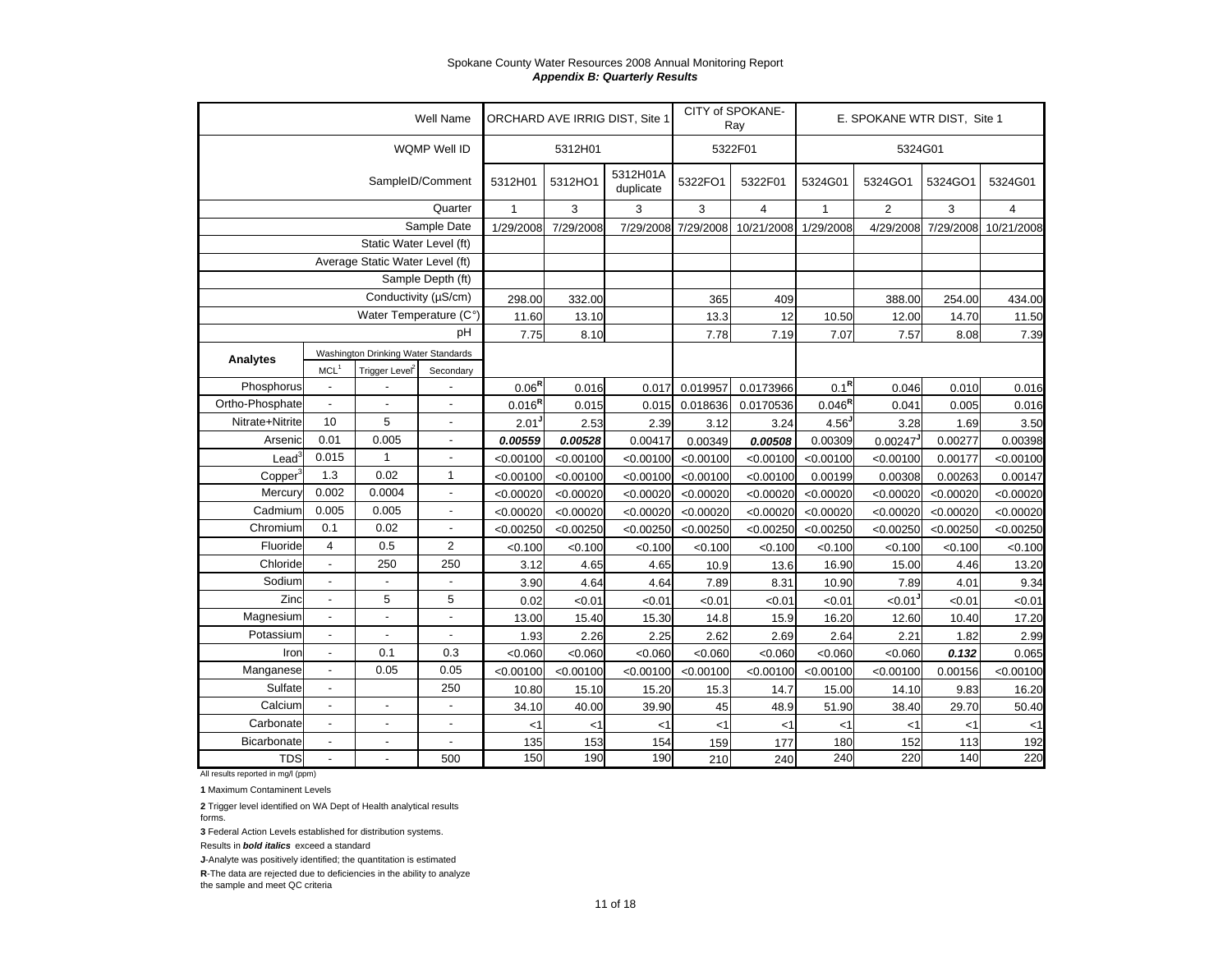|                     |                  |                                     | Well Name                |                    |                | PASADENA PARK #2 |                      |                | Orchard Ave Irrig Dist<br>Site 2 |                    | MODERN ELECT WATER, Site 6 |           |            |
|---------------------|------------------|-------------------------------------|--------------------------|--------------------|----------------|------------------|----------------------|----------------|----------------------------------|--------------------|----------------------------|-----------|------------|
|                     |                  |                                     | WQMP Well ID             |                    |                | 5405K01          |                      |                | 5407C01                          |                    |                            | 5408N01   |            |
|                     |                  |                                     | SampleID/Comment         | 5405K01            | 5405KO1        | 5405KO1          | 5405K01              | 5407CO1        | 5407CO1                          | 5408N01            | 5408NO1                    | 5408NO1   | 5408N01    |
|                     |                  |                                     | Quarter                  | $\mathbf{1}$       | $\overline{2}$ | 3                | $\overline{4}$       | $\overline{2}$ | 3                                |                    | 2                          | 3         | 4          |
|                     |                  |                                     | Sample Date              | 1/23/2008          | 4/29/2008      |                  | 7/29/2008 10/21/2008 | 4/29/2008      | 10/21/2008                       | 1/29/2008          | 4/29/2008                  | 7/29/2008 | 10/21/2008 |
|                     |                  | Static Water Level (ft)             |                          |                    |                |                  |                      |                |                                  |                    |                            |           |            |
|                     |                  | Average Static Water Level (ft)     |                          |                    |                |                  |                      |                |                                  |                    |                            |           |            |
|                     |                  |                                     | Sample Depth (ft)        |                    |                |                  |                      |                |                                  |                    |                            |           |            |
|                     |                  | Conductivity (µS/cm)                |                          | 233.00             | 233.00         | 195.00           | 194.00               | 322.00         | 295.00                           | 264.00             | 269.00                     | 267.00    | 264.00     |
|                     |                  | Water Temperature (C°)              |                          | 10.60              | 10.50          | 14.80            | 10.90                | 19.10          | 14.60                            | 10.70              | 11.00                      | 12.10     | 11.70      |
|                     |                  |                                     | pH                       | 7.64               | 7.79           | 7.90             | 7.74                 | 8.17           | 7.75                             | 7.81               | 8.11                       | 8.19      | 7.79       |
| Analytes            |                  | Washington Drinking Water Standards |                          |                    |                |                  |                      |                |                                  |                    |                            |           |            |
|                     | MCL <sup>1</sup> | Trigger Level <sup>2</sup>          | Secondary                |                    |                |                  |                      |                |                                  |                    |                            |           |            |
| Phosphorus          | $\mathbf{r}$     |                                     |                          | $0.003^{R}$        | 0.006          | 0.006            | 0.008                | 0.013          | 0.013                            | $0.007^{R}$        | 0.003                      | 0.004     | 0.005      |
| Ortho-Phosphate     | $\mathbf{r}$     |                                     | $\overline{a}$           | $0.006^{\text{R}}$ | 0.005          | 0.006            | 0.008                | 0.011          | 0.013                            | $0.005^{\text{R}}$ | 0.003                      | 0.003     | 0.005      |
| Nitrate+Nitrite     | 10               | 5                                   | $\overline{a}$           | 1.63               | 1.99           | 1.35             | 0.84                 | 1.71           | 1.91                             | 1.48               | 1.30                       | 1.43      | 1.43       |
| Arsenic             | 0.01             | 0.005                               | $\overline{a}$           | 0.00224            | < 0.00165      | < 0.00165        | < 0.00165            | 0.00302        | 0.00342                          | 0.00264            | 0.00284                    | < 0.00165 | 0.00221    |
| Lead <sup>3</sup>   | 0.015            | $\mathbf{1}$                        | $\overline{a}$           | < 0.00100          | < 0.00100      | < 0.00100        | < 0.00100            | < 0.00100      | < 0.00100                        | < 0.00100          | < 0.00100                  | < 0.00100 | < 0.00100  |
| Copper <sup>3</sup> | 1.3              | 0.02                                | $\mathbf{1}$             | < 0.00100          | < 0.00100      | 0.00678          | 0.00291              | 0.00255        | 0.00259                          | 0.00109            | < 0.00100                  | < 0.00100 | < 0.00100  |
| Mercury             | 0.002            | 0.0004                              | $\overline{a}$           | < 0.00020          | < 0.00020      | < 0.00020        | < 0.00020            | < 0.00020      | < 0.00020                        | < 0.00020          | < 0.00020                  | < 0.00020 | < 0.00020  |
| Cadmium             | 0.005            | 0.005                               | $\overline{a}$           | < 0.00020          | < 0.00020      | < 0.00020        | < 0.00020            | < 0.00020      | < 0.00020                        | < 0.00020          | < 0.00020                  | < 0.00020 | < 0.00020  |
| Chromium            | 0.1              | 0.02                                | $\overline{a}$           | < 0.00250          | < 0.00250      | < 0.00250        | < 0.00250            | < 0.00250      | < 0.00250                        | < 0.00250          | < 0.00250                  | < 0.00250 | < 0.00250  |
| Fluoride            | $\overline{4}$   | 0.5                                 | $\overline{2}$           | < 0.100            | < 0.100        | < 0.100          | < 0.100              | < 0.100        | < 0.100                          | < 0.100            | < 0.100                    | < 0.100   | < 0.100    |
| Chloride            | $\mathbf{r}$     | 250                                 | 250                      | 4.09               | 4.69           | 3.28             | 3.34                 | 4.28           | 4.58                             | 2.59               | 2.65                       | 3.24      | 3.86       |
| Sodium              | $\mathbf{r}$     | $\overline{\phantom{a}}$            | $\overline{a}$           | 4.17               | 3.85           | 3.69             | 4.05                 | 3.55           | 4.50                             | 2.97               | 2.65                       | 3.11      | 3.26       |
| Zinc                | $\mathbf{r}$     | 5                                   | 5                        | <0.01              | < 0.01         | 0.02             | <0.01                | < 0.01         | <0.01                            | < 0.01             | < 0.01                     | < 0.01    | < 0.01     |
| Magnesium           |                  | ÷,                                  | ÷,                       | 8.69               | 7.65           | 7.79             | 7.55                 | 12.80          | 14.00                            | 13.00              | 11.50                      | 13.90     | 13.60      |
| Potassium           | $\mathbf{r}$     | $\overline{a}$                      | $\overline{a}$           | 2.21               | 1.88           | 1.88             | 1.97                 | 1.87           | 2.18                             | 1.75               | 1.66                       | 1.90      | 1.89       |
| Iron                | $\mathbf{r}$     | 0.1                                 | 0.3                      | < 0.060            | < 0.060        | < 0.060          | < 0.060              | < 0.060        | < 0.060                          | < 0.060            | < 0.060                    | < 0.060   | <0.060     |
| Manganese           |                  | 0.05                                | 0.05                     | < 0.00100          | < 0.00100      | < 0.00100        | < 0.00100            | < 0.00100      | < 0.00100                        | < 0.00100          | < 0.00100                  | < 0.00100 | < 0.00100  |
| Sulfate             | $\blacksquare$   |                                     | 250                      | 10.20              | 10.90          | 17.40            | 10.40                | 14.00          | 11.90                            | 10.10              | 11.10                      | 12.50     | 11.30      |
| Calcium             | $\blacksquare$   | ÷,                                  | $\overline{\phantom{a}}$ | 27.90              | 23.70          | 24.30            | 23.50                | 31.50          | 36.00                            | 29.40              | 25.50                      | 31.00     | 30.60      |
| Carbonate           | $\mathbf{r}$     | $\mathbf{r}$                        | $\overline{a}$           | <1                 | $<$ 1          | <1               | <1                   | <1             | <1                               | <1                 | <1                         | <1        | <1         |
| <b>Bicarbonate</b>  | $\blacksquare$   | $\blacksquare$                      | $\overline{\phantom{a}}$ | 93.6               | 98.7           | 85.3             | 92.2                 | 148            | 149                              | 123                | 124                        | 133       | 135        |
| <b>TDS</b>          |                  |                                     | 500                      | 100                | 140            | 120              | 100                  | 180            | 160                              | 120                | 150                        | 160       | 140        |

All results reported in mg/l (ppm)

**1** Maximum Contaminent Levels

**2** Trigger level identified on WA Dept of Health analytical results forms.

**3** Federal Action Levels established for distribution systems.

Results in *bold italics* exceed a standard

**J**-Analyte was positively identified; the quantitation is estimated

**R**-The data are rejected due to deficiencies in the ability to analyze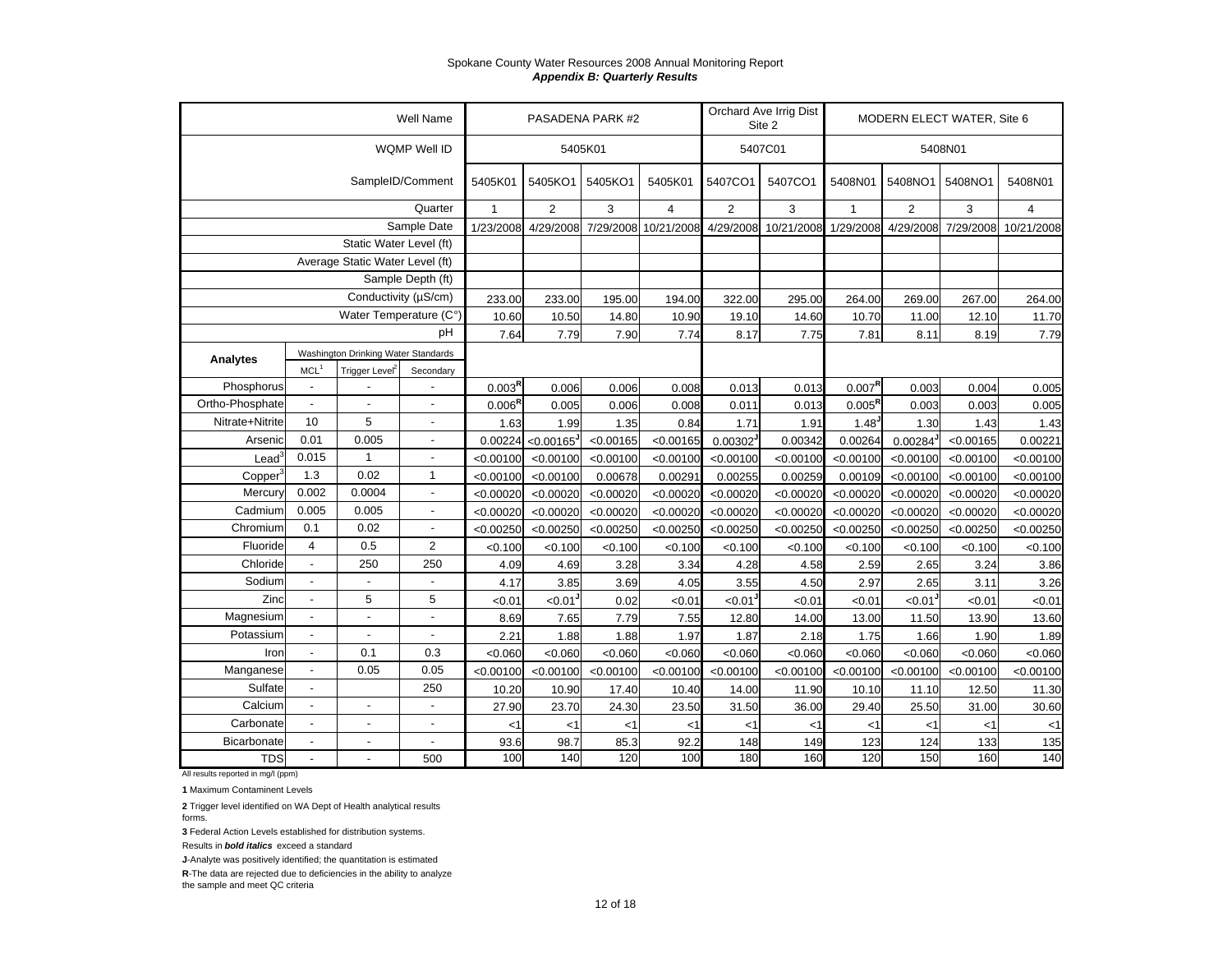|                 |                  |                                     | Well Name                |                    |                       |           |           | Spokane Co Water Dist #3, Site 2-5, 26th & Vercler |                       |                    |           | Mission Well, LIBERTY LAKE SEWER DIST |            |                    | CONSOLIDATED IRRIG DIST 19, Site 2A<br>5518R01<br>5518R01<br>2<br>4/29/2008 7/29/2008<br>146.00<br>12.90<br>8.58<br>0.003<br>0.002<br>0.45<br>< 0.00165<br>< 0.00100<br>< 0.00100<br>< 0.00020<br>< 0.00020<br>< 0.00250<br>< 0.100<br>1.85<br>1.82<br>$< 0.01$ <sup>J</sup><br>3.79<br>1.01<br><0.060<br>< 0.00100<br>5.48<br>15.50 |           |                |  |
|-----------------|------------------|-------------------------------------|--------------------------|--------------------|-----------------------|-----------|-----------|----------------------------------------------------|-----------------------|--------------------|-----------|---------------------------------------|------------|--------------------|--------------------------------------------------------------------------------------------------------------------------------------------------------------------------------------------------------------------------------------------------------------------------------------------------------------------------------------|-----------|----------------|--|
|                 |                  |                                     | WQMP Well ID             |                    |                       |           | 5427L01   |                                                    |                       |                    |           | 5515C01                               |            |                    |                                                                                                                                                                                                                                                                                                                                      |           |                |  |
|                 |                  |                                     | SampleID/Comment         | 5427L01            | 5427L01A<br>duplicate | 5427LO1   | 5427LO1   | 5427L01                                            | 5427L01A<br>duplicate | 5515C01            | 5515CO1   | 5515CO1                               | 5515C01    | 5518R01            |                                                                                                                                                                                                                                                                                                                                      | 5518RO1   | 5518R01        |  |
|                 |                  |                                     | Quarter                  | $\overline{1}$     |                       | 2         | 3         | $\overline{4}$                                     | $\overline{a}$        |                    | 2         | 3                                     | $\Delta$   | $\overline{1}$     |                                                                                                                                                                                                                                                                                                                                      | 3         | $\overline{4}$ |  |
|                 |                  |                                     | Sample Date              | 1/29/2008          | 1/29/2008             | 4/29/2008 | 7/29/2008 | 10/21/2008                                         | 10/21/2008            | 1/29/2008          | 4/29/2008 | 7/29/2008                             | 10/21/2008 | 1/29/2008          |                                                                                                                                                                                                                                                                                                                                      |           | 10/21/2008     |  |
|                 |                  | Static Water Level (ft)             |                          |                    |                       |           |           |                                                    |                       |                    |           |                                       |            |                    |                                                                                                                                                                                                                                                                                                                                      |           |                |  |
|                 |                  | Average Static Water Level (ft)     |                          |                    |                       |           |           |                                                    |                       |                    |           |                                       |            |                    |                                                                                                                                                                                                                                                                                                                                      |           |                |  |
|                 |                  |                                     | Sample Depth (ft)        |                    |                       |           |           |                                                    |                       |                    |           |                                       |            |                    |                                                                                                                                                                                                                                                                                                                                      |           |                |  |
|                 |                  | Conductivity (µS/cm)                |                          | 388.00             |                       | 394.00    | 386.00    | 388.00                                             |                       | 193.00             | 264.00    | 239.00                                | 275.00     | 148.00             |                                                                                                                                                                                                                                                                                                                                      | 152.00    | 160.00         |  |
|                 |                  | Water Temperature (C°)              |                          | 11.10              |                       | 11.50     | 13.00     | 11.60                                              |                       | 9.60               | 12.40     | 16.60                                 | 12.40      | 12.30              |                                                                                                                                                                                                                                                                                                                                      | 14.20     | 13.00          |  |
|                 |                  |                                     | pH                       | 7.63               |                       | 7.95      | 7.98      | 7.76                                               |                       | 8.06               | 8.10      | 8.07                                  | 7.87       | 8.26               |                                                                                                                                                                                                                                                                                                                                      | 8.57      | 8.28           |  |
| Analytes        |                  | Washington Drinking Water Standards |                          |                    |                       |           |           |                                                    |                       |                    |           |                                       |            |                    |                                                                                                                                                                                                                                                                                                                                      |           |                |  |
|                 | MCL <sup>1</sup> | Trigger Level                       | Secondary                |                    |                       |           |           |                                                    |                       |                    |           |                                       |            |                    |                                                                                                                                                                                                                                                                                                                                      |           |                |  |
| Phosphorus      |                  |                                     |                          | $0.04^{R}$         | $0.08^{R}$            | 0.005     | 0.006     | 0.007                                              | 0.007                 | $0.01^{R}$         | 0.013     | 0.009                                 | 0.010      | $0.05^{R}$         |                                                                                                                                                                                                                                                                                                                                      | 0.004     | 0.004          |  |
| Ortho-Phosphate |                  | $\overline{a}$                      |                          | 0.007 <sup>F</sup> | 0.007 <sup>R</sup>    | 0.005     | 0.005     | 0.006                                              | 0.006                 | 0.003 <sup>R</sup> | 0.011     | 0.008                                 | 0.010      | 0.003 <sup>R</sup> |                                                                                                                                                                                                                                                                                                                                      | 0.002     | 0.003          |  |
| Nitrate+Nitrite | 10               | 5                                   | $\blacksquare$           | 2.86               | 2.79                  | 2.74      | 2.61      | 2.89                                               | 2.92                  | 0.92               | 1.27      | 1.36                                  | 1.72       | 0.55               |                                                                                                                                                                                                                                                                                                                                      | 0.68      | 0.82           |  |
| Arsenic         | 0.01             | 0.005                               | $\overline{a}$           | 0.00457            | 0.00439               | 0.00348   | 0.00380   | 0.00386                                            | 0.00358               | < 0.00165          | 0.00263   | 0.00249                               | 0.0027'    | < 0.00165          |                                                                                                                                                                                                                                                                                                                                      | < 0.00165 | < 0.00165      |  |
| $\text{Lead}^3$ | 0.015            | $\overline{1}$                      | $\blacksquare$           | < 0.00100          | < 0.00100             | < 0.00100 | < 0.00100 | < 0.00100                                          | < 0.00100             | < 0.00100          | < 0.00100 | < 0.00100                             | < 0.00100  | < 0.00100          |                                                                                                                                                                                                                                                                                                                                      | < 0.00100 | < 0.00100      |  |
| Copper          | 1.3              | 0.02                                | $\overline{1}$           | 0.00391            | 0.00369               | 0.00257   | 0.00185   | 0.00114                                            | < 0.00100             | 0.00134            | 0.00206   | 0.00225                               | 0.00101    | < 0.00100          |                                                                                                                                                                                                                                                                                                                                      | < 0.00100 | < 0.00100      |  |
| Mercury         | 0.002            | 0.0004                              | $\blacksquare$           | < 0.00020          | < 0.00020             | < 0.00020 | < 0.00020 | < 0.00020                                          | < 0.00020             | < 0.00020          | < 0.00020 | < 0.00020                             | < 0.00020  | < 0.00020          |                                                                                                                                                                                                                                                                                                                                      | < 0.00020 | < 0.00020      |  |
| Cadmium         | 0.005            | 0.005                               | $\overline{\phantom{a}}$ | < 0.00020          | < 0.00020             | < 0.00020 | < 0.00020 | < 0.00020                                          | < 0.00020             | < 0.00020          | < 0.00020 | < 0.00020                             | < 0.00020  | < 0.00020          |                                                                                                                                                                                                                                                                                                                                      | < 0.00020 | < 0.000200     |  |
| Chromium        | 0.1              | 0.02                                | $\blacksquare$           | < 0.00250          | < 0.00250             | < 0.00250 | < 0.00250 | < 0.00250                                          | < 0.00250             | < 0.00250          | < 0.00250 | < 0.00250                             | < 0.00250  | < 0.00250          |                                                                                                                                                                                                                                                                                                                                      | < 0.00250 | < 0.00250      |  |
| Fluoride        | $\overline{4}$   | 0.5                                 | $\overline{2}$           | < 0.100            | < 0.100               | < 0.100   | < 0.100   | < 0.100                                            | < 0.100               | < 0.100            | < 0.100   | < 0.100                               | < 0.100    | < 0.100            |                                                                                                                                                                                                                                                                                                                                      | < 0.100   | < 0.100        |  |
| Chloride        | $\blacksquare$   | 250                                 | 250                      | 5.60               | 5.60                  | 5.51      | 5.93      | 6.97                                               | 6.97                  | 1.67               | 4.28      | 2.63                                  | 4.21       | 1.94               |                                                                                                                                                                                                                                                                                                                                      | 2.31      | 3.73           |  |
| Sodium          |                  | $\overline{\phantom{a}}$            |                          | 6.44               | 6.50                  | 5.55      | 6.69      | 7.02                                               | 6.72                  | 2.60               | 3.04      | 4.53                                  | 5.31       | 2.09               |                                                                                                                                                                                                                                                                                                                                      | 2.26      | 2.47           |  |
| Zinc            | $\blacksquare$   | 5                                   | 5                        | <0.01              | < 0.01                | < 0.01    | < 0.01    | < 0.01                                             | < 0.01                | < 0.01             | 0.01      | < 0.01                                | < 0.01     | <0.01              |                                                                                                                                                                                                                                                                                                                                      | < 0.01    | < 0.01         |  |
| Magnesium       |                  | $\overline{\phantom{a}}$            |                          | 16.30              | 16.50                 | 14.40     | 17.30     | 17.30                                              | 16.50                 | 6.46               | 10.00     | 8.80                                  | 10.70      | 4.46               |                                                                                                                                                                                                                                                                                                                                      | 4.87      | 5.27           |  |
| Potassium       | $\blacksquare$   | $\overline{\phantom{a}}$            |                          | 2.38               | 2.44                  | 2.21      | 2.61      | 2.62                                               | 2.50                  | 1.28               | 1.67      | 1.77                                  | 2.02       | 1.09               |                                                                                                                                                                                                                                                                                                                                      | 1.22      | 1.26           |  |
| Iron            | $\blacksquare$   | 0.1                                 | 0.3                      | < 0.060            | <0.060                | <0.060    | <0.060    | <0.060                                             | <0.060                | <0.060             | <0.060    | <0.060                                | <0.060     | <0.060             |                                                                                                                                                                                                                                                                                                                                      | <0.060    | <0.060         |  |
| Manganese       |                  | 0.05                                | 0.05                     | < 0.00100          | < 0.00100             | < 0.00100 | < 0.00100 | < 0.00100                                          | < 0.00100             | < 0.00100          | < 0.00100 | < 0.00100                             | < 0.00100  | < 0.00100          |                                                                                                                                                                                                                                                                                                                                      | < 0.00100 | < 0.00100      |  |
| Sulfate         | $\blacksquare$   |                                     | 250                      | 12.80              | 12.70                 | 14.70     | 16.40     | 15.10                                              | 15.10                 | 6.29               | 9.96      | 8.94                                  | 11.10      | 5.05               |                                                                                                                                                                                                                                                                                                                                      | 6.38      | 6.06           |  |
| Calcium         |                  | $\overline{\phantom{a}}$            |                          | 45.30              | 46.20                 | 39.30     | 48.70     | 47.50                                              | 45.30                 | 23.90              | 28.10     | 28.90                                 | 34.50      | 18.70              |                                                                                                                                                                                                                                                                                                                                      | 20.60     | 21.50          |  |
| Carbonate       | $\blacksquare$   | $\overline{\phantom{a}}$            |                          | $<$ 1              | $<$ 1                 | $<$ 1     | $<$ 1     | < 1                                                | $<$ 1                 | $<$ 1              | < 1       | < 1                                   | $<$ 1      | $<$ 1              | < 1                                                                                                                                                                                                                                                                                                                                  | <1        | $<$ 1          |  |
| Bicarbonate     |                  | $\overline{\phantom{a}}$            |                          | 178                | 176                   | 182       | 187       | 194                                                | 191                   | 85.6               | 126       | 111                                   | 137        | 66.6               | 65.3                                                                                                                                                                                                                                                                                                                                 | 74.8      | 78.9           |  |
| <b>TDS</b>      | $\mathbf{r}$     |                                     | 500                      | 210                | 200                   | 220       | 230       | 210 <sup>1</sup>                                   | 110 <sup>J</sup>      | 91                 | 160       | 140                                   | 200        | 69                 | 77                                                                                                                                                                                                                                                                                                                                   | 91        | 73             |  |

All results reported in mg/l (ppm)

**1** Maximum Contaminent Levels

**2** Trigger level identified on WA Dept of Health analytical results forms.

**3** Federal Action Levels established for distribution systems.

Results in *bold italics* exceed a standard

**J**-Analyte was positively identified; the quantitation is estimated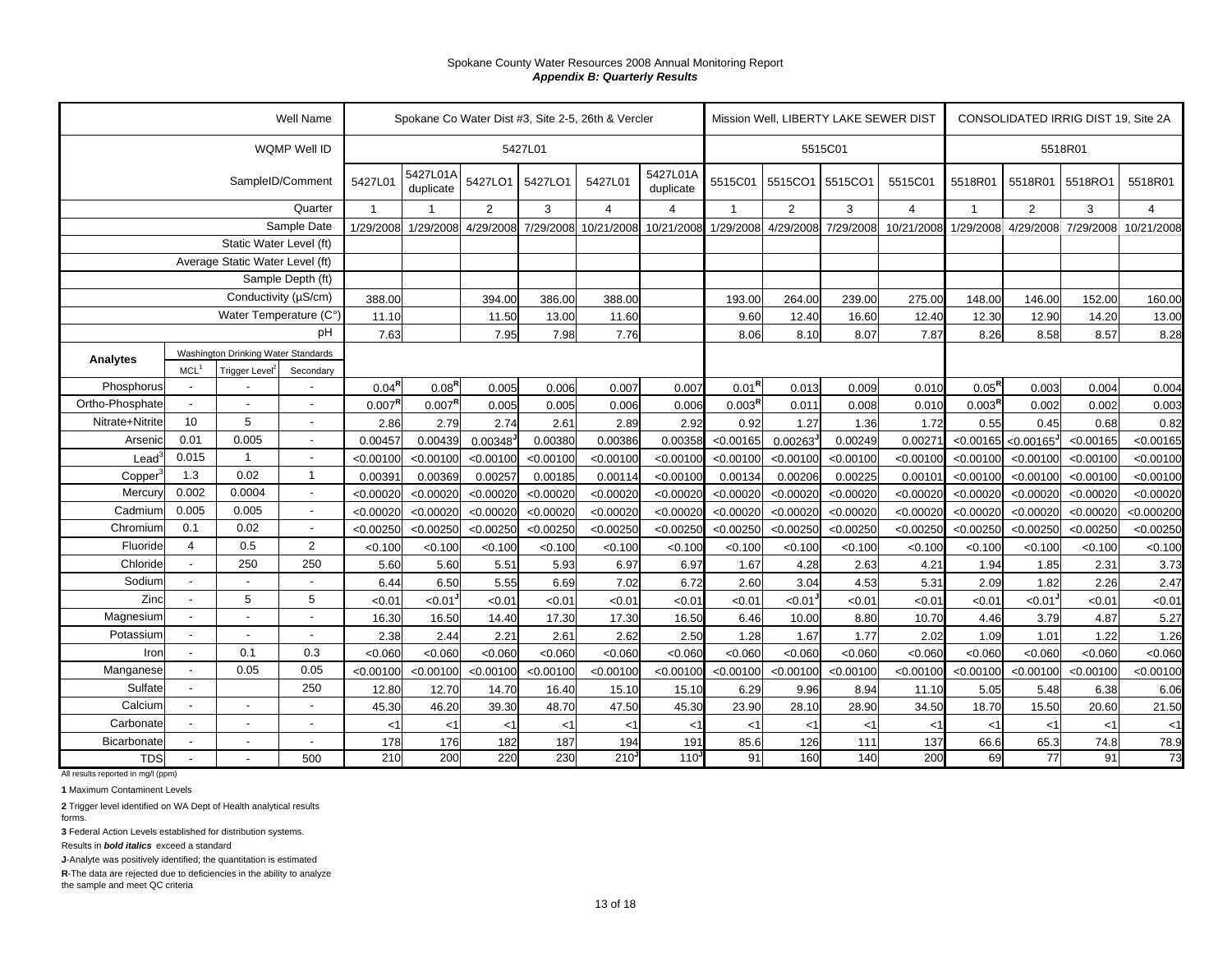|                                    |                          |                                     | Well Name                |                    |                       |                 | Spokane Fish Hatchery well |                 |                       |                 |                    |                     | WHITWORTH WATER DIST. #2, Well 2A |                     | 6328H01<br>6320D01 6328HO1<br>6328HO1<br>2<br>$\overline{1}$<br>#######<br>5/20/2008<br>237.00<br>258.00<br>8.70<br>12.00<br>8.33<br>7.83<br>$0.002^{\text{R}}$<br>0.004<br>$0.005^R$<br>< 0.001<br>1.02<br>1.01<br>0.00307<br>0.00224<br>< 0.00100<br>< 0.00100<br>< 0.00100<br>< 0.00100<br>$< 0.00020$ <0.00020<br>$< 0.00020$ < 0.00020<br>< 0.00250<br>< 0.00250<br>< 0.100<br>0.144<br>7.74<br>7.14<br>4.83<br>4.98<br>< 0.01<br>< 0.01<br>11.30<br>11.00 |           | NORTH SPOKANE IRRIG. DIST. #4, Site |                |  |
|------------------------------------|--------------------------|-------------------------------------|--------------------------|--------------------|-----------------------|-----------------|----------------------------|-----------------|-----------------------|-----------------|--------------------|---------------------|-----------------------------------|---------------------|-----------------------------------------------------------------------------------------------------------------------------------------------------------------------------------------------------------------------------------------------------------------------------------------------------------------------------------------------------------------------------------------------------------------------------------------------------------------|-----------|-------------------------------------|----------------|--|
|                                    |                          |                                     | WQMP Well ID             |                    |                       |                 | 6211K01                    |                 |                       |                 |                    |                     | 6320D01                           |                     |                                                                                                                                                                                                                                                                                                                                                                                                                                                                 |           |                                     |                |  |
|                                    |                          |                                     | SampleID/Comment         | 6211KO1            | 6211KO1A<br>duplicate | 6211KO1         | 6211KO1A<br>duplicate      | 6211KO1         | 6211KO1A<br>duplicate | 6211K01         | 6320DO1            | 6320DO1             | 6320DO1                           |                     |                                                                                                                                                                                                                                                                                                                                                                                                                                                                 |           | 6328HO1                             | 6328H01        |  |
|                                    |                          |                                     | Quarter                  | $\overline{1}$     |                       | 2               | $\overline{2}$             | 3               | 3                     | $\overline{4}$  | $\overline{1}$     | $\overline{2}$      | 3                                 | $\overline{4}$      |                                                                                                                                                                                                                                                                                                                                                                                                                                                                 |           | 3                                   | $\overline{4}$ |  |
|                                    |                          |                                     | Sample Date              | 1/23/2008          | 1/23/2008             | 5/20/2008       | 5/20/2008                  | 8/14/2008       | 8/14/2008             | 11/6/2008       |                    | 1/23/2008 5/20/2008 |                                   | 8/14/2008 11/6/2008 |                                                                                                                                                                                                                                                                                                                                                                                                                                                                 |           | 8/14/2008                           | 11/6/2008      |  |
|                                    |                          | Static Water Level (ft)             |                          |                    |                       |                 |                            |                 |                       |                 |                    |                     |                                   |                     |                                                                                                                                                                                                                                                                                                                                                                                                                                                                 |           |                                     |                |  |
|                                    |                          | Average Static Water Level (ft)     |                          |                    |                       |                 |                            |                 |                       |                 |                    |                     |                                   |                     |                                                                                                                                                                                                                                                                                                                                                                                                                                                                 |           |                                     |                |  |
|                                    |                          |                                     | Sample Depth (ft)        |                    |                       |                 |                            |                 |                       |                 |                    |                     |                                   |                     |                                                                                                                                                                                                                                                                                                                                                                                                                                                                 |           |                                     |                |  |
|                                    |                          | Conductivity (µS/cm)                |                          | 321.00             |                       | 301.00          |                            | 309.00          |                       | 294.00          | 289.00             | 259.00              | 250.00                            | 247.00              |                                                                                                                                                                                                                                                                                                                                                                                                                                                                 |           | 233.00                              | 230.00         |  |
|                                    |                          | Water Temperature (C°)              |                          | 10.40              |                       | 11.60           |                            | 13.10           |                       | 10.20           | 9.10               | 11.80               | 13.60                             | 10.70               |                                                                                                                                                                                                                                                                                                                                                                                                                                                                 |           | 13.30                               | 10.60          |  |
|                                    |                          |                                     | pH                       | 8.22               |                       | 8.17            |                            | 8.24            |                       |                 | 8.15               | 8.19                | 8.23                              | 7.73                |                                                                                                                                                                                                                                                                                                                                                                                                                                                                 |           | 8.25                                | 7.55           |  |
| Analytes                           |                          | Washington Drinking Water Standards |                          |                    |                       |                 |                            |                 |                       |                 |                    |                     |                                   |                     |                                                                                                                                                                                                                                                                                                                                                                                                                                                                 |           |                                     |                |  |
|                                    | MCL <sup>1</sup>         | Trigger Level <sup>2</sup>          | Secondary                |                    |                       |                 |                            |                 |                       |                 |                    |                     |                                   |                     |                                                                                                                                                                                                                                                                                                                                                                                                                                                                 |           |                                     |                |  |
| Phosphorus                         | $\overline{\phantom{a}}$ |                                     | $\overline{a}$           | $0.01^{R}$         | $0.02^{\text{R}}$     | 0.004           | 0.004                      | 0.005           | 0.005                 | 0.004           | 0.003 <sup>F</sup> | 0.003               | 0.003                             | 0.003               |                                                                                                                                                                                                                                                                                                                                                                                                                                                                 |           | 0.004                               | 0.004          |  |
| Ortho-Phosphate<br>Nitrate+Nitrite | 10                       | 5                                   | $\blacksquare$           | 0.006 <sup>R</sup> | $0.006^{\text{R}}$    | < 0.001         | 0.003                      | 0.004           | 0.005                 | 0.004           | 0.004 <sup>R</sup> | 0.001               | 0.003                             | 0.002               |                                                                                                                                                                                                                                                                                                                                                                                                                                                                 |           | 0.003                               | 0.002          |  |
| Arsenic                            | 0.01                     | 0.005                               | $\overline{\phantom{a}}$ | 1.59<br>0.00379    | 1.46<br>0.00408       | 1.58<br>0.00432 | 1.54<br>0.00343            | 1.58<br>0.00291 | 1.63<br>0.00659       | 1.62<br>0.00336 | 1.02<br>0.00407    | 1.06<br>0.00333     | 1.09<br>0.00532                   | 1.11<br>0.00319     |                                                                                                                                                                                                                                                                                                                                                                                                                                                                 |           | 1.43<br>< 0.00165                   | 1.27<br>0.0026 |  |
| Lead                               | 0.015                    | $\overline{1}$                      | $\overline{\phantom{a}}$ | < 0.00100          | < 0.00100             | < 0.00100       | < 0.00100                  | < 0.00100       | < 0.00100             | < 0.00100       | < 0.00100          | < 0.00100           | < 0.00100                         | < 0.00100           |                                                                                                                                                                                                                                                                                                                                                                                                                                                                 |           | < 0.00100                           | < 0.00100      |  |
| Copper                             | 1.3                      | 0.02                                | $\overline{1}$           | < 0.00100          | < 0.00100             | < 0.00100       | < 0.00100                  | < 0.00100       | < 0.00100             | < 0.00100       | < 0.00100          | < 0.00100           | 0.00209                           | < 0.00100           |                                                                                                                                                                                                                                                                                                                                                                                                                                                                 |           | 0.00124                             | 0.00442        |  |
| Mercury                            | 0.002                    | 0.0004                              | $\overline{\phantom{a}}$ | < 0.00020          | < 0.00020             | < 0.00020       | < 0.00020                  | < 0.00020       | < 0.00020             | < 0.00020       | < 0.00020          | < 0.00020           | < 0.00020                         | < 0.00020           |                                                                                                                                                                                                                                                                                                                                                                                                                                                                 |           | < 0.00020                           | < 0.00020      |  |
| Cadmium                            | 0.005                    | 0.005                               | $\sim$                   | < 0.00020          | < 0.00020             | < 0.00020       | < 0.00020                  | < 0.00020       | < 0.00020             | < 0.00020       | < 0.00020          | < 0.00020           | < 0.00020                         | < 0.00020           |                                                                                                                                                                                                                                                                                                                                                                                                                                                                 |           | < 0.00020                           | < 0.00020      |  |
| Chromium                           | 0.1                      | 0.02                                | $\sim$                   | < 0.00250          | < 0.00250             | < 0.00250       | < 0.00250                  | < 0.00250       | < 0.00250             | < 0.00250       | < 0.00250          | < 0.00250           | < 0.00250                         | < 0.00250           |                                                                                                                                                                                                                                                                                                                                                                                                                                                                 |           | < 0.00250                           | < 0.00250      |  |
| Fluoride                           | $\overline{4}$           | 0.5                                 | $\overline{2}$           | < 0.100            | < 0.100               | 0.112           | 0.112                      | < 0.100         | < 0.100               | 0.130           | < 0.100            | 0.115               | < 0.100                           | 0.135               |                                                                                                                                                                                                                                                                                                                                                                                                                                                                 |           | < 0.100                             | 0.159          |  |
| Chloride                           | $\overline{\phantom{a}}$ | 250                                 | 250                      | 5.32               | 5.35                  | 5.71            | 5.72                       | 5.59            | 5.70                  | 5.37            | 3.32               | 3.43                | 2.71                              | 2.51                |                                                                                                                                                                                                                                                                                                                                                                                                                                                                 |           | 6.94                                | 5.79           |  |
| Sodium                             |                          |                                     |                          | 3.96               | 3.99                  | 4.10            | 4.13                       | 4.09            | 4.39                  | 3.98            | 3.01               | 3.08                | 3.02                              | 3.15                |                                                                                                                                                                                                                                                                                                                                                                                                                                                                 |           | 5.57                                | 5.02           |  |
| Zinc                               | $\overline{a}$           | 5                                   | 5                        | < 0.01             | < 0.01                | < 0.01          | < 0.01                     | < 0.01          | < 0.01                | < 0.01          | < 0.01             | < 0.01              | < 0.01                            | < 0.01              |                                                                                                                                                                                                                                                                                                                                                                                                                                                                 |           | < 0.01                              | < 0.01         |  |
| Magnesium                          |                          |                                     | $\overline{\phantom{0}}$ | 17.20              | 17.20                 | 16.80           | 17.00                      | 17.20           | 17.60                 | 17.50           | 15.10              | 14.80               | 14.80                             | 15.80               |                                                                                                                                                                                                                                                                                                                                                                                                                                                                 |           | 11.60                               | 11.20          |  |
| Potassium                          |                          |                                     | $\blacksquare$           | 2.18               | 2.19                  | 2.26            | 2.28                       | 2.15            | 2.41                  | 2.09            | 1.85               | 1.91                | 1.82                              | 1.87                | 2.21                                                                                                                                                                                                                                                                                                                                                                                                                                                            | 2.26      | 2.44                                | 2.13           |  |
| Iron                               | $\overline{\phantom{a}}$ | 0.1                                 | 0.3                      | < 0.060            | < 0.060               | < 0.060         | < 0.060                    | < 0.060         | < 0.060               | < 0.060         | < 0.060            | < 0.060             | < 0.060                           | < 0.060             | < 0.060                                                                                                                                                                                                                                                                                                                                                                                                                                                         | < 0.060   | < 0.060                             | 0.062          |  |
| Manganese                          | $\overline{a}$           | 0.05                                | 0.05                     | < 0.00100          | < 0.00100             | < 0.00100       | < 0.00100                  | < 0.00100       | < 0.00100             | < 0.00100       | < 0.00100          | < 0.00100           | < 0.00100                         | < 0.00100           | < 0.00100                                                                                                                                                                                                                                                                                                                                                                                                                                                       | < 0.00100 | < 0.00100                           | < 0.00100      |  |
| Sulfate                            | $\overline{\phantom{a}}$ |                                     | 250                      | 14.50              | 14.60                 | 15.90           | 15.90                      | 17.50           | 17.80                 | 15.00           | 13.40              | 14.80               | 15.90                             | 13.40               | 11.60                                                                                                                                                                                                                                                                                                                                                                                                                                                           | 12.60     | 13.60                               | 11.60          |  |
| Calcium                            | $\overline{\phantom{a}}$ |                                     | $\blacksquare$           | 32.80              | 33.00                 | 30.80           | 31.00                      | 32.20           | 34.10                 | 33.20           | 27.80              | 25.80               | 26.70                             | 28.70               | 26.40                                                                                                                                                                                                                                                                                                                                                                                                                                                           | 25.10     | 26.60                               | 25.90          |  |
| Carbonate                          | $\mathbf{r}$             |                                     | $\blacksquare$           | $<$ 1              | $<$ 1                 | $\lt'$          | $<$ 1                      | $<$ 1           | $<$ 1                 | $<$ 1           | $<$ 1              | $<$ 1               | $<$ 1                             | $<$ 1               | $<$ 1                                                                                                                                                                                                                                                                                                                                                                                                                                                           | <1        | 1.2                                 | $<$ 1          |  |
| Bicarbonate                        | $\overline{\phantom{a}}$ | $\overline{a}$                      | $\blacksquare$           | 134                | 136                   | 141             | 137                        | 141             | 141                   | 143             | 118                | 118                 | 120                               | 124                 | 99.7                                                                                                                                                                                                                                                                                                                                                                                                                                                            | 102       | 104                                 | 108            |  |
| <b>TDS</b>                         |                          |                                     | 500                      | 120                | 120                   | 140             | 140                        | 160             | 160                   | 170             | 110                | 120                 | 120                               | 140                 | 110                                                                                                                                                                                                                                                                                                                                                                                                                                                             | 100       | 120                                 | 140            |  |

All results reported in mg/l (ppm)

**1** Maximum Contaminent Levels

**2** Trigger level identified on WA Dept of Health analytical results forms.

**3** Federal Action Levels established for distribution systems.

Results in *bold italics* exceed a standard

**J**-Analyte was positively identified; the quantitation is estimated

**R**-The data are rejected due to deficiencies in the ability to analyze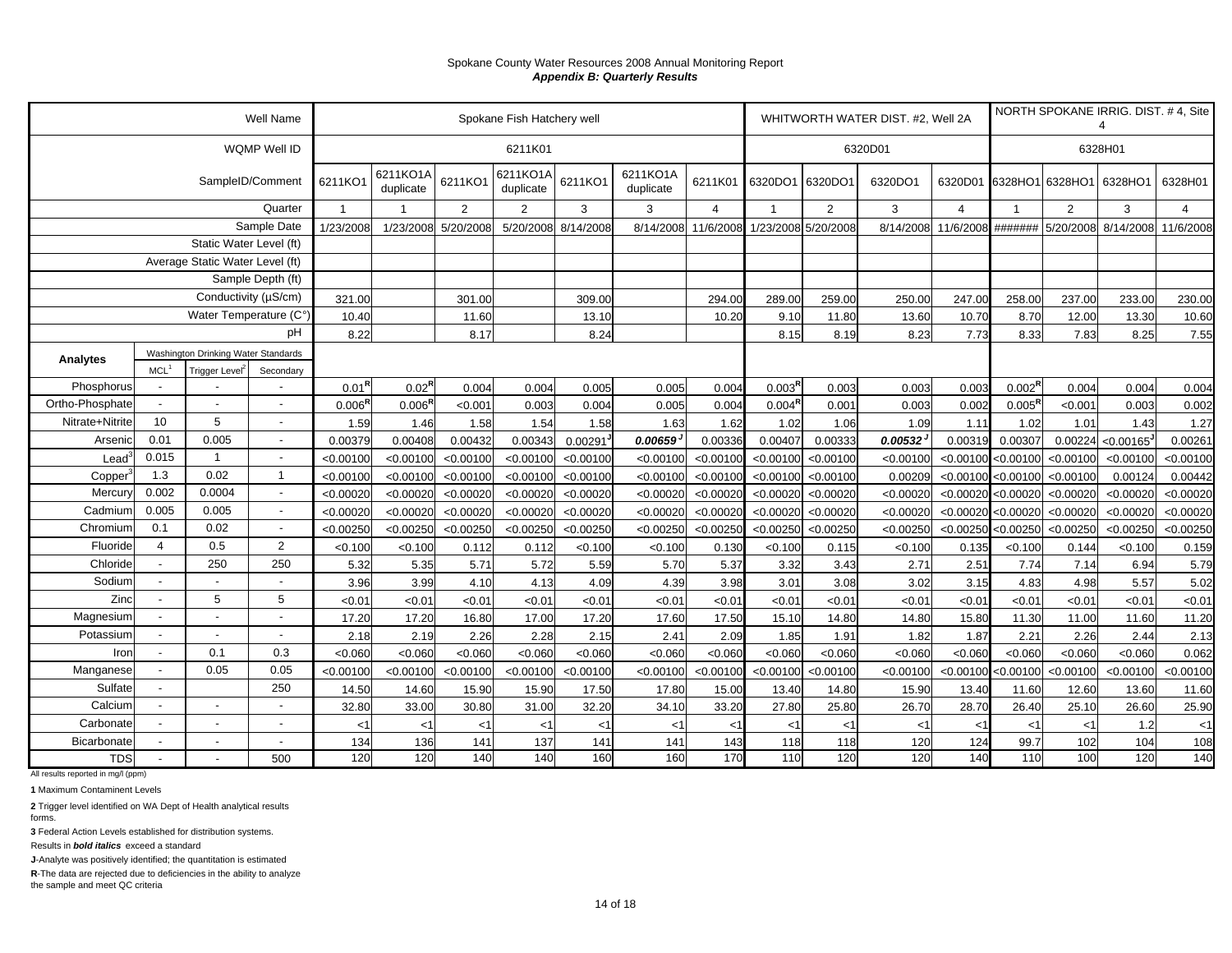|                 |                          |                                     | <b>Well Name</b>         |                    | CONSOLIDATED IRRIG DIST 19, Site 11B |           |                |                    |                       | MODERN ELECT WATER, Site 11 |                |              |           | 6th & Havana monitoring well (MW-2)<br>5323E01<br>5323EO1<br>5323EO1<br>$\overline{2}$<br>3<br>$\overline{1}$<br>5/14/2008<br>8/13/2008<br>44.08<br>52.07<br>52.81<br>45.61<br>45<br>54<br>331.00<br>380.00<br>13.40<br>14.90<br>7.83<br>7.89<br>$0.04^{\sf R}$<br>0.011<br>0.011<br>0.011 <sup>R</sup><br>0.010<br>0.010<br>2.05<br>3.26<br>2.45<br>0.00321<br>0.00222<br>0.00363<br>< 0.00100<br>< 0.00100<br>< 0.00100<br>< 0.00100<br>< 0.00020<br>< 0.00020<br>< 0.00020<br>< 0.00020<br>< 0.00250<br>< 0.00250<br>< 0.100<br>< 0.100<br>< 0.100 |           |                |
|-----------------|--------------------------|-------------------------------------|--------------------------|--------------------|--------------------------------------|-----------|----------------|--------------------|-----------------------|-----------------------------|----------------|--------------|-----------|-------------------------------------------------------------------------------------------------------------------------------------------------------------------------------------------------------------------------------------------------------------------------------------------------------------------------------------------------------------------------------------------------------------------------------------------------------------------------------------------------------------------------------------------------------|-----------|----------------|
|                 |                          |                                     | WQMP Well ID             |                    |                                      | 6631M04   |                |                    | 5415E03               |                             |                |              |           |                                                                                                                                                                                                                                                                                                                                                                                                                                                                                                                                                       |           |                |
|                 |                          | SampleID/Comment                    |                          | 6631M04            | 6631M04                              | 6631M04   | 6631M04        | 5415E03            | 5415E03               | 5415E03                     | 5415E03        | 5323E01      | 5323E01A  |                                                                                                                                                                                                                                                                                                                                                                                                                                                                                                                                                       |           | 5323E01        |
|                 |                          |                                     | Quarter                  | $\overline{1}$     | $\overline{2}$                       | 3         | $\overline{4}$ |                    | $\overline{2}$        | 3                           | $\overline{4}$ | $\mathbf{1}$ |           |                                                                                                                                                                                                                                                                                                                                                                                                                                                                                                                                                       |           | $\overline{4}$ |
|                 |                          |                                     | Sample Date              | 1/21/2008          | 5/12/2008                            | 8/11/2008 | 11/4/2008      | 1/29/2008          | 4/29/2008             | 7/29/2008 ########          |                | 1/24/2008    | 1/24/2008 |                                                                                                                                                                                                                                                                                                                                                                                                                                                                                                                                                       |           | 11/5/2008      |
|                 |                          | Static Water Level (ft)             |                          |                    |                                      |           |                |                    |                       |                             |                | 51.34        |           |                                                                                                                                                                                                                                                                                                                                                                                                                                                                                                                                                       |           | 51.60          |
|                 |                          | Average Static Water Level (ft)     |                          |                    |                                      |           |                |                    |                       |                             |                | 49.89        |           |                                                                                                                                                                                                                                                                                                                                                                                                                                                                                                                                                       |           | 51.95          |
|                 |                          |                                     | Sample Depth (ft)        |                    |                                      |           |                |                    |                       |                             |                | 52.5         |           |                                                                                                                                                                                                                                                                                                                                                                                                                                                                                                                                                       |           | 53             |
|                 |                          | Conductivity (µS/cm)                |                          | 248.00             | 245.00                               | 244.00    | 226.00         | 213.00             | 218.00                | 226.00                      | 209.00         | 393.00       |           |                                                                                                                                                                                                                                                                                                                                                                                                                                                                                                                                                       |           | 391.00         |
|                 |                          | Water Temperature (C°)              |                          | 11.00              | 12.10                                | 14.70     | 12.40          | 11.20              | 11.30                 | 12.30                       | 11.50          | 10.80        |           |                                                                                                                                                                                                                                                                                                                                                                                                                                                                                                                                                       |           | 12.56          |
|                 |                          |                                     | pH                       | 8.06               | 7.72                                 | 8.13      | 7.90           | 7.93               | 8.27                  | 8.29                        | 8.01           | 7.84         |           |                                                                                                                                                                                                                                                                                                                                                                                                                                                                                                                                                       |           | 7.51           |
| Analytes        |                          | Washington Drinking Water Standards |                          |                    |                                      |           |                |                    |                       |                             |                |              |           |                                                                                                                                                                                                                                                                                                                                                                                                                                                                                                                                                       |           |                |
|                 | MCL <sup>1</sup>         | Trigger Level <sup>2</sup>          | Secondary                |                    |                                      |           |                |                    |                       |                             |                |              |           |                                                                                                                                                                                                                                                                                                                                                                                                                                                                                                                                                       |           |                |
| Phosphorus      | $\overline{\phantom{a}}$ |                                     |                          | $0.03^{R}$         | 0.004                                | 0.006     | 0.005          | $0.06^{R}$         | 0.003                 | 0.004                       | 0.005          | $0.13^{R}$   |           |                                                                                                                                                                                                                                                                                                                                                                                                                                                                                                                                                       |           | 0.01C          |
| Ortho-Phosphate | $\overline{\phantom{a}}$ | $\overline{a}$                      | $\blacksquare$           | $0.006^{\text{R}}$ | 0.004                                | 0.004     | 0.004          | 0.004 <sup>R</sup> | 0.003                 | 0.003                       | 0.004          | $0.01^{R}$   |           |                                                                                                                                                                                                                                                                                                                                                                                                                                                                                                                                                       |           | 0.01C          |
| Nitrate+Nitrite | 10                       | 5                                   | $\blacksquare$           | 1.27               | 1.37                                 | 1.38      | 1.12           | 1.08               | 1.00                  | 1.18                        | 0.94           | 2.36         |           |                                                                                                                                                                                                                                                                                                                                                                                                                                                                                                                                                       |           | 2.85           |
| Arsenic         | 0.01                     | 0.005                               | $\overline{\phantom{a}}$ | 0.00581            | 0.00669                              | 0.00423   | 0.00779        | 0.00316            | 0.00264               | 0.00328                     | 0.00274        | 0.00359      |           |                                                                                                                                                                                                                                                                                                                                                                                                                                                                                                                                                       |           | 0.00256        |
| Lead            | 0.015                    | $\mathbf{1}$                        | $\blacksquare$           | < 0.00100          | < 0.00100                            | < 0.00100 | < 0.00100      | < 0.00100          | < 0.00100             | < 0.00100                   | < 0.00100      | < 0.00100    | < 0.00100 |                                                                                                                                                                                                                                                                                                                                                                                                                                                                                                                                                       |           | < 0.00100      |
| Copper          | 1.3                      | 0.02                                | $\mathbf{1}$             | < 0.00100          | 0.00102                              | < 0.00100 | 0.00228        | 0.00196            | < 0.00100             | < 0.00100                   | < 0.00100      | < 0.00100    | < 0.00100 |                                                                                                                                                                                                                                                                                                                                                                                                                                                                                                                                                       |           | < 0.00100      |
| Mercun          | 0.002                    | 0.0004                              | $\blacksquare$           | < 0.00020          | < 0.00020                            | < 0.00020 | < 0.00020      | < 0.00020          | < 0.00020             | < 0.00020                   | < 0.00020      | < 0.00020    | < 0.00020 |                                                                                                                                                                                                                                                                                                                                                                                                                                                                                                                                                       |           | < 0.00020      |
| Cadmium         | 0.005                    | 0.005                               | $\blacksquare$           | < 0.00020          | < 0.00020                            | < 0.00020 | < 0.00020      | < 0.00020          | < 0.00020             | < 0.00020                   | < 0.00020      | < 0.00020    | < 0.00020 |                                                                                                                                                                                                                                                                                                                                                                                                                                                                                                                                                       |           | < 0.00020      |
| Chromium        | 0.1                      | 0.02                                | $\blacksquare$           | < 0.00250          | < 0.00250                            | < 0.00250 | < 0.00250      | < 0.00250          | < 0.00250             | < 0.00250                   | < 0.00250      | < 0.00250    | < 0.00250 |                                                                                                                                                                                                                                                                                                                                                                                                                                                                                                                                                       |           | < 0.00250      |
| Fluoride        | $\overline{4}$           | 0.5                                 | $\overline{2}$           | < 0.100            | < 0.100                              | < 0.100   | < 0.100        | < 0.100            | < 0.100               | < 0.100                     | < 0.100        | < 0.100      |           |                                                                                                                                                                                                                                                                                                                                                                                                                                                                                                                                                       |           | < 0.100        |
| Chloride        | $\overline{\phantom{0}}$ | 250                                 | 250                      | 3.10               | 3.23                                 | 2.87      | 3.21           | 2.13               | 2.27                  | 2.50                        | 3.38           | 9.52         | 9.43      | 7.48                                                                                                                                                                                                                                                                                                                                                                                                                                                                                                                                                  | 11.20     | 11.30          |
| Sodium          | $\blacksquare$           | $\blacksquare$                      | $\overline{\phantom{a}}$ | 2.83               | 2.57                                 | 2.77      | 2.67           | 2.38               | 2.15                  | 2.63                        | 2.70           | 7.38         | 7.29      | 6.66                                                                                                                                                                                                                                                                                                                                                                                                                                                                                                                                                  | 7.71      | 7.40           |
| Zinc            | $\blacksquare$           | 5                                   | 5                        | < 0.01             | < 0.01                               | <0.01     | <0.01          | < 0.01             | $< 0.01$ <sup>J</sup> | < 0.01                      | < 0.01         | < 0.01       | < 0.01    | < 0.01                                                                                                                                                                                                                                                                                                                                                                                                                                                                                                                                                | < 0.01    | < 0.01         |
| Magnesium       | $\overline{a}$           | $\overline{a}$                      | ÷,                       | 13.60              | 11.40                                | 11.90     | 11.90          | 10.00              | 9.13                  | 11.40                       | 10.30          | 14.60        | 15.20     | 14.40                                                                                                                                                                                                                                                                                                                                                                                                                                                                                                                                                 | 16.30     | 14.60          |
| Potassium       |                          | $\overline{a}$                      |                          | 2.21               | 1.86                                 | 1.99      | 1.98           | 1.49               | 1.43                  | 1.69                        | 1.63           | 2.44         | 2.60      | 2.72                                                                                                                                                                                                                                                                                                                                                                                                                                                                                                                                                  | 2.80      | 2.41           |
| Iron            | $\blacksquare$           | 0.1                                 | 0.3                      | < 0.060            | < 0.060                              | < 0.060   | < 0.060        | < 0.060            | < 0.060               | < 0.060                     | < 0.060        | < 0.060      | < 0.060   | < 0.060                                                                                                                                                                                                                                                                                                                                                                                                                                                                                                                                               | < 0.060   | < 0.060        |
| Manganese       |                          | 0.05                                | 0.05                     | < 0.00100          | < 0.00100                            | < 0.00100 | < 0.00100      | < 0.00100          | < 0.00100             | < 0.00100                   | < 0.00100      | < 0.00100    | < 0.00100 | < 0.00100                                                                                                                                                                                                                                                                                                                                                                                                                                                                                                                                             | < 0.00100 | < 0.00100      |
| Sulfate         | $\overline{a}$           |                                     | 250                      | 10.40              | 13.10                                | 11.60     | 10.20          | 8.55               | 9.75                  | 11.50                       | 9.61           | 12.80        | 12.80     | 14.20                                                                                                                                                                                                                                                                                                                                                                                                                                                                                                                                                 | 16.30     | 15.30          |
| Calcium         | $\overline{a}$           | $\overline{a}$                      |                          | 30.80              | 24.80                                | 27.10     | 26.60          | 23.20              | 20.90                 | 26.30                       | 24.10          | 42.30        | 44.80     | 40.60                                                                                                                                                                                                                                                                                                                                                                                                                                                                                                                                                 | 47.90     | 41.60          |
| Carbonate       | $\overline{a}$           | $\blacksquare$                      | $\overline{a}$           | $<$ 1              | < 1                                  | $<$ 1     | $<$ 1          | < 1                | $<$ 1                 | $<$ 1                       | <1             | $<$ 1        | $<$ 1     | $<$ 1                                                                                                                                                                                                                                                                                                                                                                                                                                                                                                                                                 | < 1       | < 1            |
| Bicarbonate     | $\blacksquare$           | $\overline{\phantom{a}}$            | $\overline{\phantom{a}}$ | 112                | 114                                  | 126       | 114            | 96.8               | 100                   | 112                         | 106            | 157          | 157       | 138                                                                                                                                                                                                                                                                                                                                                                                                                                                                                                                                                   | 182       | 171            |
| <b>TDS</b>      |                          |                                     | 500                      | 170                | 160                                  | 130       | 110            | 100                | 120                   | 140                         | 100            | 230          | 220       | 180                                                                                                                                                                                                                                                                                                                                                                                                                                                                                                                                                   | 220       | 220            |

All results reported in mg/l (ppm)

**1** Maximum Contaminent Levels

**2** Trigger level identified on WA Dept of Health analytical results forms.

**3** Federal Action Levels established for distribution systems.

Results in *bold italics* exceed a standard

**J**-Analyte was positively identified; the quantitation is estimated

**R**-The data are rejected due to deficiencies in the ability to analyze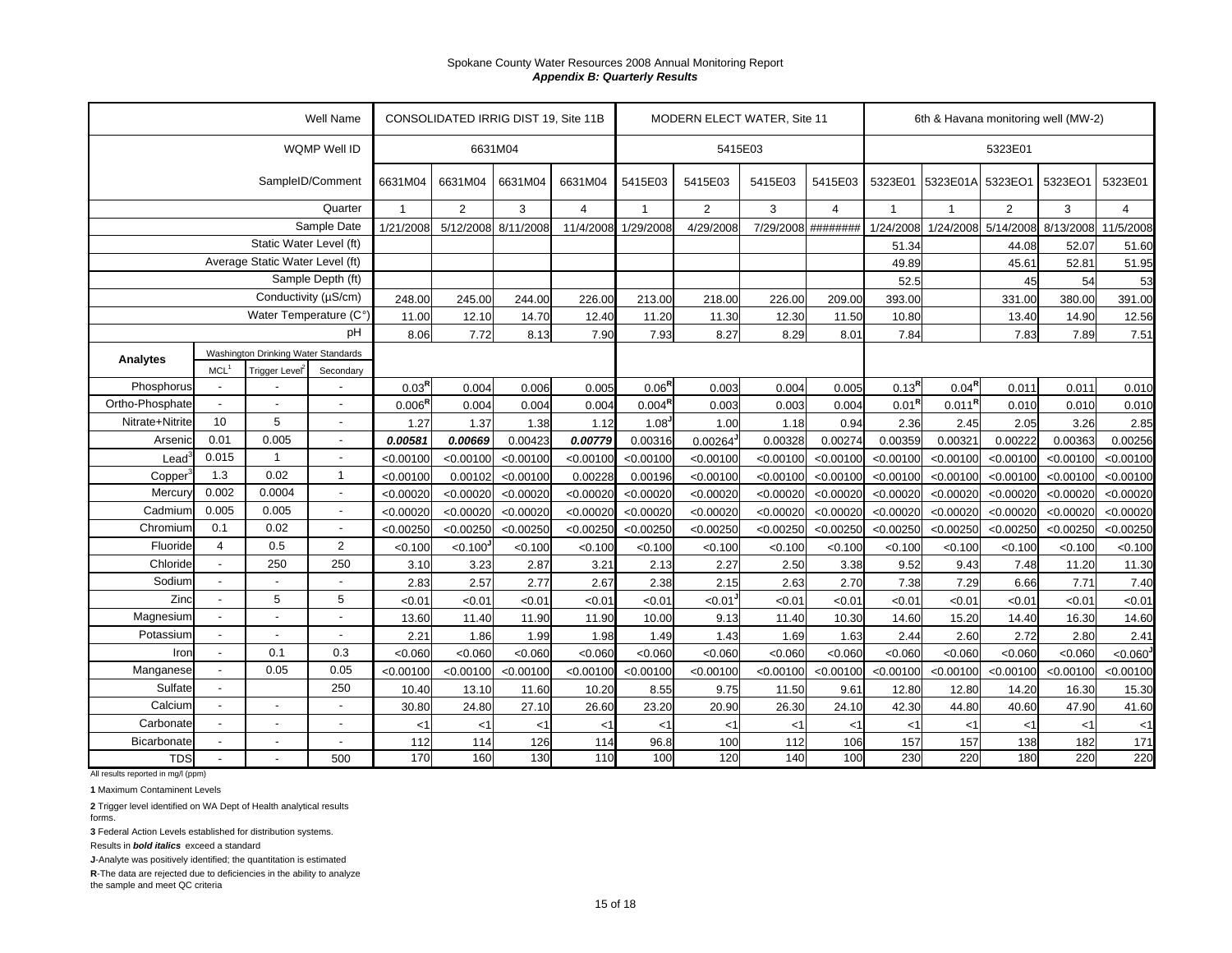|                 |                  |                                     | <b>Well Name</b>         |                    |                |                       | New Balfour Park monitoring well |                     |           |                         |
|-----------------|------------------|-------------------------------------|--------------------------|--------------------|----------------|-----------------------|----------------------------------|---------------------|-----------|-------------------------|
|                 |                  |                                     | WQMP Well ID             |                    |                |                       | 5417R02                          |                     |           |                         |
|                 |                  |                                     | SampleID/Comment         | 5417R02            | 5417R02        | 5417R02A<br>duplicate | 5417R02                          | 5417R02             | 5417R02   | 5417R02A<br>duplicate   |
|                 |                  |                                     | Quarter                  | 1                  | $\overline{2}$ | $\overline{2}$        | 3                                | 3                   | 4         | $\overline{\mathbf{4}}$ |
|                 |                  |                                     | Sample Date              | 2/14/2008          | 5/13/2008      | 5/13/2008             | 8/12/2008                        | 8/12/2008           | 11/4/2008 | 11/4/2008               |
|                 |                  | Static Water Level (ft)             |                          | 72.17              | 66.53          |                       | 70.78                            |                     | 71.44     |                         |
|                 |                  | Average Static Water Level (ft)     |                          |                    |                |                       |                                  |                     |           |                         |
|                 |                  |                                     | Sample Depth (ft)        | 73.5               | 67.5           |                       | 72                               |                     | 72.5      |                         |
|                 |                  | Conductivity (µS/cm)                |                          | 222.00             | 225.00         |                       | 205.00                           |                     | 206.00    |                         |
|                 |                  | Water Temperature (C°)              |                          | 12.80              | 14.10          |                       | 15.90                            |                     | 12.50     |                         |
|                 |                  |                                     | pH                       | 7.98               | 8.09           |                       | 8.01                             |                     | 7.52      |                         |
| Analytes        |                  | Washington Drinking Water Standards |                          |                    |                |                       |                                  |                     |           |                         |
|                 | MCL <sup>1</sup> | Trigger Level <sup>2</sup>          | Secondary                |                    |                |                       |                                  |                     |           |                         |
| Phosphorus      | $\overline{a}$   |                                     |                          | $0.004^{\text{R}}$ | 0.007          | 0.007                 | 0.007                            | 0.007               | 0.010     | 0.009                   |
| Ortho-Phosphate |                  |                                     | $\overline{a}$           | $0.005^{\text{R}}$ | 0.005          | 0.005                 | 0.005                            | 0.005               | 0.007     | 0.008                   |
| Nitrate+Nitrite | 10               | 5                                   |                          | 0.92               | 1.10           | 1.13                  | 1.07                             | 1.12                | 0.99      | 0.99                    |
| Arsenic         | 0.01             | 0.005                               | $\overline{\phantom{a}}$ | 0.00175            | 0.00237        | 0.00295               | 0.00264                          | 0.00290             | 0.00329   | 0.00453                 |
| $\text{Lead}^3$ | 0.015            | 1                                   | $\overline{a}$           | < 0.00100          | < 0.00100      | < 0.00100             | < 0.00100                        | < 0.00100           | < 0.00100 | < 0.00100               |
| Copper          | 1.3              | 0.02                                | 1                        | < 0.00100          | < 0.00100      | < 0.00100             | < 0.00100                        | < 0.00100           | < 0.00100 | < 0.00100               |
| Mercury         | 0.002            | 0.0004                              | $\overline{a}$           | < 0.00020          | < 0.00020      | < 0.00020             | < 0.00020                        | < 0.00020           | < 0.00020 | < 0.00020               |
| Cadmium         | 0.005            | 0.005                               | $\overline{\phantom{a}}$ | < 0.00020          | < 0.00020      | < 0.00020             | < 0.00020                        | < 0.00020           | < 0.00020 | < 0.00020               |
| Chromium        | 0.1              | 0.02                                | $\blacksquare$           | < 0.00250          | < 0.00250      | < 0.00250             | < 0.00250                        | < 0.00250           | < 0.00250 | < 0.00250               |
| Fluoride        | 4                | 0.5                                 | 2                        | < 0.100            | < 0.100        | < 0.100               | 0.111                            | 0.117               | < 0.100   | < 0.100                 |
| Chloride        | $\frac{1}{2}$    | 250                                 | 250                      | 5.44               | 3.89           | 3.93                  | 3.56                             | 3.78                | 3.64      | 3.65                    |
| Sodium          |                  | $\overline{a}$                      |                          | 2.86               | 2.98           | 3.04                  | 2.69                             | 2.89                | 2.72      | 2.75                    |
| Zinc            | $\frac{1}{2}$    | 5                                   | 5                        | < 0.01             | < 0.01         | < 0.01                | < 0.01                           | < 0.01              | < 0.01    | < 0.01                  |
| Magnesium       | $\frac{1}{2}$    | $\blacksquare$                      | $\overline{a}$           | 8.69               | 7.78           | 7.79                  | 8.49                             | 9.01                | 8.42      | 8.57                    |
| Potassium       | L,               | $\blacksquare$                      | $\overline{\phantom{a}}$ | 1.65               | 1.53           | 1.53                  | 1.60                             | 1.85                | 1.56      | 1.59                    |
| Iron            | $\frac{1}{2}$    | 0.1                                 | 0.3                      | < 0.060            | < 0.060        | < 0.060               | < 0.060                          | < 0.060             | < 0.060   | < 0.060                 |
| Manganese       | L,               | 0.05                                | 0.05                     | < 0.00100          | < 0.00100      | < 0.00100             | 0.00105                          | < 0.00100           | 0.00207   | 0.00176                 |
| Sulfate         | $\blacksquare$   |                                     | 250                      | 6.27               | 10.20          | 10.20                 | 6.99                             | $7.49$ <sup>J</sup> | 8.38      | 8.44                    |
| Calcium         | $\frac{1}{2}$    | $\overline{\phantom{a}}$            | $\overline{a}$           | 28.30              | 25.90          | 25.90                 | 26.50                            | 27.60               | 27.20     | 27.70                   |
| Carbonate       | $\blacksquare$   | $\overline{a}$                      | $\overline{a}$           | <1                 | <1             | <1                    | $<$ 1                            | <1                  | <1        | $<$ 1                   |
| Bicarbonate     | $\frac{1}{2}$    | $\overline{\phantom{a}}$            | $\overline{\phantom{a}}$ | 96.9               | 93.7           | 95.3                  | 109                              | 109                 | 102       | 102                     |
| <b>TDS</b>      |                  |                                     | 500                      | 140                | 120            | 110                   | 120                              | 120                 | 100       | 100                     |

All results reported in mg/l (ppm)

**1** Maximum Contaminent Levels

**2** Trigger level identified on WA Dept of Health analytical results forms.

**3** Federal Action Levels established for distribution systems.

Results in *bold italics* exceed a standard

**J**-Analyte was positively identified; the quantitation is estimated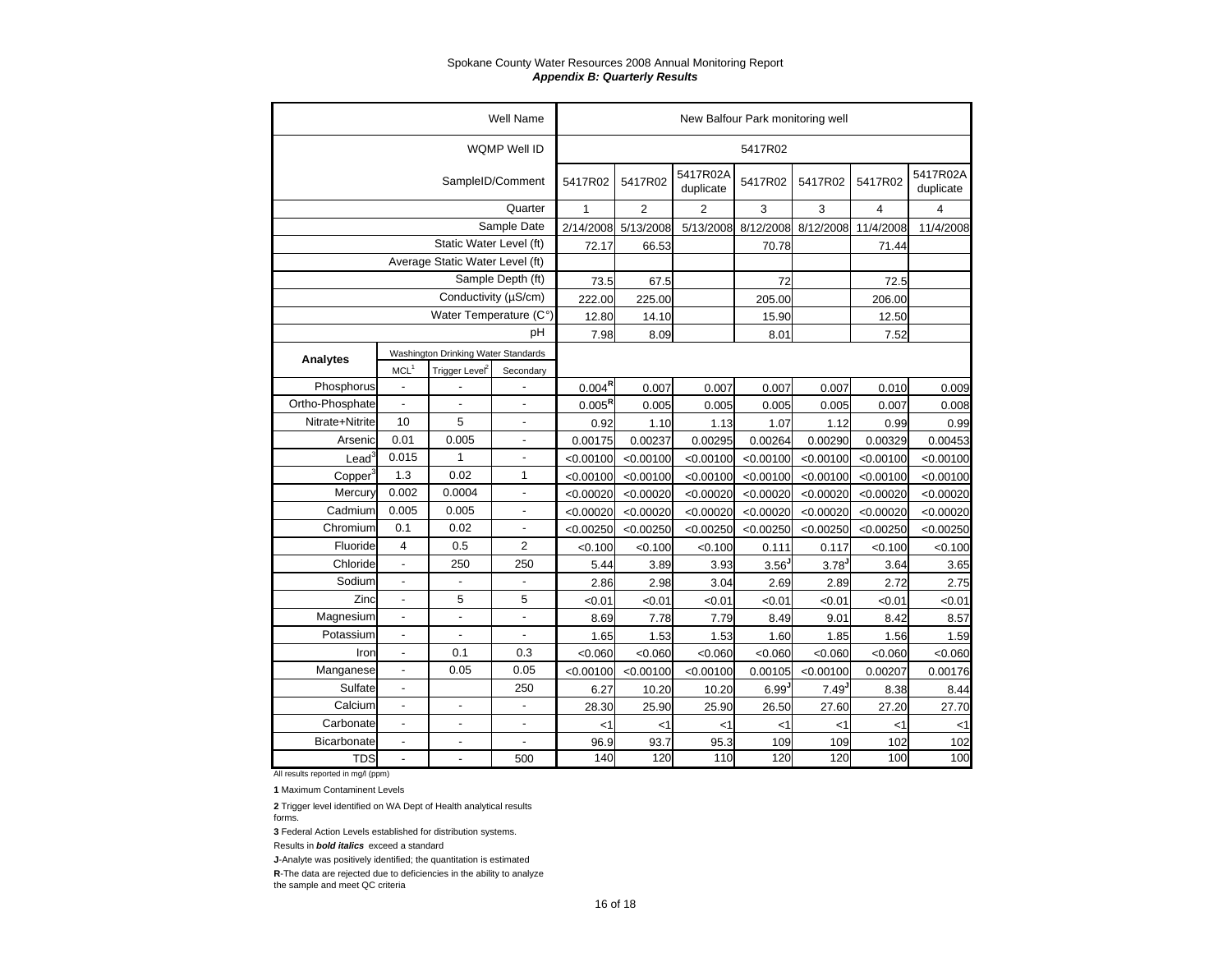|                 |                |                                     | Well Name                |                    | SPOKANE FISH HATCHERY, GRIFFITH SPR | Sullivan<br>Spring |                |                     | <b>Three Springs</b> |           | Waikiki Springs            |           |                    |                |                        |                |
|-----------------|----------------|-------------------------------------|--------------------------|--------------------|-------------------------------------|--------------------|----------------|---------------------|----------------------|-----------|----------------------------|-----------|--------------------|----------------|------------------------|----------------|
|                 |                |                                     | WQMP Well ID             |                    |                                     | 6211J01s           |                | 5411R05s            |                      |           | 5212F01s                   |           |                    |                | 6306P01s               |                |
|                 |                |                                     | SampleID/Comment         | 6211J01S           | 6211J01S                            | 6211J01S           | 6211J01S       | Sullivan<br>Spring  |                      |           | 5212F01s 5212F01s 5212F01s | 5212F01s  | 6306P01s           | 6306P01s       | 6306P01s               | 6306P01s       |
|                 |                |                                     | Quarter                  | $\overline{1}$     | 2                                   | 3                  | $\overline{4}$ | 3                   |                      |           |                            |           | $\overline{1}$     | $\overline{2}$ | 3                      | $\overline{4}$ |
| Sample Date     |                |                                     | 1/23/2008                | 5/20/2008          | 8/14/2008                           | 11/6/200           | 8/12/2008      | 1/23/2008           | 5/20/2008            | 8/12/2008 | 11/6/2008                  | 1/23/2008 | 5/20/2008          | 8/14/2008      | 11/6/2008              |                |
|                 |                | Static Water Level (ft)             |                          |                    |                                     |                    |                |                     |                      |           |                            |           |                    |                |                        |                |
|                 |                | Average Static Water Level (ft)     |                          |                    |                                     |                    |                |                     |                      |           |                            |           |                    |                |                        |                |
|                 |                |                                     | Sample Depth (ft)        |                    |                                     |                    |                |                     |                      |           |                            |           |                    |                |                        |                |
|                 |                | Conductivity (µS/cm)                |                          | 339.00             | 328.00                              | 312.00             | 343.00         | 222.00              | 343.00               | 300.00    | 304.00                     | 340.00    | 365.00             | 343.00         | 338.00                 | 326.00         |
|                 |                | Water Temperature (C°)              |                          | 9.70               | 11.80                               | 13.40              | 10.60          | 13.30               | 10.20                | 12.80     | 15.90                      | 10.70     |                    | 12.80          |                        | 10.50          |
|                 |                |                                     | pH                       | 8.26               | 8.12                                | 8.10               |                | 8.01                | 8.11                 | 8.06      | 8.08                       |           | 8.40               | 8.16           | 8.24                   |                |
| Analytes        |                | Washington Drinking Water Standards |                          |                    |                                     |                    |                |                     |                      |           |                            |           |                    |                |                        |                |
|                 | <b>MCL</b>     | Trigger Level                       | Secondary                |                    |                                     |                    |                |                     |                      |           |                            |           |                    |                |                        |                |
| Phosphorus      |                |                                     |                          | $0.01^{\sf R}$     | 0.004                               | 0.004              | 0.005          | 0.006               | $0.01^{R}$           | 0.005     | 0.006                      | 0.004     | $0.02^{\sf R}$     | 0.006          | 0.005                  | 0.004          |
| Ortho-Phosphate |                |                                     | $\overline{\phantom{a}}$ | $0.006^{\text{R}}$ | 0.001                               | 0.005              | 0.004          | 0.004               | 0.006 <sup>R</sup>   | 0.003     | 0.005                      | 0.003     | $0.004^{\text{R}}$ | 0.002          | 0.003                  | 0.002          |
| Nitrate+Nitrite | 10             | 5                                   | $\overline{\phantom{a}}$ | 1.72               | 1.76                                | 1.65               | 1.85           | 0.93                | 2.17                 | 1.79      | 2.25                       | 2.55      | 1.90               | 2.25           | 2.15                   | 2.41           |
| Arsenic         | 0.01           | 0.005                               | $\overline{\phantom{a}}$ | 0.00338            | 0.00250                             | 0.00461            | 0.00432        | 0.00248             | 0.00146              | 0.00264   | 0.00472                    | 0.00325   | 0.00306            | 0.00166        | $0.00420$ <sup>J</sup> | 0.00324        |
| Lead            | 0.015          | $\overline{1}$                      | $\sim$                   | < 0.00100          | < 0.00100                           | < 0.00100          | < 0.00100      | < 0.00100           | < 0.00100            | < 0.00100 | < 0.00100                  | < 0.00100 | < 0.00100          | < 0.00100      | < 0.00100              | < 0.00100      |
| Copper          | 1.3            | 0.02                                | $\mathbf{1}$             | < 0.00100          | < 0.00100                           | < 0.00100          | < 0.00100      | < 0.00100           | < 0.00100            | < 0.00100 | < 0.00100                  | < 0.00100 | < 0.00100          | < 0.00100      | < 0.00100              | < 0.00100      |
| Mercury         | 0.002          | 0.0004                              | $\overline{\phantom{a}}$ | < 0.00020          | < 0.00020                           | < 0.00020          | < 0.0002       | < 0.00020           | < 0.00020            | < 0.00020 | < 0.00020                  | < 0.00020 | < 0.00020          | < 0.00020      | < 0.00020              | < 0.00020      |
| Cadmium         | 0.005          | 0.005                               | $\overline{\phantom{a}}$ | < 0.00020          | < 0.00020                           | < 0.00020          | < 0.00020      | < 0.00020           | < 0.00020            | < 0.00020 | < 0.00020                  | < 0.00020 | < 0.00020          | < 0.00020      | < 0.00020              | < 0.00020      |
| Chromium        | 0.1            | 0.02                                | $\overline{a}$           | < 0.00250          | < 0.00250                           | < 0.00250          | < 0.0025       | < 0.00250           | < 0.00100            | < 0.00250 | < 0.00250                  | < 0.00250 | < 0.00250          | < 0.00250      | < 0.00250              | < 0.00250      |
| Fluoride        | 4              | 0.5                                 | 2                        | < 0.100            | 0.115                               | < 0.100            | 0.127          | 0.119               | < 0.100              | 0.127     | 0.108                      | 0.135     | < 0.100            | 0.117          | < 0.100                | 0.136          |
| Chloride        |                | 250                                 | 250                      | 6.30               | 7.02                                | 6.14               | 7.52           | $1.99$ <sup>-</sup> | 7.34                 | 8.87      | 10.3                       | 11.40     | 6.78               | 10.90          | 9.38                   | 7.83           |
| Sodium          |                |                                     |                          | 4.43               | 4.60                                | 4.18               | 4.72           | 3.32                | 6.12                 | 6.09      | 5.44                       | 6.03      | 6.00               | 6.53           | 6.41                   | 6.25           |
| Zinc            |                | 5                                   | 5                        | < 0.01             | < 0.01                              | <0.01              | < 0.01         | < 0.01              | < 0.01               | < 0.01    | < 0.01                     | < 0.01    | <0.01              | <0.01          | < 0.01                 | < 0.01         |
| Magnesium       |                | $\overline{a}$                      | $\overline{a}$           | 18.60              | 18.00                               | 17.30              | 19.40          | 12.20               | 14.10                | 13.00     | 13.00                      | 14.30     | 18.60              | 18.70          | 18.50                  | 19.20          |
| Potassium       |                |                                     |                          | 2.34               | 2.42                                | 2.19               | 2.33           | 1.82                | 2.28                 | 2.34      | 2.07                       | 2.12      | 2.43               | 2.60           | 2.38                   | 2.36           |
| Iron            | $\blacksquare$ | 0.1                                 | 0.3                      | < 0.060            | < 0.060                             | < 0.060            | < 0.060        | < 0.060             | < 0.060              | < 0.060   | < 0.060                    | < 0.060   | < 0.060            | < 0.060        | < 0.060                | < 0.060        |
| Manganese       |                | 0.05                                | 0.05                     | < 0.00100          | < 0.00100                           | < 0.00100          | < 0.00100      | < 0.00100           | < 0.00100            | < 0.00100 | < 0.00100                  | < 0.00100 | 0.00185            | < 0.00100      | < 0.00100              | < 0.00100      |
| Sulfate         |                |                                     | 250                      | 15.40              | 17.00                               | 17.90              | 16.20          | $10.6^{\circ}$      | 14.40                | 14.20     | 13.3 <sup>J</sup>          | 15.20     | 16.40              | 18.10          | 19.00                  | 16.80          |
| Calcium         |                | $\overline{a}$                      |                          | 35.10              | 32.70                               | 32.40              | 36.90          | 28.30               | 39.80                | 34.60     | 36.00                      | 40.50     | 33.30              | 32.00          | 32.40                  | 34.00          |
| Carbonate       | $\overline{a}$ | $\overline{a}$                      | $\overline{a}$           | $<$ 1              | $<$ 1                               | $<$ 1              | <1             | $<$ 1               | $<$ 1                | $<$ 1     | $<$ 1                      | <1        | < 1                | $<$ 1          | 1.7                    | $<$ 1          |
| Bicarbonate     |                | $\overline{\phantom{a}}$            | $\overline{\phantom{a}}$ | 144                | 146                                 | 143                | 157            | 123                 | 138                  | 128       | 145                        | 144       | 138                | 140            | 143                    | 147            |
| <b>TDS</b>      |                |                                     | 500                      | 150                | 160                                 | 170                | 190            | 130                 | 140                  | 150       | 170                        | 190       | 140                | 160            | 180                    | 190            |

All results reported in mg/l (ppm)

**1** Maximum Contaminent Levels

**2** Trigger level identified on WA Dept of Health analytical results forms.

**3** Federal Action Levels established for distribution systems.

Results in *bold italics* exceed a standard

**J**-Analyte was positively identified; the quantitation is estimated

**R**-The data are rejected due to deficiencies in the ability to analyze